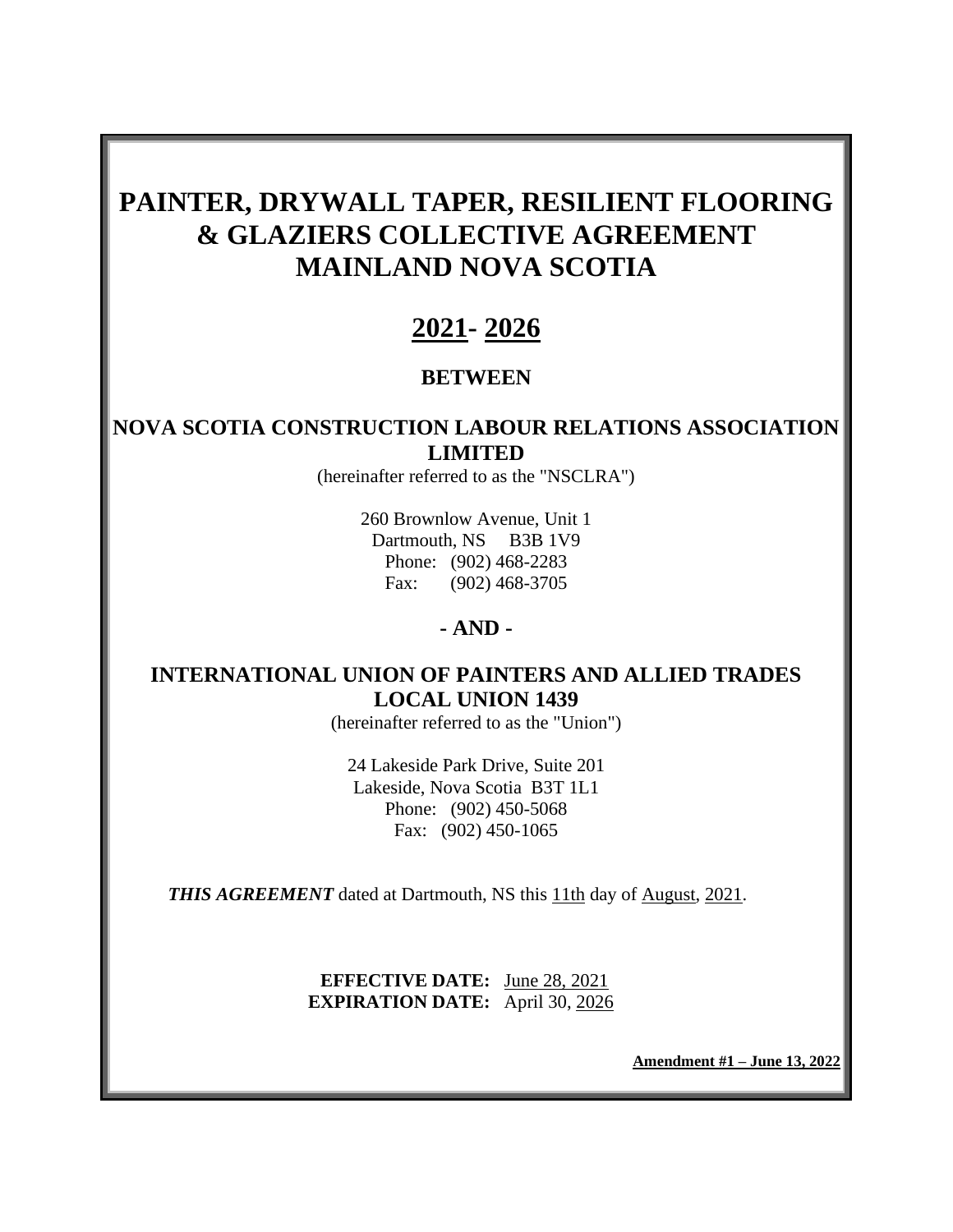### **PAINTERS LOCAL 1439**

**ARTICLE** 

**JUNE 28, 2021 - APRIL 30, 2026** 

### **INDEX**

### PAGE NO.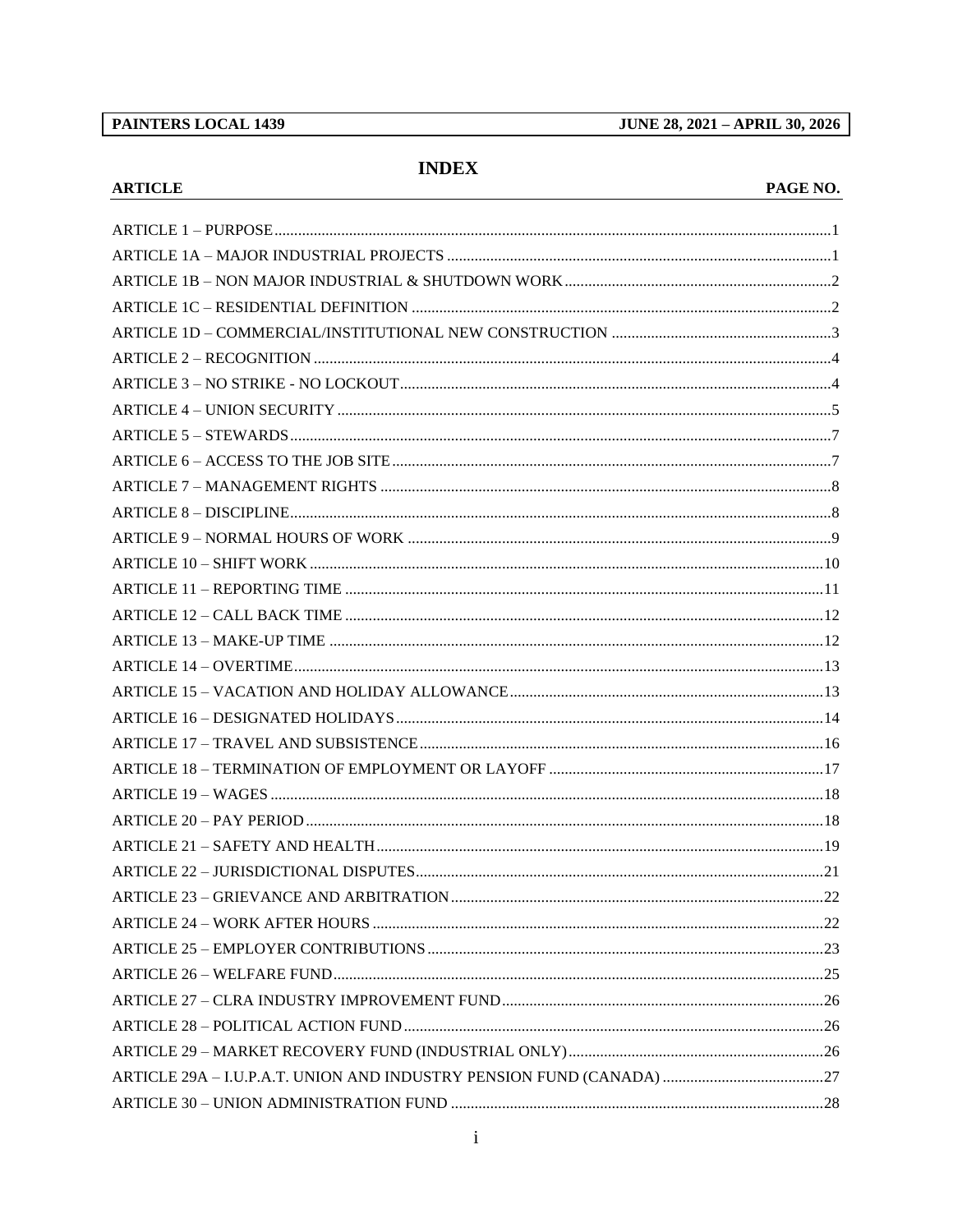### **PAINTERS LOCAL 1439**

**ARTICLE** 

**JUNE 28, 2021 - APRIL 30, 2026** 

PAGE NO.

### **INDEX**

| ARTICLE 37 - I.U.P.A.T. ATLANTIC PROVINCES JOINT APPRENTICESHIP & TRAINING FUND 34 |  |
|------------------------------------------------------------------------------------|--|
|                                                                                    |  |
|                                                                                    |  |
|                                                                                    |  |
|                                                                                    |  |
|                                                                                    |  |
| CRAFT SCHEDULE "T" - PAINTER, GLAZIER AND DRYWALL LOCAL 1439 JOB TARGETING RULES & |  |
| PAINTER, GLAZIER AND DRYWALL 1439 JOB TARGETING APPLICATION FORM  59               |  |
| CRAFT SCHEDULE "T" - PAINTER, GLAZIER AND DRYWALL 1439 - JOB TARGETING RESPONSE    |  |
|                                                                                    |  |
|                                                                                    |  |
|                                                                                    |  |
|                                                                                    |  |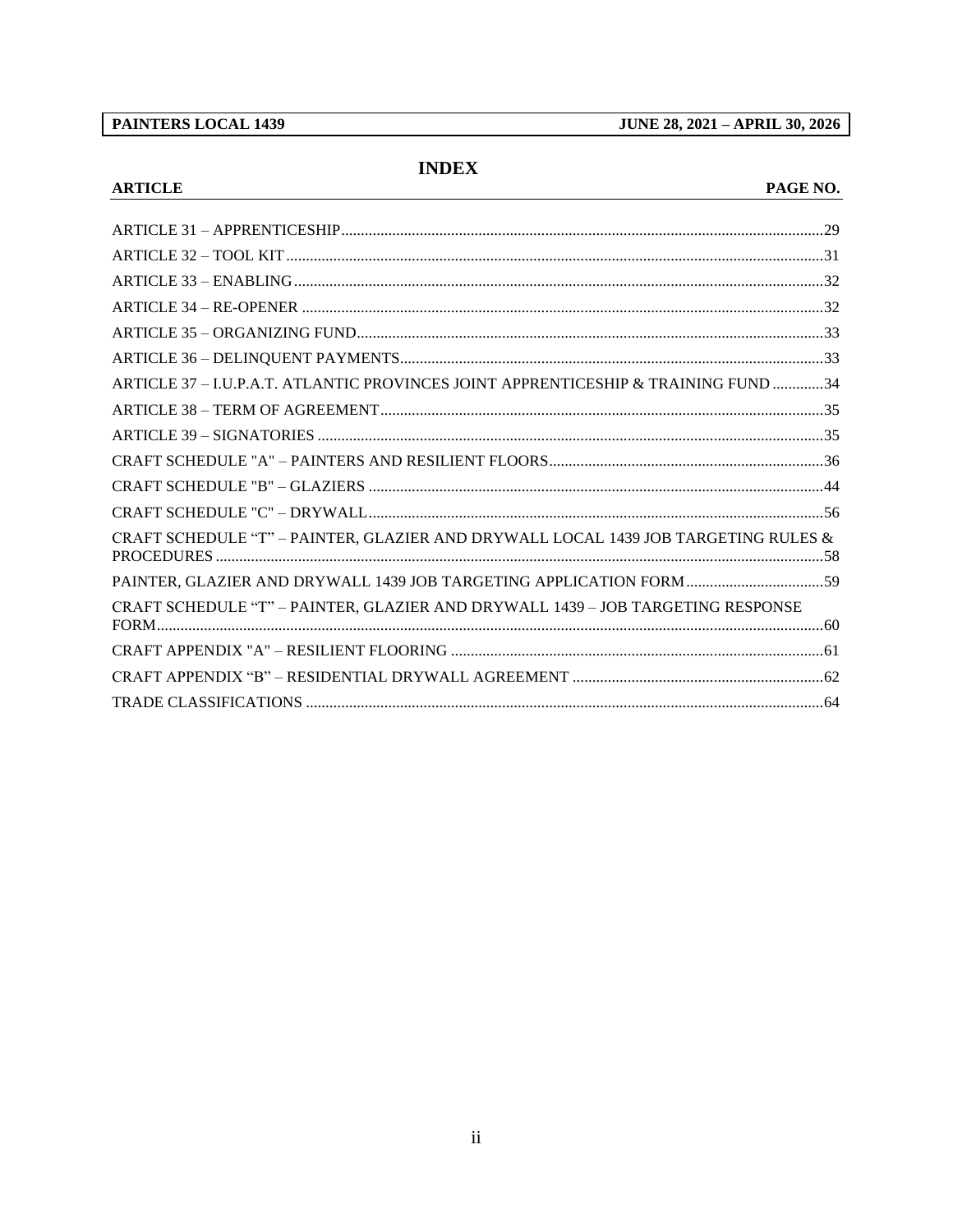## **ARTICLE 1 – PURPOSE**

<span id="page-3-1"></span><span id="page-3-0"></span>1.01 The purpose of this Agreement is to establish terms and conditions of employment.

## **ARTICLE 1A – MAJOR INDUSTRIAL PROJECTS**

#### **DEFINITIONS**

- 1A.01 (A) Major Industrial Projects shall be defined as the initial construction, or major expansion or renovation of the facilities listed below, where the initial construction or the major expansion or renovation has a total construction value (labour-hours, materials and equipment) in excess of Fifty Million Dollars (\$50,000,000.00).
	- 1. Heavy water plants
	- 2. Oil and gas refineries
	- 3. Pulp mills
	- 4. Petro-chemical plants
	- 5. Automobile manufacturing plants
	- 6. Rubber plants (such as Michelin)
	- 7. Steel mills
	- 8. Metal producing facilities
	- 9. Power generating projects
	- 10. Ore reduction plants and Smelters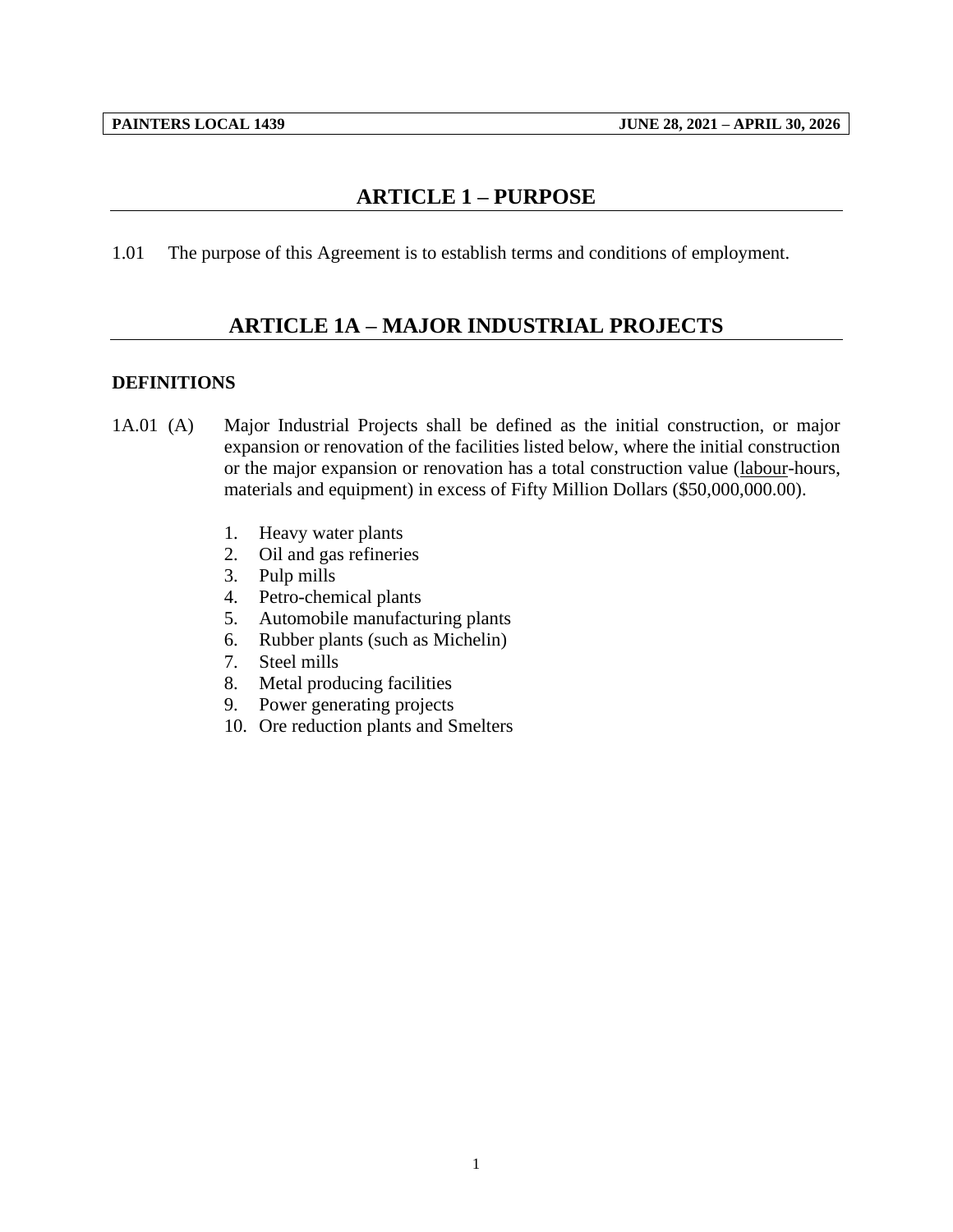## <span id="page-4-0"></span>**ARTICLE 1B – NON MAJOR INDUSTRIAL & SHUTDOWN WORK**

- 1B.01 Industrial Project shall mean to include all work performed under this Agreement such as listed in subparagraph (a) below.
	- (A) Oil Refineries
		- Pulp Mills
		- Chemical Plants
		- Manufacturing Plants, Processing Plants
		- Assembling Plants
		- Rubber Plants (such as Michelin)
		- Deep Sea Ports or Docks
		- Steel Mills
		- Basic Metal Producing Facilities
		- Power Plants (all types)
		- Heavy Equipment Manufacturing
		- Ore Reduction Plants
		- Construction on Mine Sites
		- Cement Plants
		- Industrial Transportation Centres
		- Construction of Shipyards
		- Coal Liquefaction Projects
		- Syn-Fuels Projects
		- Coal-Water (Carbogel) Fuel Projects
		- Fluidization Projects

### **ARTICLE 1C – RESIDENTIAL DEFINITION**

<span id="page-4-1"></span>1C.01 Residential painting shall be defined as single and semi-detached houses, row houses, town houses, low-rise and high-rise apartments, motels or similar structures and shall include underground parking and recreational facilities where such facilities are for the exclusive use of the residents.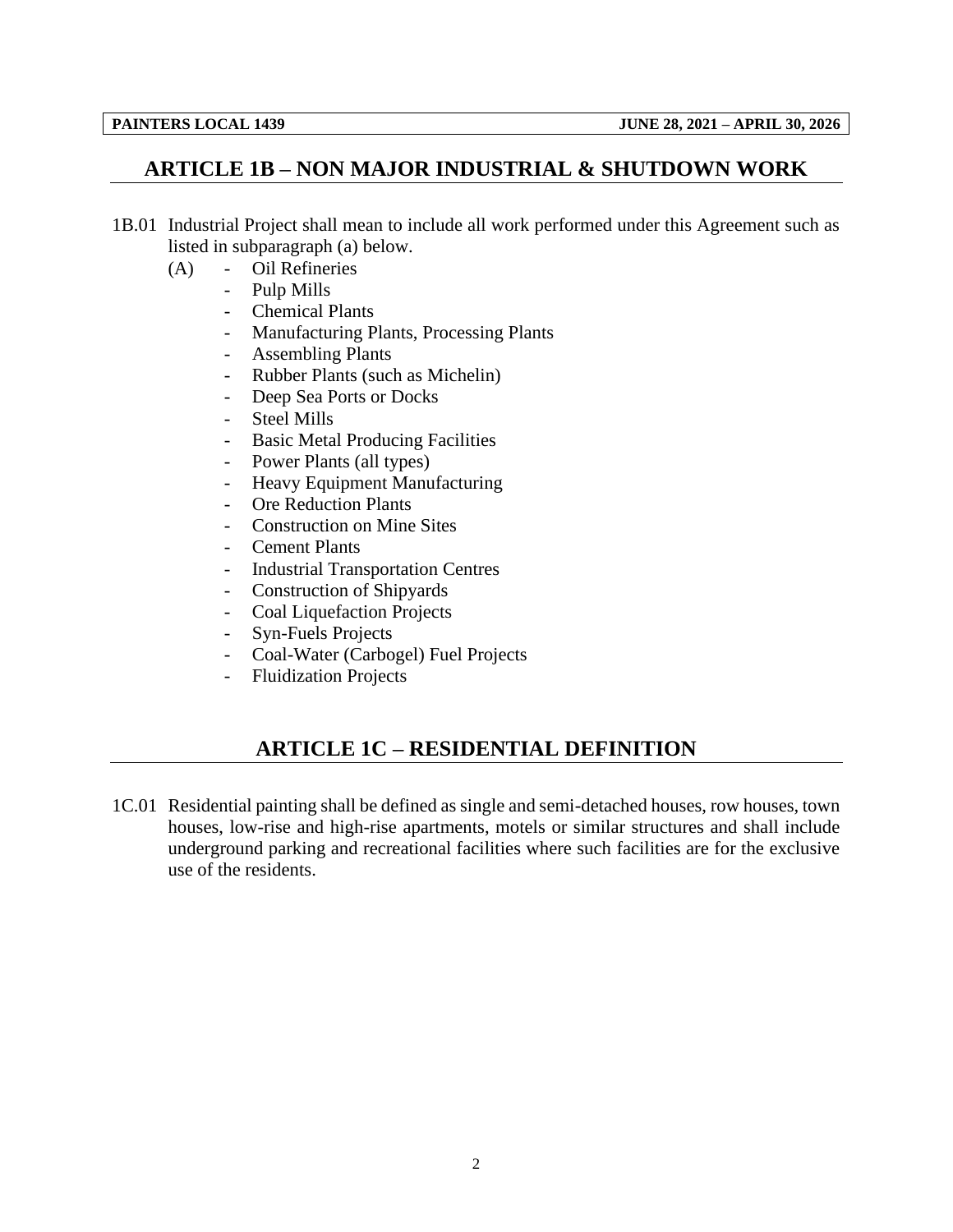## **ARTICLE 1D – COMMERCIAL/INSTITUTIONAL NEW CONSTRUCTION**

- <span id="page-5-0"></span>1D.01 Commercial/Institutional (New) shall be described as work within the Scope of Work Clause of the Standard Agreement on new or renovation projects as described herein:
	- (1) Stores, office buildings, schools, restaurants, law courts, filling stations, garages, hotels, banks, business offices, insurance agencies, theatres, municipal office buildings, fire stations, dairies, dry cleaners, car lots, markets, barber and beauty shops, health centres, hospitals, printing offices, depots, churches, swimming pools, recreation centres, bowling alleys, places of amusement, first aid stations, correctional facilities, funeral homes, shopping centres and other like structures or buildings not of an industrial or residential nature. This does not include offices, etc. located within plants or facilities of an industrial nature.
	- (2) The term renovation shall apply where the monetary value of the painting contract on a project does not exceed 50% of the project in progress.
	- (3) Where the monetary value of the painting contract exceeds 50% of the project it shall be deemed to be re-paint work and shall be covered by the Re-Paint Section.

### **COMMERCIAL/INSTITUTIONAL RE-PAINT:**

- (a) Commercial/Institutional Re-Painting shall be described as the preparation and painting of any previously finished painted surface. It is agreed that for the purpose of determining whether a renovation project is classified as new or re-paint, a project shall be deemed to be re-paint when the monetary value of the painting contract exceeds 50% of the renovation project in progress. All other projects shall be deemed to be new construction and shall be covered by the terms and conditions of the applicable agreement for that category.
- (b) Commercial/Institutional Re-Paint Projects shall be all re-paint work performed on buildings and structures as follows:

Stores, office buildings, schools, restaurants, law courts, filling stations, garages, hotels, banks, business offices, insurance agencies, theatres, municipal office buildings, fire stations, dairies, dry cleaners, car lots, markets, barber and beauty shops, health centres, hospitals, printing offices, depots, churches, swimming pools, recreation centres, bowling alleys, places of amusement, first aid stations, correctional facilities, funeral homes, shopping centres and other like structures or buildings not of an industrial or residential nature. This does not include offices, etc. located within plants or facilities of an industrial nature.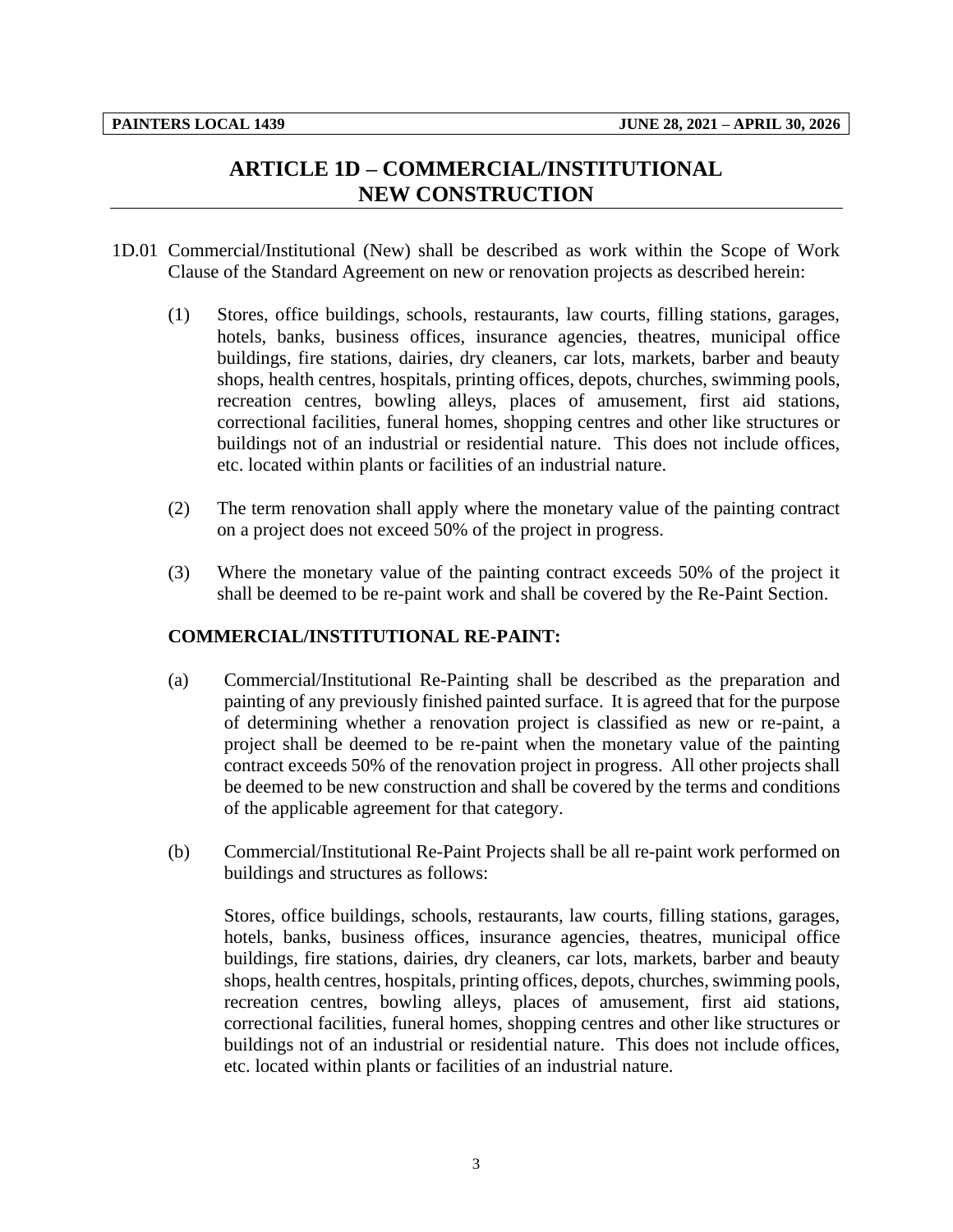## **ARTICLE 2 – RECOGNITION**

- <span id="page-6-0"></span>2.01 The employer and the NSCLRA recognize the Union as the sole collective bargaining agent with respect to the trade for the area covered by this Agreement.
- 2.02 The Union recognizes the NSCLRA as the sole collective bargaining agent with respect to the trade for its members designated herein and other contractor employers covered by Accreditation Order No. 392C, dated January 29, 1976.
- 2.03 For the purpose of this Agreement, the term "employee" shall mean all workers employed by the employer but does not include office and clerical workers; guards, watchperson; time checkers; material superintendents; technical personnel; superintendents; assistant superintendents; craft supervisors; permanent employees; or classifications above the rank of foreperson as provided for in Craft Schedule; persons transporting materials, equipment or supplies from a point of origin outside the site to a destination inside the site or from a point or origin inside the site to a destination outside the site.
- 2.04 The Union agrees that equal priority in supply of employees will be given to employers who are bound by the terms and conditions as set out in this Agreement.
- <span id="page-6-1"></span>2.05 In order to bind non-NSCLRA employers to the provisions of this Agreement, the Union should file any letter of agreement/recognition with the Minister of Labour in accordance with Section 30 of the *Trade Union Act*.

## **ARTICLE 3 – NO STRIKE - NO LOCKOUT**

- 3.01 The Union agrees that there will be no strike or other collective action which will interfere with or stop the efficient operation of work of the employer or any employer for the duration of this Agreement.
- 3.02 The employer agrees that there will not be any lockout of employees bound by this Agreement during its term.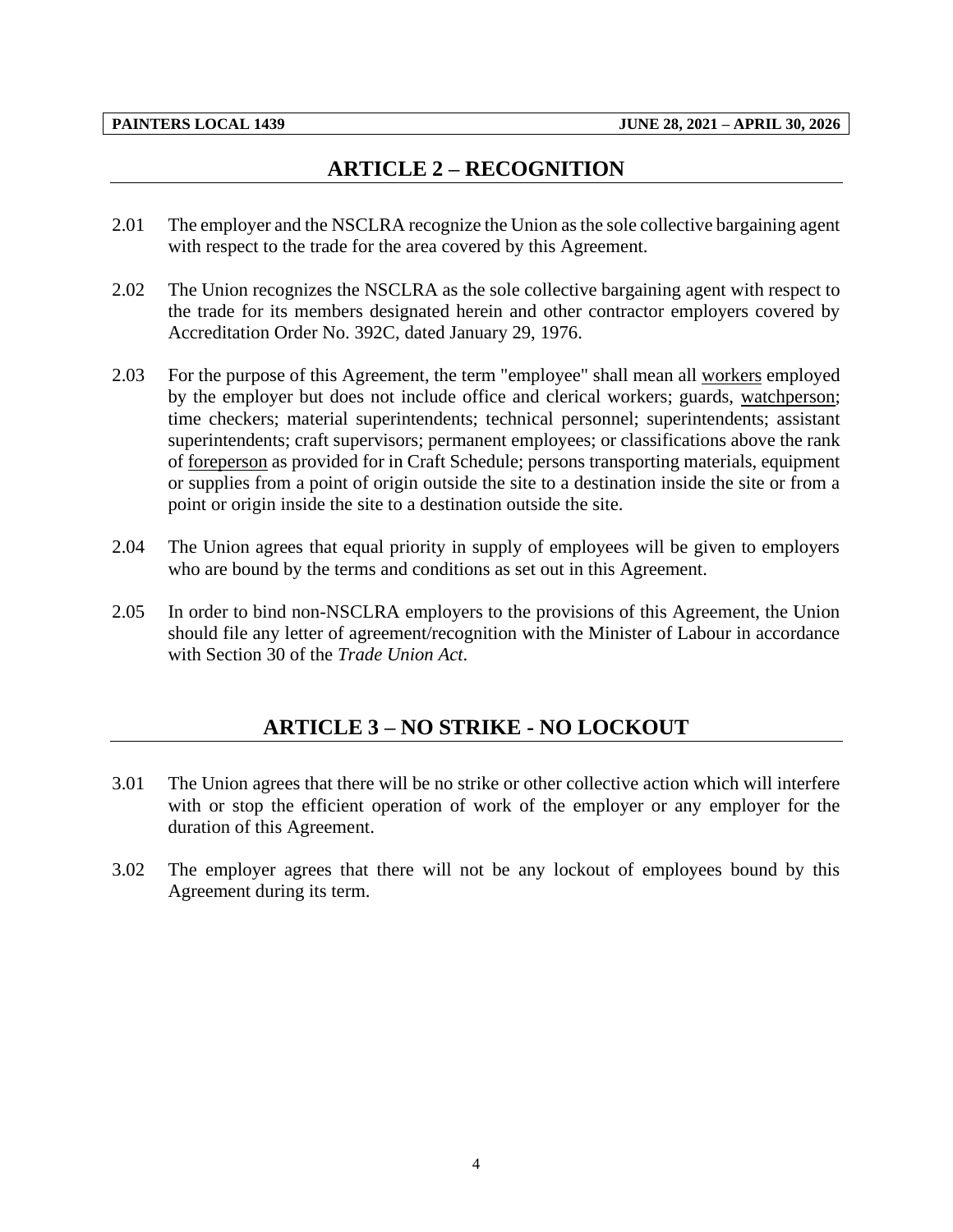## **ARTICLE 4 – UNION SECURITY**

- <span id="page-7-0"></span>4.01 When workers are required, as described in Article 2, the employer shall request the Local Union to furnish competent and qualified workers in good standing and the Local Union shall supply, when available, competent and qualified workers in good standing as requested, however, the employer may request members by name from the out-of-work list provided that the member is in good standing with the Local Union. The employer shall not hire Union members directly.
- 4.02 When an employer in a Trade Division has work to be performed that is normally carried out by another Trade Division covered by this Collective Agreement and Appendices, then the employees required to do the work shall be hired pursuant to the appropriate Appendix of this Agreement.
- 4.03 If after a period of forty-eight (48) hours, excluding Saturdays, Sundays and designated holidays as contained herein, the Union is unable to supply the quantity of competent, qualified workers as requested, the employer may procure such workers elsewhere. Any employee so hired shall be subject to Articles 4.12 and 4.13 of this Agreement.
- 4.04 The employer may recall through the Union qualified, available workers in good standing with the Union who had previously been on the payroll for six (6) months and who are being called back within four (4) months of termination.
- 4.05 It is agreed that the employer has the right to transfer employees.
- 4.06 The employer will hire a fair ratio of Apprentices to Journeypersons in each year of the Apprentices' classification, as per Article 31.07.
- 4.07 The employer shall not contract out or sub-contract any work covered by this Agreement to any sub-contractor or other persons unless the sub-contractor or other person is or becomes a party to this Collective Bargaining Agreement.
- 4.08 Notwithstanding Article 4.07, upon the agreement of the Union the Employer may stipulate as a term or condition for letting any contract for work on the project (job site) during its construction that the proposed sub-contractor shall observe the provisions of this Collective Agreement as if the same were duly executed by such sub-contractor. The Employer will have any sub-contractor acknowledge in writing that it has notice of this Agreement and that it will abide by the Agreement. For the purposes of this Article "sub-contractor" shall mean any contractor who performs work for the employer on the project (job site) or as defined in the Agreement.
- 4.09 The employer agrees to deduct the amount certified by the Union as dues. The amounts deducted shall be remitted by the employer in accordance with Article 25 on the forms provided by the Administrator.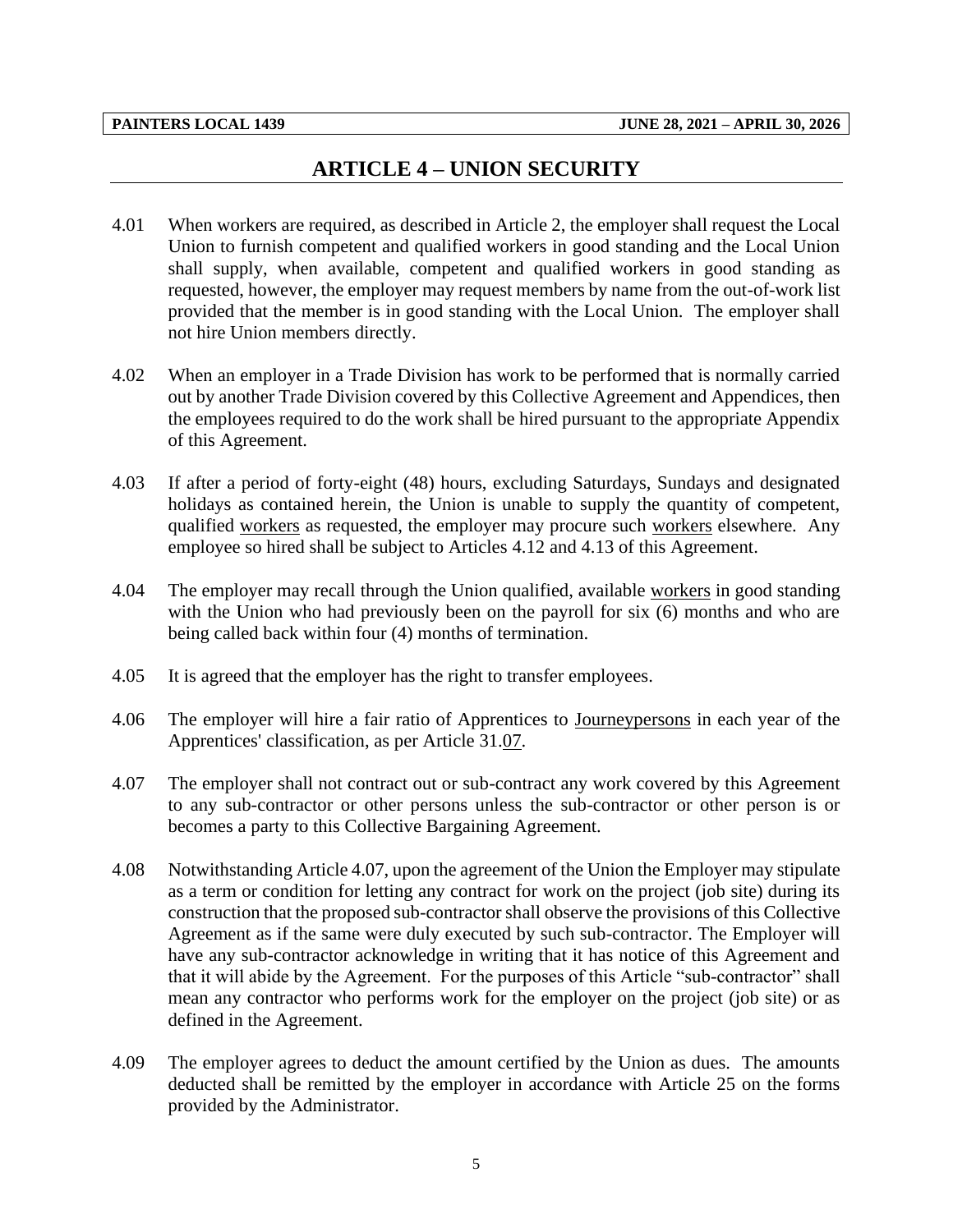- 4.10 Should the employee be newly joining the Union, the employer agrees upon receipt of the proper form from the Union authorized by the employee, to make deductions of the I.U.P.A.T. Administration Fee in the amounts authorized by the Union.
- 4.11 The employer agrees to deduct the amount certified by the Union as dues. The amounts deducted shall be remitted by the employer on the forms provided by the Union, to the Union in accordance with Article 25.
- 4.12 All Union members who report to work must furnish a Union referral slip prior to starting work. The Union, when requested, may fax referral slips directly to the employer's offices. Any employer hiring a member without a referral slip shall be in violation of this Agreement.
- 4.13 The Union shall indemnify and save the employer harmless against any and all claims, demands, suits or other forms of liability that may arise out of or by reason of action taken or not taken by the employer for the purpose of complying with any of the provisions of this section, or in reliance on any list, notice of assignment furnished under any of such provisions.
- 4.14 Any employee who refuses or neglects to sign the appropriate forms, or who revokes the authorization, or who resigns their membership in the appropriate Union will be deemed to have voluntarily separated and their employment will be terminated.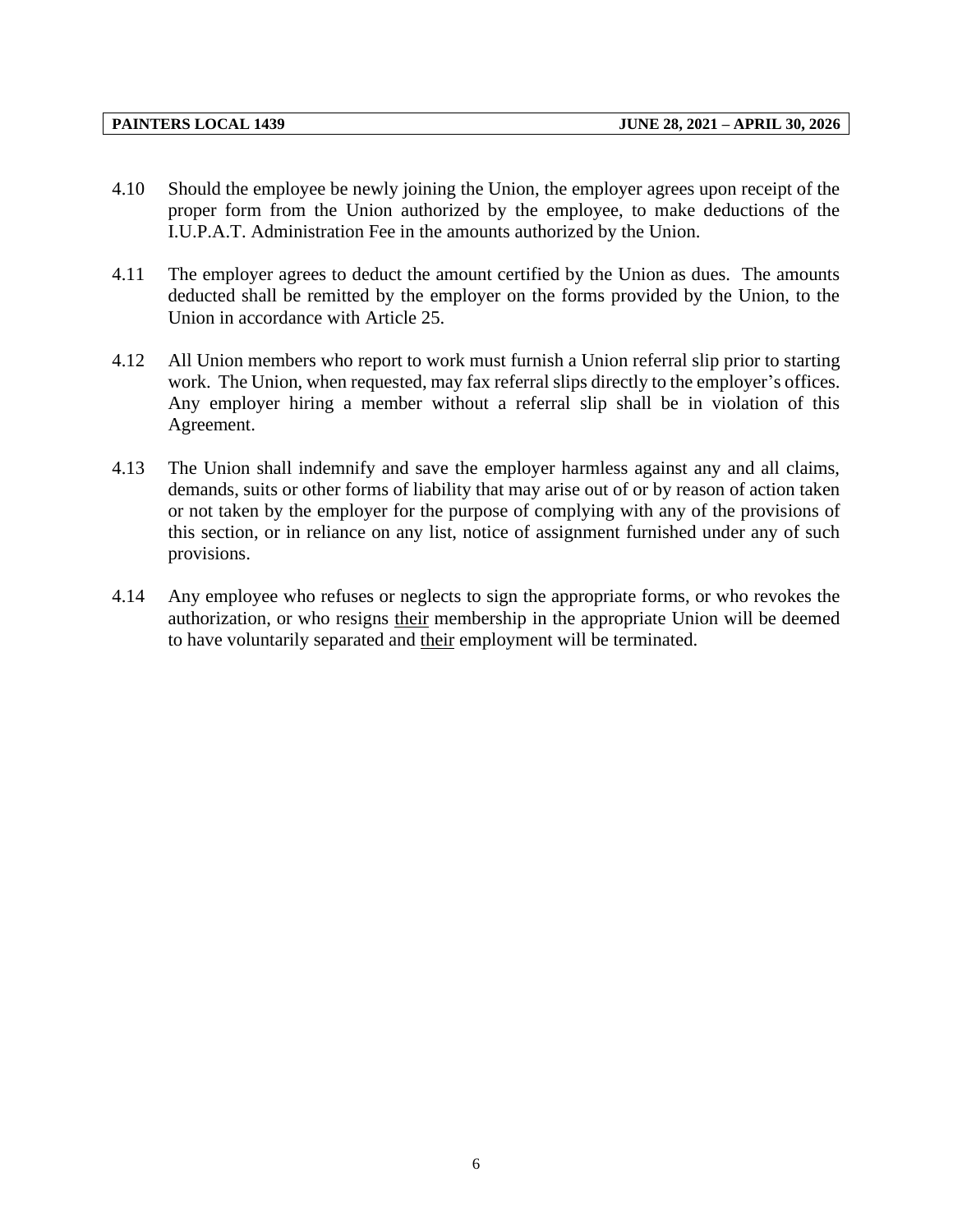## **ARTICLE 5 – STEWARDS**

- <span id="page-9-0"></span>5.01 The Business Agent or Business Manager may appoint Job/Shop Stewards. The Steward of the Union will be an employee of the employer who is a qualified journeyperson and who will perform the work of a journeyperson at the journeyperson's rate of pay. In addition to their duties as a journeyperson they shall be permitted reasonable time to perform such of their Union duties as cannot be performed off the job. If it is necessary for the Steward to leave their work they must first obtain permission from the employer's representative on the job whenever possible. Such permission would not be unreasonably withheld. They shall assist the employer and the Union members in carrying out the provisions of this Agreement.
- 5.02 It is agreed that only one (1) Steward and one (1) alternate on each shift shall be recognized by each employer and the Union shall notify the employer in writing of the name of the Steward and their alternate.
- 5.03 Under no circumstances shall the Job Steward make any arrangements with the General Foreperson, Foreperson or Management that will change or conflict in any way with any section or terms of this Collective Agreement.
- <span id="page-9-1"></span>5.04 Subject to all other items and conditions of this Agreement, the Steward shall be the third (3rd) last person remaining on the job site before they are laid off, except for just cause or offences outlined in Article 8.01.

## **ARTICLE 6 – ACCESS TO THE JOB SITE**

- 6.01 Business Representatives of the Union and International Representatives shall have access to the job site during working hours but in no case shall their visits interfere with the progress of the work.
- 6.02 Representatives of the Union must request access from the employer's representative on the job prior to entering the work area.
- 6.03 Conduct on the job site will be subject to the general regulations of the employer.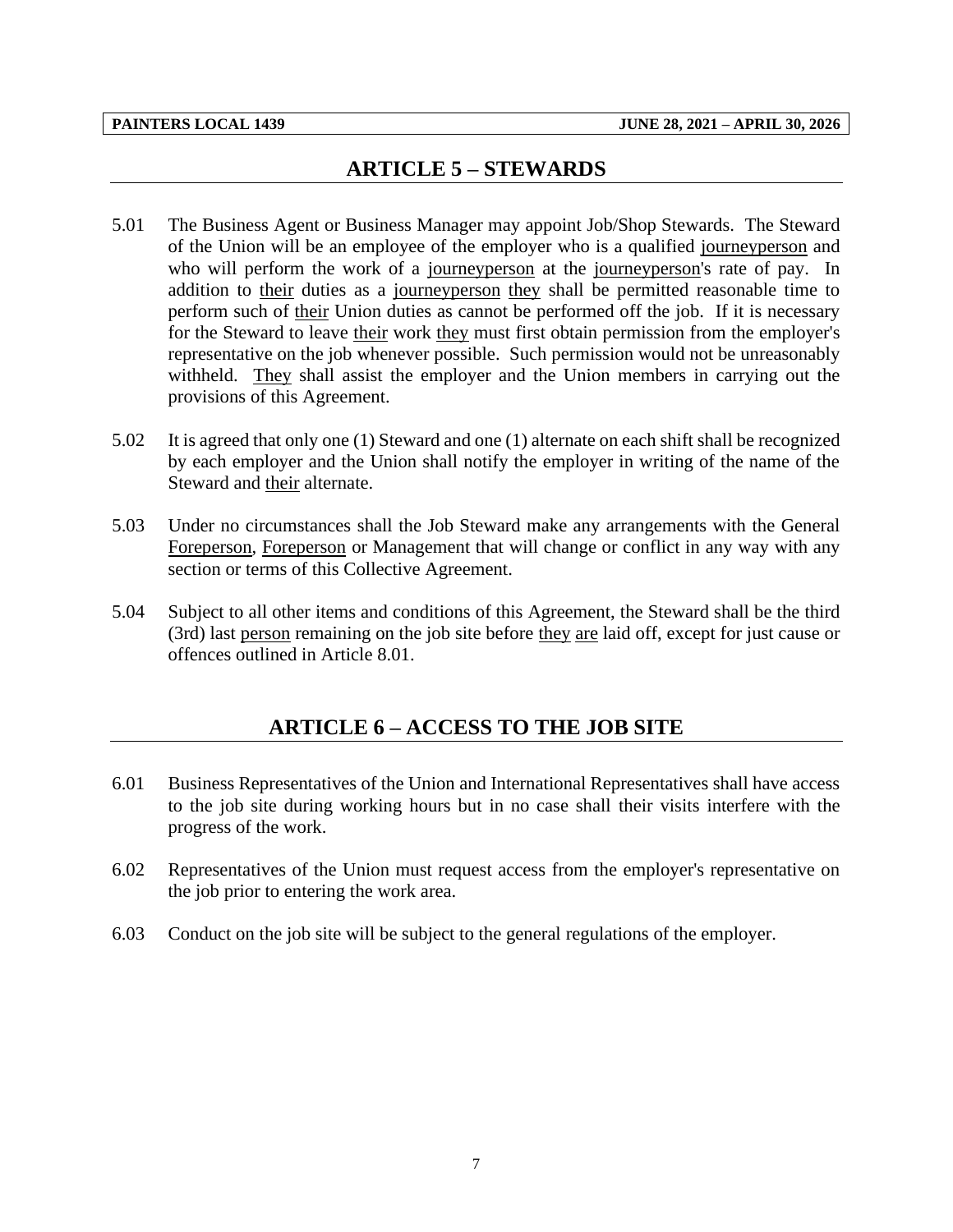## **ARTICLE 7 – MANAGEMENT RIGHTS**

<span id="page-10-0"></span>7.01 Subject to the limitations and specific terms of this Agreement, the Management of the job site and the direction of the working force, including but not limited to the right to plan, direct and control operations, hire, lay off, maintain discipline and efficiency of employees, establish and enforce rules of conduct, discipline and discharge employees for proper and sufficient cause, increase or decrease the working force, determine methods and schedules of construction operation, material and equipment to be used are vested solely in the employer.

## **ARTICLE 8 – DISCIPLINE**

- <span id="page-10-1"></span>8.01 For any and all offences other than intoxication, substance abuse, or the use of illegal drugs, insubordination, theft, fraudulent reporting of time, physical altercation and illegal work stoppage, which can be subject to immediate dismissal, the procedure shall be:
	- i **First Warning** ...............Written notice to be issued to the employee, with a copy to the Union, by the employer's authorized representative.
	- ii **Second Warning** ...........Written Notice of Suspension from work for up to five (5) working days, to be issued to the employee, with copy to the Union, by the employer's authorized representative. The length of suspension to be at the sole discretion of management.
	- iii **Third Warning**..............Management's Discretion.
- 8.02 Employees discharged shall be advised by the employer of the cause for dismissal.
- 8.03 The employer will notify the Union in writing of all disciplinary action taken against any employee subject to this Agreement.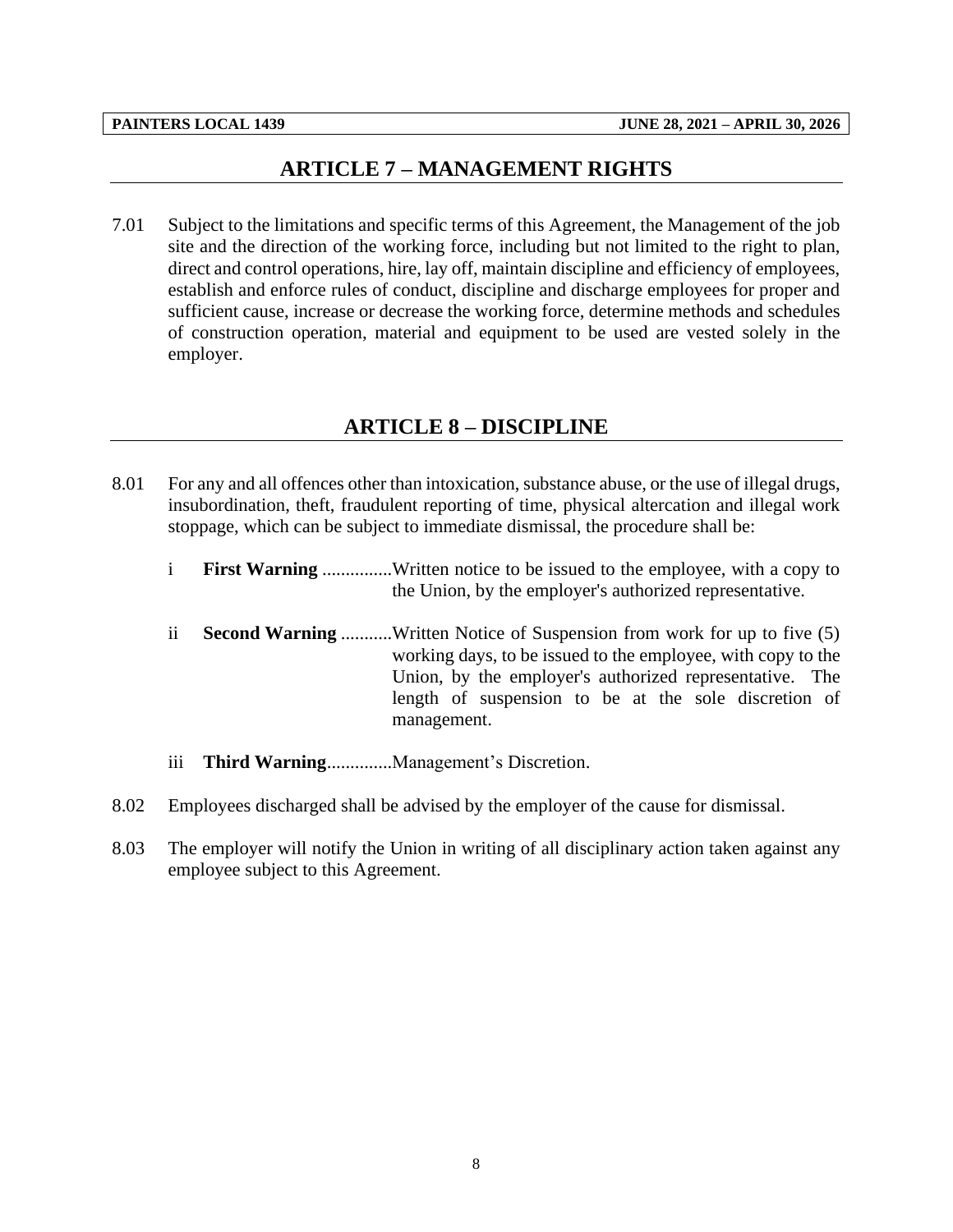## **ARTICLE 9 – NORMAL HOURS OF WORK**

- <span id="page-11-0"></span>9.01 The regular working week shall consist of forty (40) hours of work.
- 9.02 Eight (8) hours per normal work day (calendar day), Monday to Friday inclusive, scheduled between the hours of 7:00 a.m. and 5:00 p.m.

#### 9.03 **Lunch Period:**

The lunch period will be from 12:00 noon to 12:30 p.m. The lunch period will be measured from ceasing labour to commencement of labour.

#### 9.04 **Rest Period:**

During each normal work day, employees will be entitled to two (2) ten (10) minute paid rest periods to be scheduled and observed.

- One (1) rest period at the mid-point of the first half of the normal hours of work.
- One (1) rest period at the mid-point of the second half of the normal hours of work.

Rest period will be measured from ceasing work to commencement of work and will be taken at a time determined by the employer.

- 9.05 Should expediency require, the normal starting and quitting and rest periods and/or lunch period may be changed by mutual agreement between the employer and the employees on a project by project basis and a written copy of the change in normal starting and quitting and rest periods and/or lunch period will be sent by the employer to the Union's office.
- 9.06 If mutually agreeable between the Employer and the employees, and with the consent of the Union, the hours of work may be changed from five (5) eight (8) hour days to four (4) ten (10) hour days.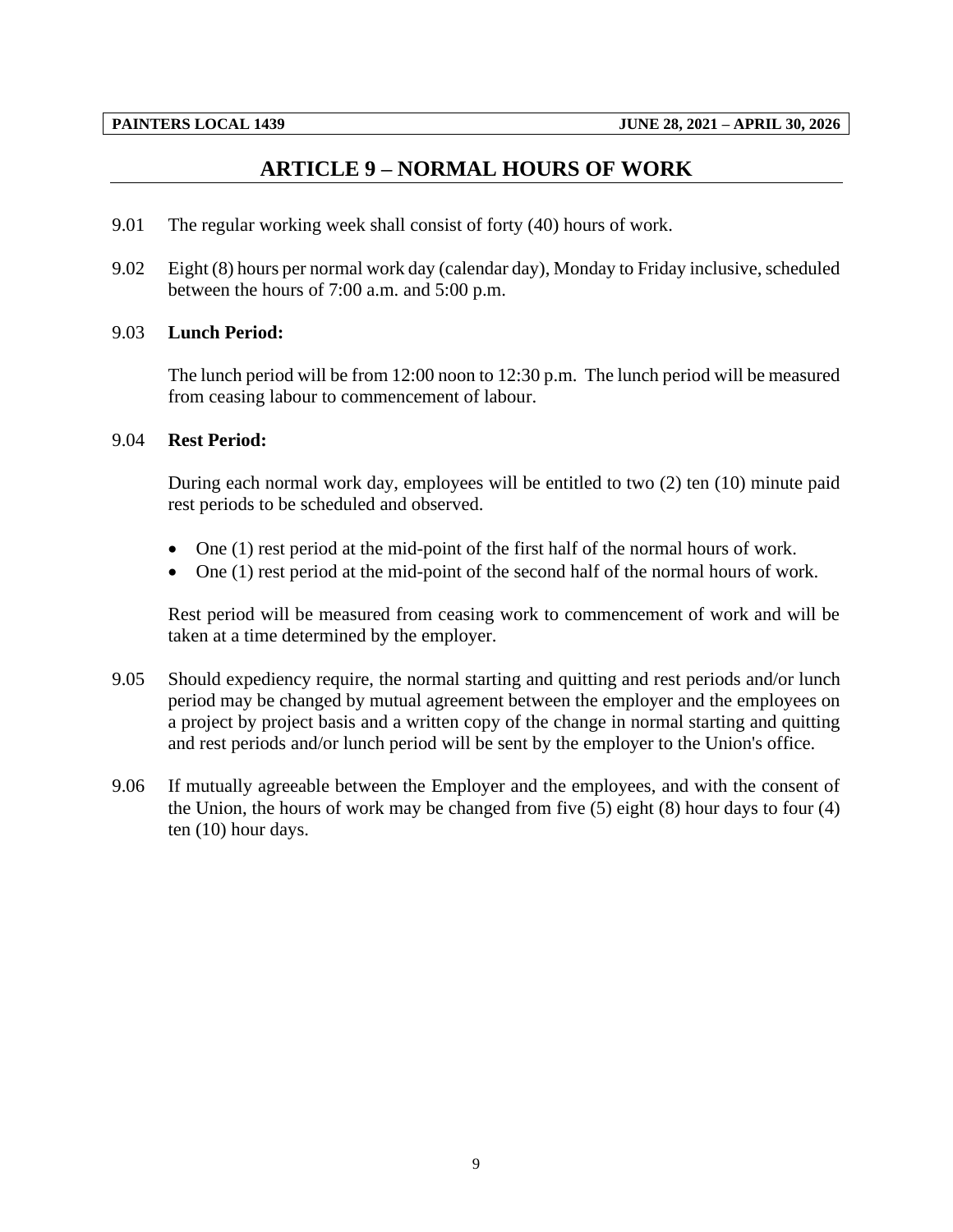## **ARTICLE 10 – SHIFT WORK**

- <span id="page-12-0"></span>10.01 Shift work may be performed at the option of the employer.
- 10.02 When more than one (1) shift is in operation, hourly rated employees employed on the second shift and/or those employed on the third shift shall be paid a shift premium at the rate of fifteen percent (15%).
- 10.03 Shifts shall be scheduled between Sunday midnight and Friday midnight.
- 10.04 No employee shall be compelled to work two (2) consecutive shifts.
- 10.05 Each employee shall have the right to eight (8) hours off between their scheduled shifts.
- 10.06 Employees working shifts are entitled to a lunch period, in accordance with Article 9.03 and 9.05, and rest periods in accordance with Article 9.04 and 9.05.

#### **Split Shift:**

10.07 Notwithstanding all of the above provisions of this Article, it is agreed that work may be scheduled between the hours of 6:00 a.m. and 9:00 p.m., so as to maximize the daylight hours. To utilize these hours the intention will be to split the shift with the first shift working eight (8) hours; or more during make-up situations and the second shift starting working during the second half, again with eight (8) hours as being the shift length except under make-up conditions. No premium normally due to shift work shall apply under this split shift situation.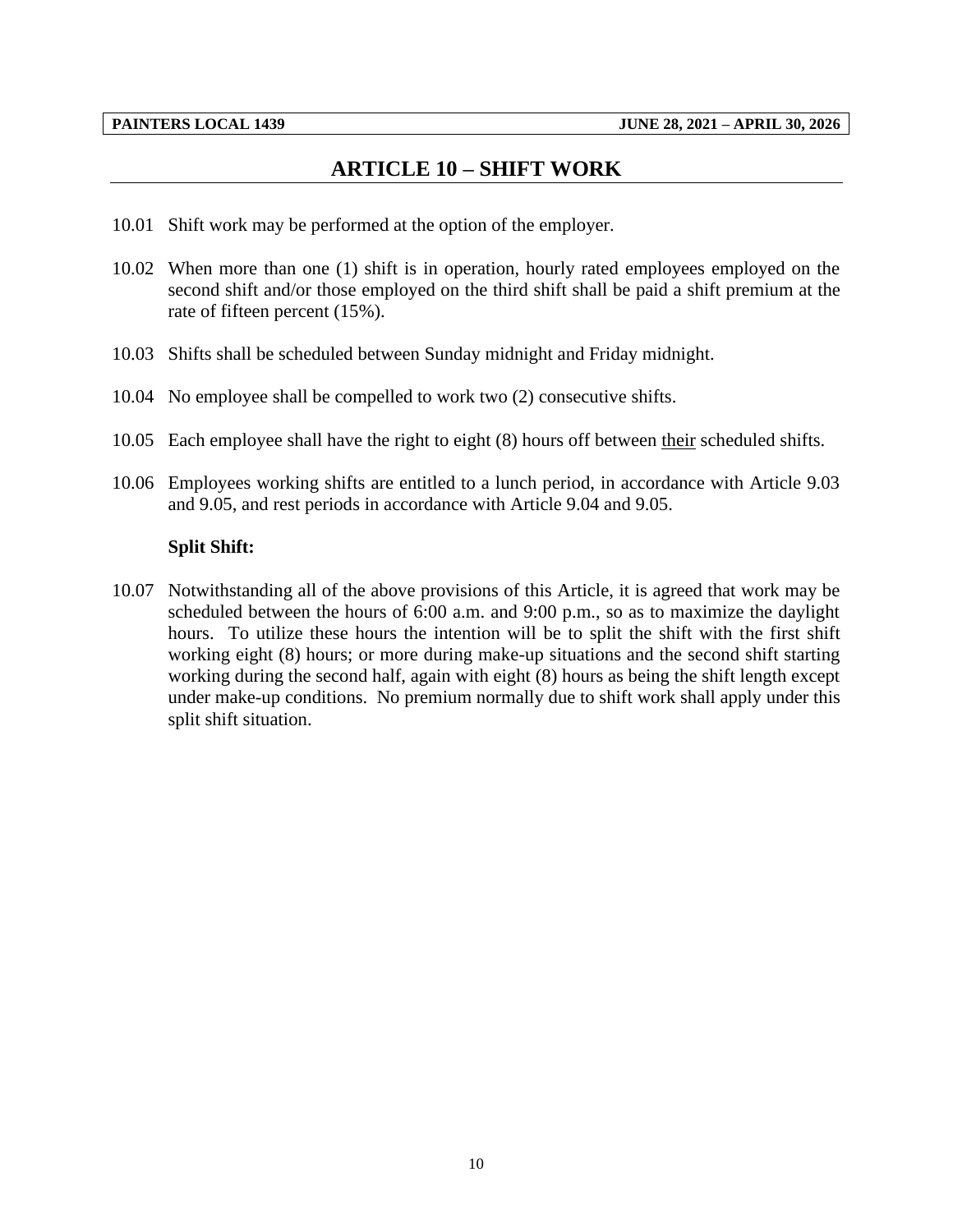## **ARTICLE 11 – REPORTING TIME**

- <span id="page-13-0"></span>11.01 When a person is definitely hired by a qualified representative of the employer and reports to the job site for work and then is refused work for reasons other than inclement weather, they shall receive not less than two (2) hours pay at the applicable rate of wages.
- 11.02 If an employee commences work they shall be paid a minimum of two (2) hours. The employer shall endeavour to provide two (2) hours alternate employment for employees who report to work and work more than two (2) hours.
- 11.03 Any employee after being hired and reporting for work at the regular starting time and for whom no work is provided shall receive pay for two (2) hours at the applicable rate of wages, unless they have been notified not to report. The foregoing provisions shall apply to Saturday, Sunday, designated holidays and shift work at the applicable rate of pay. Employees who commence work shall receive the greater of reporting time or actual time worked.
- 11.04 Exceptions, however, shall be when strike conditions make it impossible to put such an employee to work or when stoppage of work is occasioned thereby, when conditions arise which are beyond the control of the employer or when an employee leaves work of their own accord.
- 11.05 In order to qualify for reporting time an employee must remain on the job and be available for work during the period of such reporting time.
- 11.06 The employer shall determine when weather conditions on the job are such that members shall or shall not work.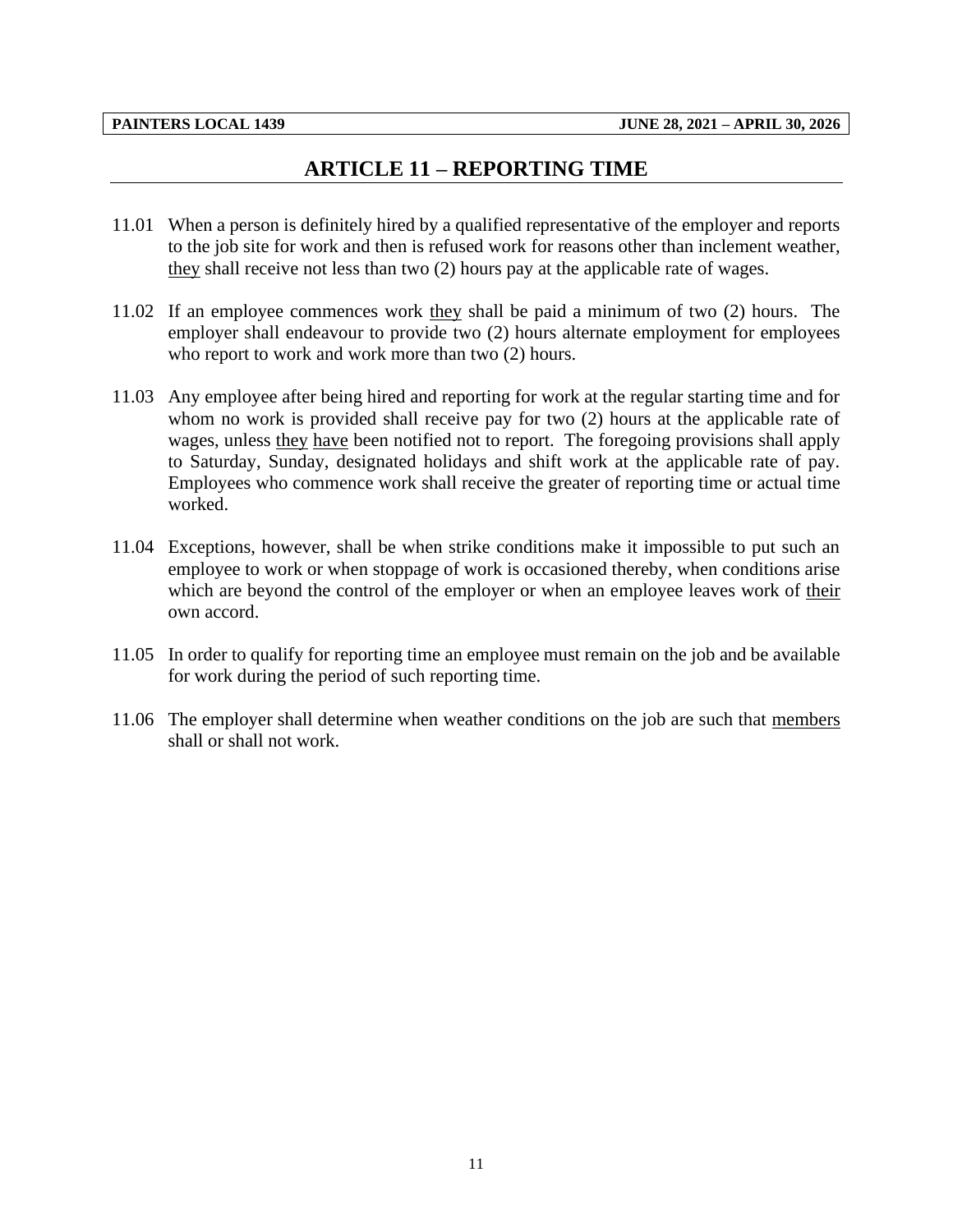## **ARTICLE 12 – CALL BACK TIME**

- <span id="page-14-0"></span>12.01 Every employee who after completion of their regular working hours (Monday through Friday) and who has left the job site, and is called back to work by the employer, and who is required to work outside their regular working hours, shall be paid at their applicable overtime rate, but not less than two (2) hours.
- 12.02 When an employee is called out to work by the employer on Saturday, Sunday or a designated holiday, and they commence work, regardless of when called, Article 11 shall apply.
- 12.03 Travel time if applicable will be paid.
- <span id="page-14-1"></span>12.04 The provisions of Article 12 do not apply when the employee has been called back as the result of a non-safe negligent act of the employee. In such cases, the employee will be paid at their regular straight time rate of wages for the actual hours of required attendance.

## **ARTICLE 13 – MAKE-UP TIME**

13.01 Employees who have missed time during the normal scheduled hours, Monday through Friday, may by mutual agreement, work extra hours including Saturday at the regular straight time rate of pay up to a total of forty (40) hours per week.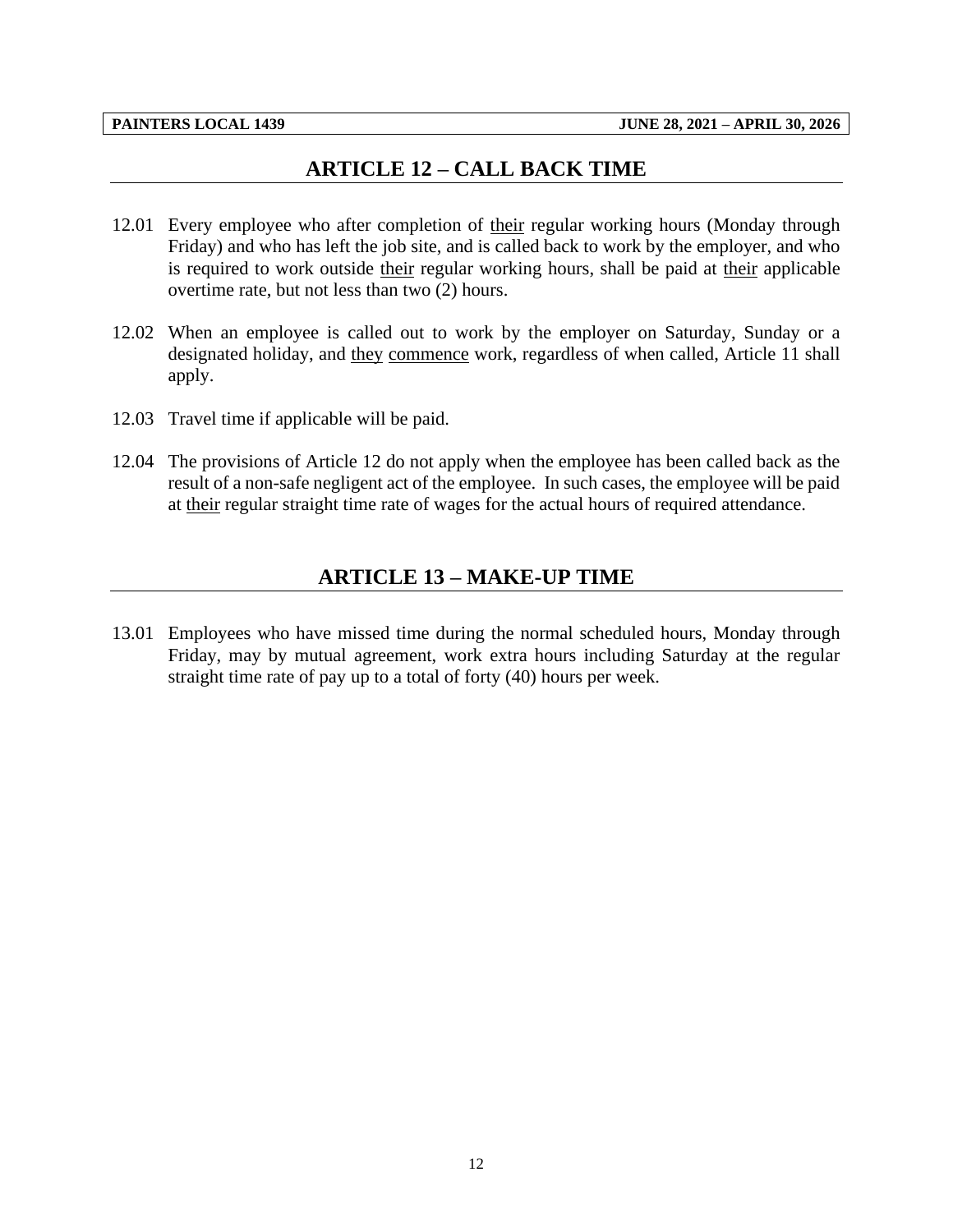## **ARTICLE 14 – OVERTIME**

- <span id="page-15-0"></span>14.01 All hours worked in excess of eight (8) hours per day (Monday to Friday), up to twelve (12) hours per day, shall be paid at one and one-half times  $(1-1/2x)$  the regular rate.
- 14.02 All hours worked on Saturday up to a total of eight (8) hours shall be paid at one and onehalf times  $(1-1/2x)$  the regular rate.
- 14.03 All hours worked in excess of twelve (12) hours per day (Monday to Friday), after eight (8) hours on Saturday, and all hours on Sundays and designated holidays shall be paid for at double (2x) the straight time rate of pay for such work.
- 14.04 Employees who are required to work in excess of two (2) hours unscheduled overtime on a normal work day, shall be provided with a meal or an allowance of twenty-three dollars (\$23.00), which shall be included with their pay for the pay period in which the overtime was worked.
- <span id="page-15-1"></span>14.05 By mutual agreement between an employer and employee the employee may work up to forty-eight (48) hours per week at the regular straight time rate of pay.

## **ARTICLE 15 – VACATION AND HOLIDAY ALLOWANCE**

- 15.01 A vacation and holiday allowance shall be paid to each employee in lieu of paid vacation and holidays.
- 15.02 Payment of the allowance shall be calculated and paid weekly as eight percent (8%) of gross earnings during the pay period.
- 15.03 If an employee elects to take an annual vacation, the employer and employee shall mutually agree on the time of such annual vacation.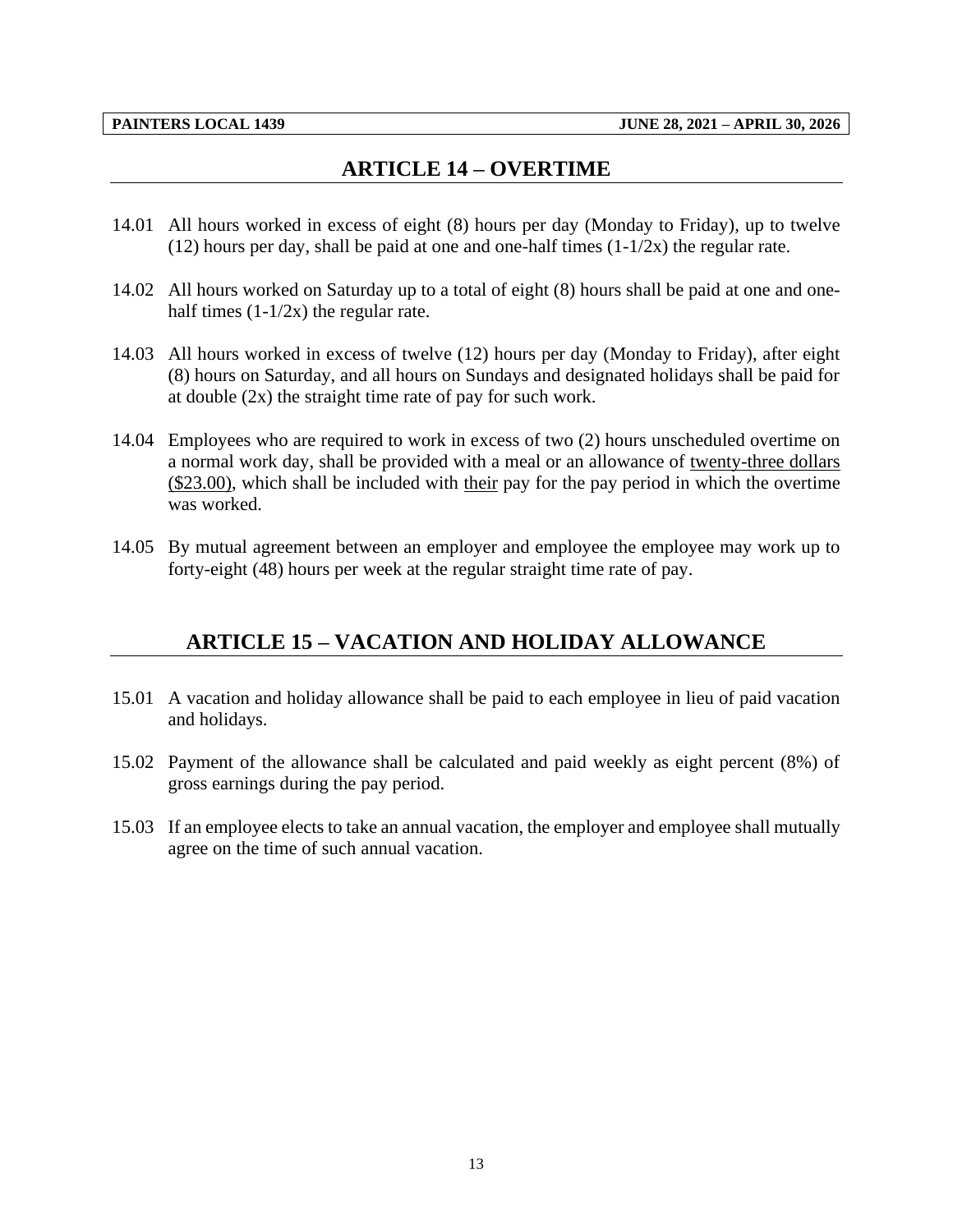## **ARTICLE 16 – DESIGNATED HOLIDAYS**

<span id="page-16-0"></span>16.01 During the period that this Agreement is in force, the following days shall be observed as Designated Holidays.

| <b>CALENDAR YEAR 2021</b>                        | <b>HOLIDAY FALLS ON</b> |                           | <b>HOLIDAY OBSERVED ON</b> |                            |  |
|--------------------------------------------------|-------------------------|---------------------------|----------------------------|----------------------------|--|
| Canada Day                                       | Thursday                | July 1, 2021              | Same                       |                            |  |
| Labour Day                                       | Monday                  | September 6, 2021         | Same                       |                            |  |
| Thanksgiving Day                                 | Monday                  | October 11, 2021          | Same                       |                            |  |
| Remembrance Day                                  | Thursday                | November 11, 2021         | Same                       |                            |  |
| Christmas Day                                    | Saturday                | December 25, 2021         | Monday                     | December 27, 2021          |  |
| <b>Boxing Day</b>                                | Sunday                  | December 26, 2021         | Tuesday                    | December 28, 2021          |  |
| CALENDAR YEAR 2022                               | <b>HOLIDAY FALLS ON</b> |                           |                            | <b>HOLIDAY OBSERVED ON</b> |  |
| New Years Day                                    | Saturday                | January 1, 2022           | Monday                     | January 3, 2022            |  |
| Heritage Day                                     | Monday                  | February 21, 2022         | Same                       |                            |  |
| Good Friday                                      | Friday                  | April 15, 2022            | Same                       |                            |  |
| Victoria Day                                     | Monday                  | May 23, 2022              | Same                       |                            |  |
| Canada Day                                       | Friday                  | July 1, 2022              | Same                       |                            |  |
| Labour Day                                       | Monday                  | September 5, 2022         | Same                       |                            |  |
| <b>National Day for Truth and Reconciliation</b> | Friday                  | <b>September 30, 2022</b> | <b>Same</b>                |                            |  |
| <b>Thanksgiving Day</b>                          | Monday                  | October 10, 2022          | Same                       |                            |  |
| Remembrance Day                                  | Friday                  | November 11, 2022         | Same                       |                            |  |
| Christmas Day                                    | Sunday                  | December 25, 2022         | Monday                     | December 26, 2022          |  |
| <b>Boxing Day</b>                                | Monday                  | December 26, 2022         | Tuesday                    | December 27, 2022          |  |
| <b>CALENDAR YEAR 2023</b>                        | <b>HOLIDAY FALLS ON</b> |                           |                            | <b>HOLIDAY OBSERVED ON</b> |  |
| New Years Day                                    | Sunday                  | January 1, 2023           | Monday                     | January 2, 2023            |  |
| Heritage Day                                     | Monday                  | February 20, 2023         | Same                       |                            |  |
| Good Friday                                      | Friday                  | April 7, 2023             | Same                       |                            |  |
| Victoria Day                                     | Monday                  | May 22, 2023              | Same                       |                            |  |
| Canada Day                                       | Saturday                | July 1, 2023              | Monday                     | July 3, 2023               |  |
| Labour Day                                       | Monday                  | September 4, 2023         | Same                       |                            |  |
| <b>National Day for Truth and Reconciliation</b> | <b>Saturday</b>         | September 30, 2023        | <b>Monday</b>              | October 2, 2023            |  |
| Thanksgiving Day                                 | Monday                  | October 9, 2023           | Same                       |                            |  |
| Remembrance Day                                  | Saturday                | November 11, 2023         | Monday                     | November 13, 2023          |  |
| Christmas Day                                    | Monday                  | December 25, 2023         | Same                       |                            |  |
| <b>Boxing Day</b>                                | Tuesday                 | December 26, 2023         | Same                       |                            |  |

#### **Amendment #1 – June 13, 2022**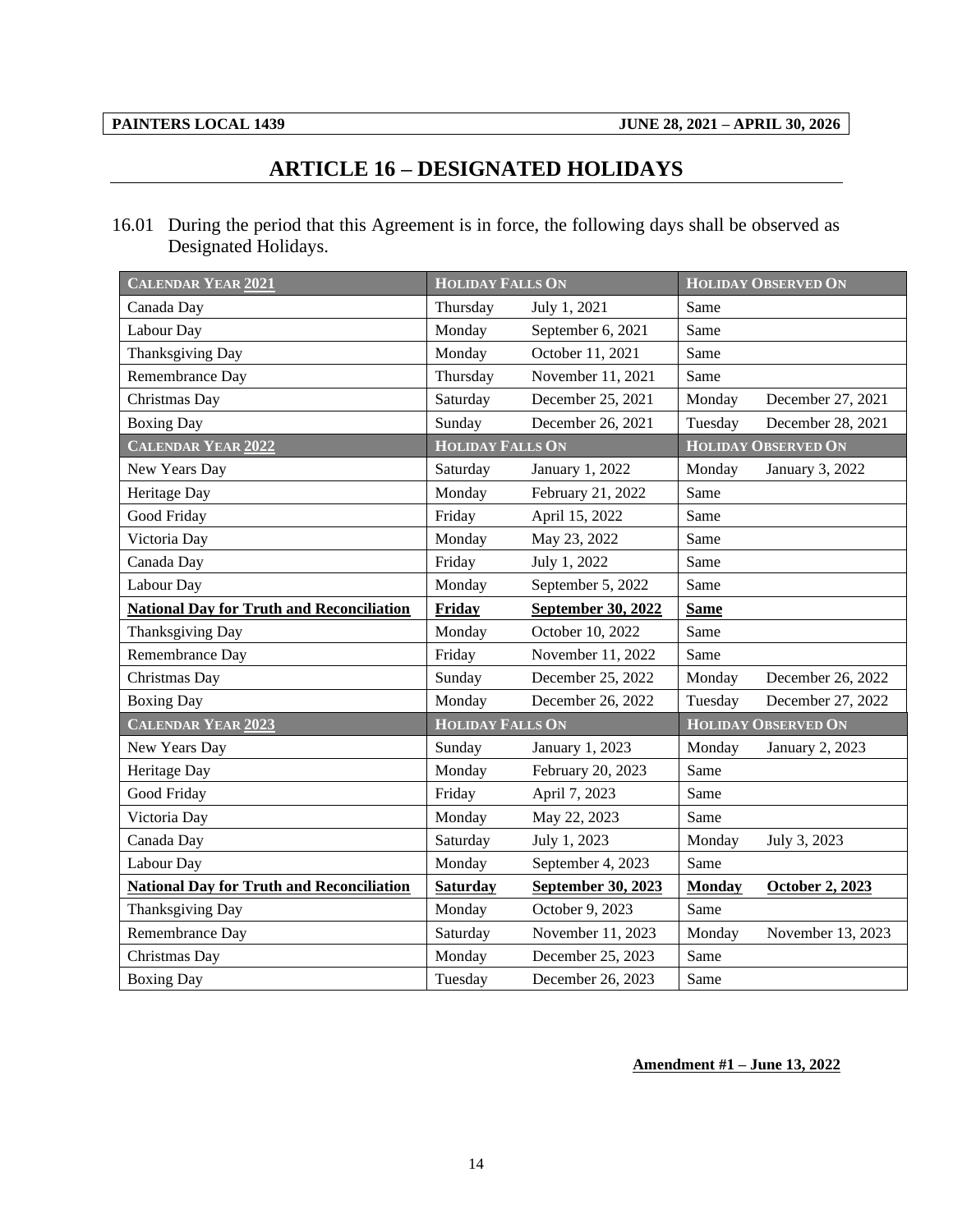#### **PAINTERS LOCAL 1439 JUNE 28, 2021 – APRIL 30, 2026**

| <b>CALENDAR YEAR 2024</b>                        | <b>HOLIDAY FALLS ON</b> |                           | <b>HOLIDAY OBSERVED ON</b> |
|--------------------------------------------------|-------------------------|---------------------------|----------------------------|
| New Years Day                                    | Monday                  | January 1, 2024           | Same                       |
| Heritage Day                                     | Monday                  | February 19, 2024         | Same                       |
| Good Friday                                      | Friday                  | March 29, 2024            | Same                       |
| Victoria Day                                     | Monday                  | May 20, 2024              | Same                       |
| Canada Day                                       | Monday                  | July 1, 2024              | Same                       |
| Labour Day                                       | Monday                  | September 2, 2024         | Same                       |
| <b>National Day for Truth and Reconciliation</b> | <b>Monday</b>           | September 20, 2024        | <b>Same</b>                |
| Thanksgiving Day                                 | Monday                  | October 14, 2024          | Same                       |
| Remembrance Day                                  | Monday                  | November 11, 2024         | Same                       |
| Christmas Day                                    | Wednesday               | December 25, 2024         | Same                       |
| <b>Boxing Day</b>                                | Thursday                | December 26, 2024         | Same                       |
| <b>CALENDAR YEAR 2025</b>                        | <b>HOLIDAY FALLS ON</b> |                           | <b>HOLIDAY OBSERVED ON</b> |
| New Years Day                                    | Wednesday               | January 1, 2025           | Same                       |
| Heritage Day                                     | Monday                  | February 17, 2025         | Same                       |
| Good Friday                                      | Friday                  | April 18, 2025            | Same                       |
| Victoria Day                                     | Monday                  | May 19, 2025              | Same                       |
| Canada Day                                       | Tuesday                 | July 1, 2025              | Same                       |
| Labour Day                                       | Monday                  | September 1, 2025         | Same                       |
| <b>National Day for Truth and Reconciliation</b> | <b>Tuesday</b>          | <b>September 20, 2025</b> | <b>Same</b>                |
| Thanksgiving Day                                 | Monday                  | October 13, 2025          | Same                       |
| Remembrance Day                                  | Tuesday                 | November 11, 2025         | Same                       |
| Christmas Day                                    | Thursday                | December 25, 2025         | Same                       |
| <b>Boxing Day</b>                                | Friday                  | December 26, 2025         | Same                       |
| <b>CALENDAR YEAR 2026</b>                        | <b>HOLIDAY FALLS ON</b> |                           | <b>HOLIDAY OBSERVED ON</b> |
| New Years Day                                    | Thursday                | January 1, 2026           | Same                       |
| Heritage Day                                     | Monday                  | February 16, 2026         | Same                       |
| Good Friday                                      | Friday                  | April 3, 2026             | Same                       |

- 16.02 Employees required to work on any Designated Holidays shall be paid in accordance with the overtime provisions in Article 14, for all hours worked at the request of the employer. If part of the employee's shift falls on the twenty-four (24) hour period designated as a Holiday, the employee's entire shift will be paid at the Holiday rate of pay.
- 16.03 For the purpose of overtime calculation, when a holiday falls within the regularly scheduled work week and the holiday is observed as such, holiday hours will be included in the calculation of total hours worked for that week.
- 16.04 In those jurisdictions and municipalities where the first Monday in August is declared to be a Civic Holiday it shall be observed as such under the terms of this Agreement.
- 16.05 Should new **provincial** statutory holidays be declared during the term of this agreement, these new holidays shall be incorporated into this agreement where applicable.

#### **Amendment #1 – June 13, 2022**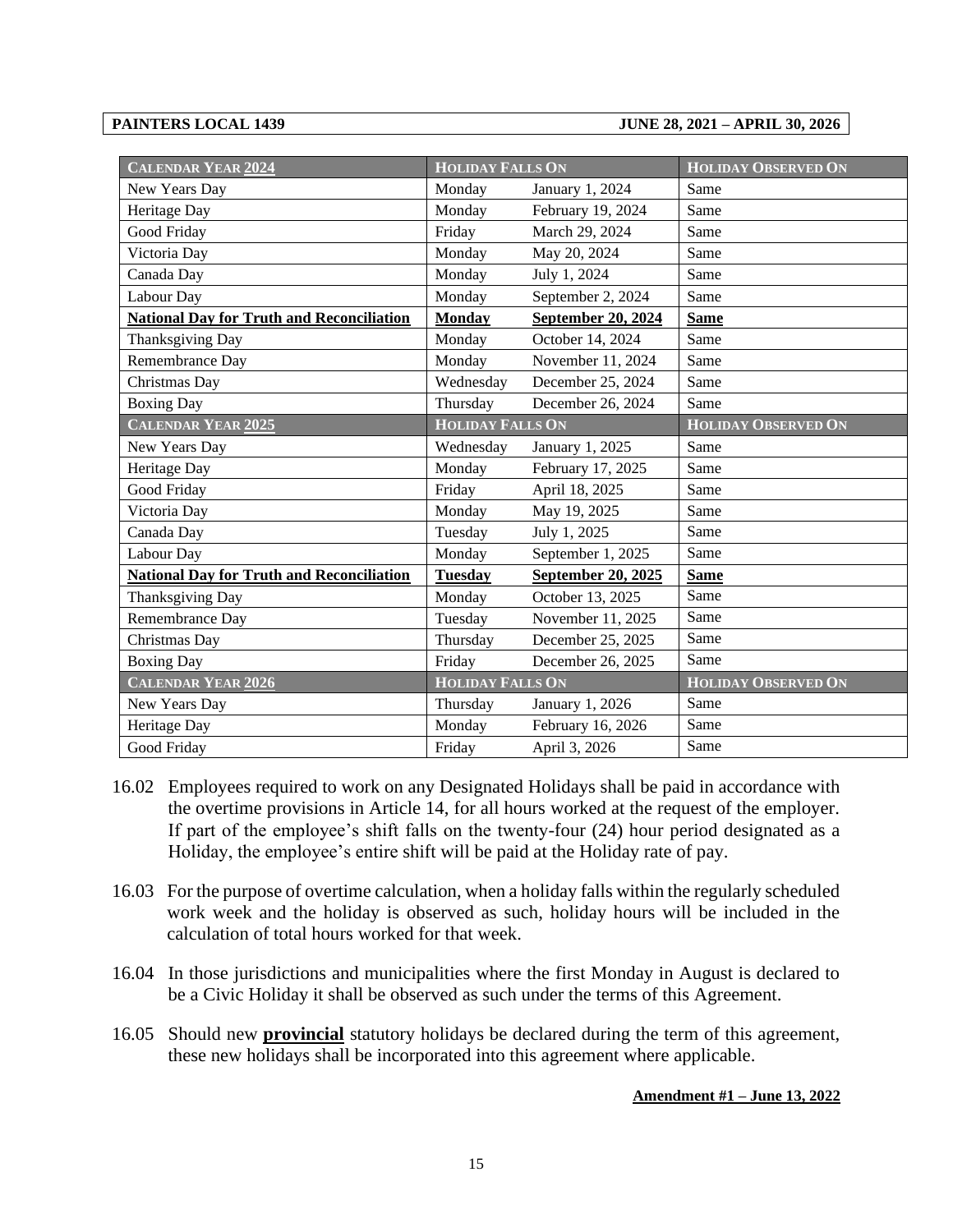## **ARTICLE 17 – TRAVEL AND SUBSISTENCE**

- <span id="page-18-0"></span>17.01 There shall be a free zone for employees working within a forty-five (45) kilometre radius of the Halifax County intersection of Provincial Highway, 101 and 102. Travel and subsistence allowance will not apply when travelling to and working within this free zone (17.01).
- 17.02 There shall be a forty-five (45) kilometre radius free zone around all projects outside the jurisdiction of Clause 17.01.
- 17.03a The travelling rates in Clause 17.05 shall apply to mileage travelled by the employee from their residence to the outside limit of the project free zone set out in Clause 17.02 above, up to a maximum of a ninety (90) kilometre radius from the project.
- 17.03b An employee shall be paid mileage allowance rates set out in Article 17.05 when the employee uses their own vehicle at the employer's request to travel to a project zone. No mileage allowance under Article 17.05 shall be paid to the employee when the employer provides return transportation to the employee. Employees selected by the employer to drive the employer's vehicle to the jobsite shall be paid at the employee's hourly straight time rate of pay.
- 17.04 Once the Union has exhausted the workers required from the area encompassed by Clause 17.03a above, the additional workers supplied by the Union from other areas shall only qualify for Clause 17.05 mileage rates from the outside limit of the ninety (90) kilometre radius and inward as per Clause 17.03a.
- 17.05 Mileage allowance rates will be paid two (2) ways as follows:

**Mileage Allowance** ............fifty-nine cents (\$0.59) per kilometre

It is agreed this figure shall be adjusted as per CRA figures for the life of this agreement.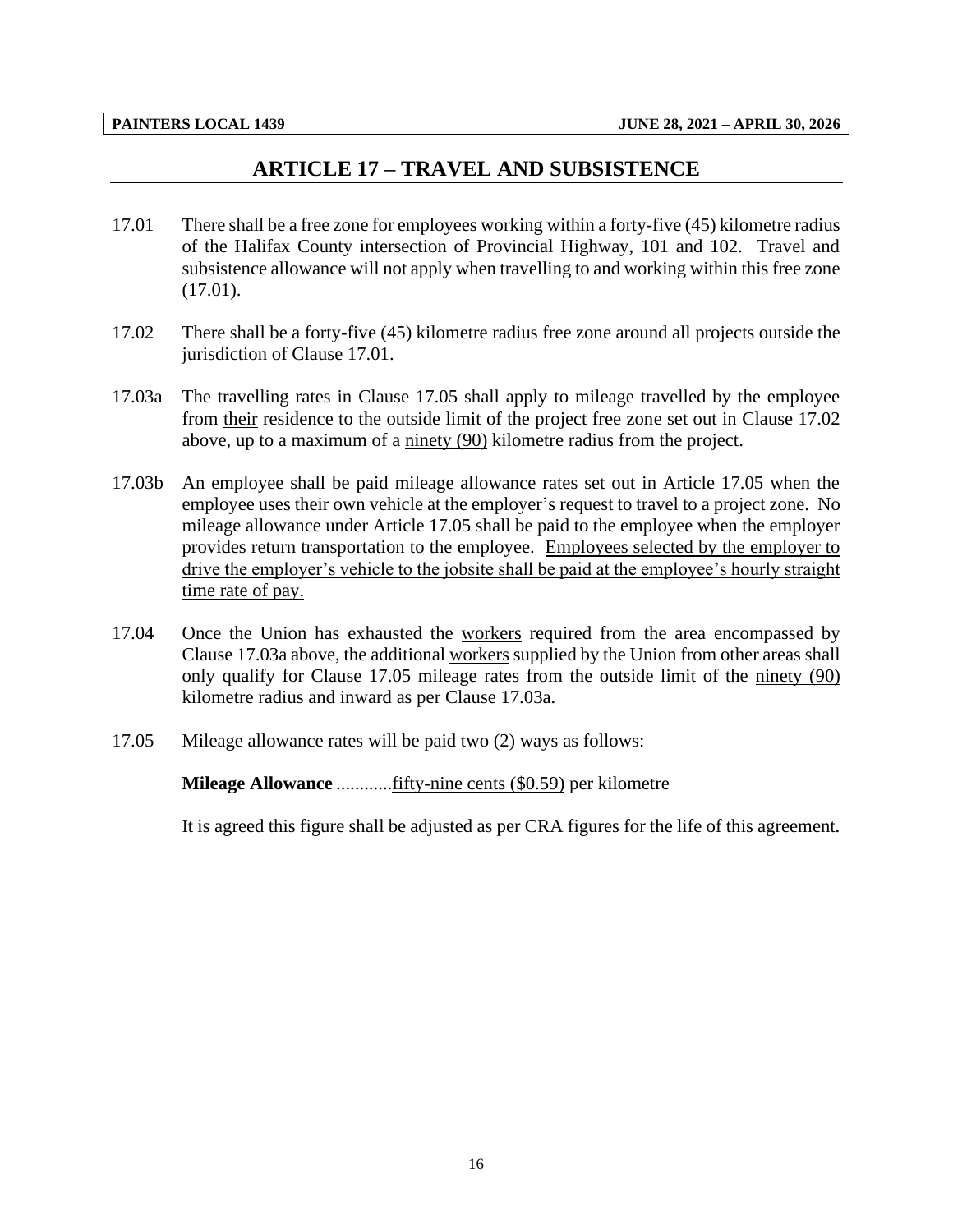17.06 Employees who are sent to a project where accommodations are required shall have it provided by the employer after they have travelled a distance of one hundred fifteen (115) kilometres from their place of residence to the job site or the employee shall receive subsistence as follows:

The employer shall decide to either provide adequate accommodations or pay the above subsistence allowance at their option. If the employer decides to provide accommodations, a meal allowance of sixty-nine dollars (\$69.00) per day shall be paid. This rate shall be adjusted in accordance with Canada Revenue Agency guidelines.

17.07 When an employee is required to travel from one site to another during the day and is required to use their own car they shall be paid for any parking charges incurred on that day in connection with their relocating to a new job site.

## <span id="page-19-0"></span>**ARTICLE 18 – TERMINATION OF EMPLOYMENT OR LAYOFF**

#### **Layoffs and Severance Pay:**

- 18.01 Layoffs shall occur only at 12:00 noon and 5:00 p.m. or as determined by the recognized hours of work on that job site. Each employee shall be given one (1) hours notice or one (1) hours pay in lieu of such notice.
- 18.02 Employees who are laid off, quit or discharged from the service of the employer shall receive their wages and employment record of earnings on termination if the payroll is made up on the project (job site); otherwise, the employer shall mail the employment record of earnings and wages within three (3) days exclusive of Saturday, Sunday and designated holidays. Should the employer fail to comply with this provision, the employee shall receive an additional sum equivalent to eight (8) hours pay at straight time rates, and an additional sum equivalent to eight (8) hours pay at straight time rate for every two (2) additional days delinquency. An employee may be dismissed for just cause on the authority of the employer or their authorized representative on the job. Such employee shall be advised promptly by the employer of the cause for dismissal.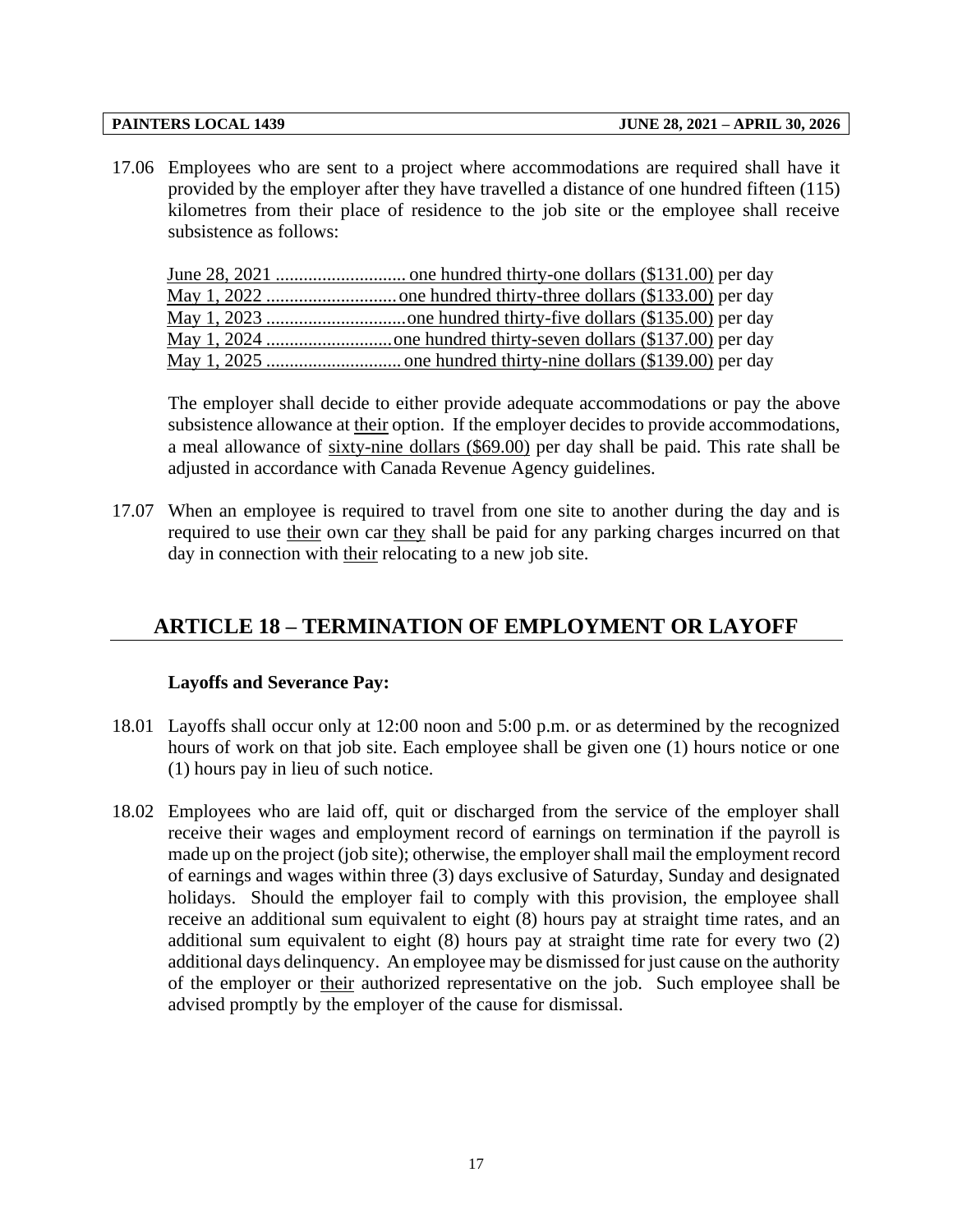## **ARTICLE 19 – WAGES**

- <span id="page-20-0"></span>19.01 The regular hourly rates of pay for each classification of worker shall be in accordance with the rates contained in the appended Craft Schedule. This Craft Schedule is attached hereto and is hereby made part of this Collective Agreement.
- <span id="page-20-1"></span>19.02 In the event the Pension or Welfare Plan is discontinued for any reason whatsoever, any employer contribution shall be added to the hourly rate and become part of the wages paid.

## **ARTICLE 20 – PAY PERIOD**

- 20.01 Employees shall be paid by cheque or by direct deposit during the regular working hours of Thursday of each week. If Thursday or Friday is a designated holiday, pay will be distributed on Wednesday. If paid by cash, pay will be distributed no later than Friday.
- 20.02 A clear statement of hours worked, earnings and deductions shall be attached to each weekly pay envelope or cheque. Upon mutual agreement by the employer and employee, pay information may be distributed electronically. The employer and employee may make alternate arrangements for delivery of statements.
- 20.03 Should the cheques not be distributed as set out herein, the employee shall immediately notify the employer.
- 20.04 When cheques are not distributed on Thursday in accordance with this Article and the employee is not paid until after Monday of the following week, the employee shall receive one (1) day's pay at the basic hourly rate for each working day until the day the cheque is paid, commencing Tuesday through to Friday.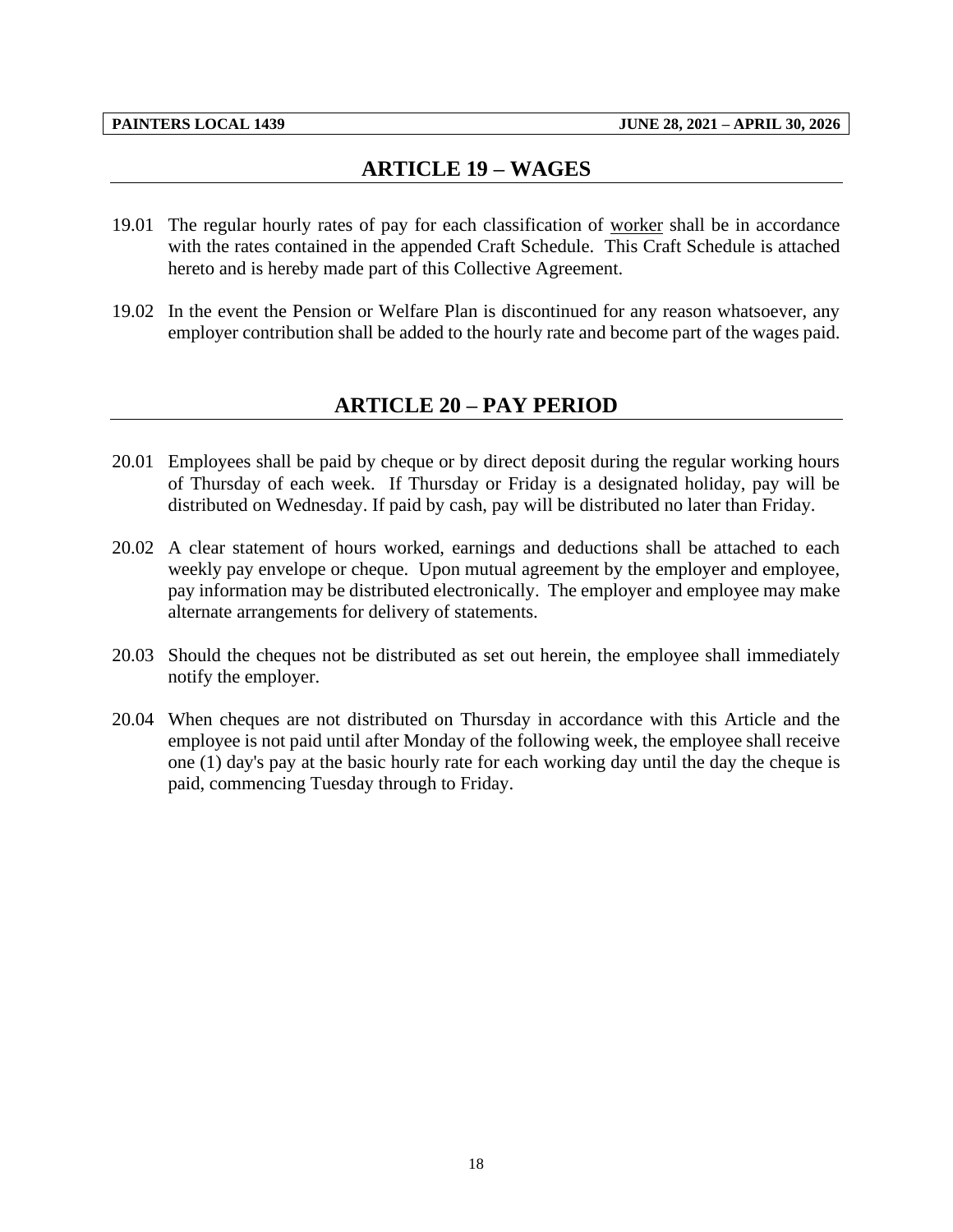## **ARTICLE 21 – SAFETY AND HEALTH**

- <span id="page-21-0"></span>21.01 Employer and employee shall comply with all applicable provisions of provincial health, sanitation and safety laws and regulations, in addition to those rules established by the employer.
- 21.02 Employees shall not be required to work with unsafe equipment and conditions as specified by the Nova Scotia Occupational Health & Safety Act.
- 21.03 If an employee requires safety and/or trades-related training at the request of the employer, and that training is provided during the employee's regularly scheduled hours of work, the employee shall be paid at the regular rate of pay for the actual duration of the course up to a maximum of eight (8) hours per day.

When the union dispatches a member to an Employer, and that new employee does not have the required safety training (i.e. untrained or expired certification) the employee may be paid for undertaking such training at the discretion of the Employer.

As required by provincial legislation, all employees shall be paid by the Employer for undertaking first aid training at the request of the Employer.

- 21.04 Safety hats, CSA approved footwear, and other safety equipment as the job requires must be worn by all employees on the job site at all times. Chin straps shall be worn when wind and other working conditions require wearing the straps. Safety hats to be provided by the Employer and must be returned to the Employer on termination.
- 21.05 Adequate toilet facilities, potable drinking water (year round) and paper cups will be provided by the employer.
- 21.06 Potable drinking water, tool sheds and lunch rooms shall normally be maintained by the Craft using same, except where other general arrangements have been made for on site.
- 21.07 Where required, adequate quarters complete with heating, lighting, ventilation shall be provided for employees to change clothes and eat lunch. Such quarters shall have benches, tables, be lockable, kept clean and include a locked tool storage area. One (1) lunchroom shall be provided and it shall be smoke free.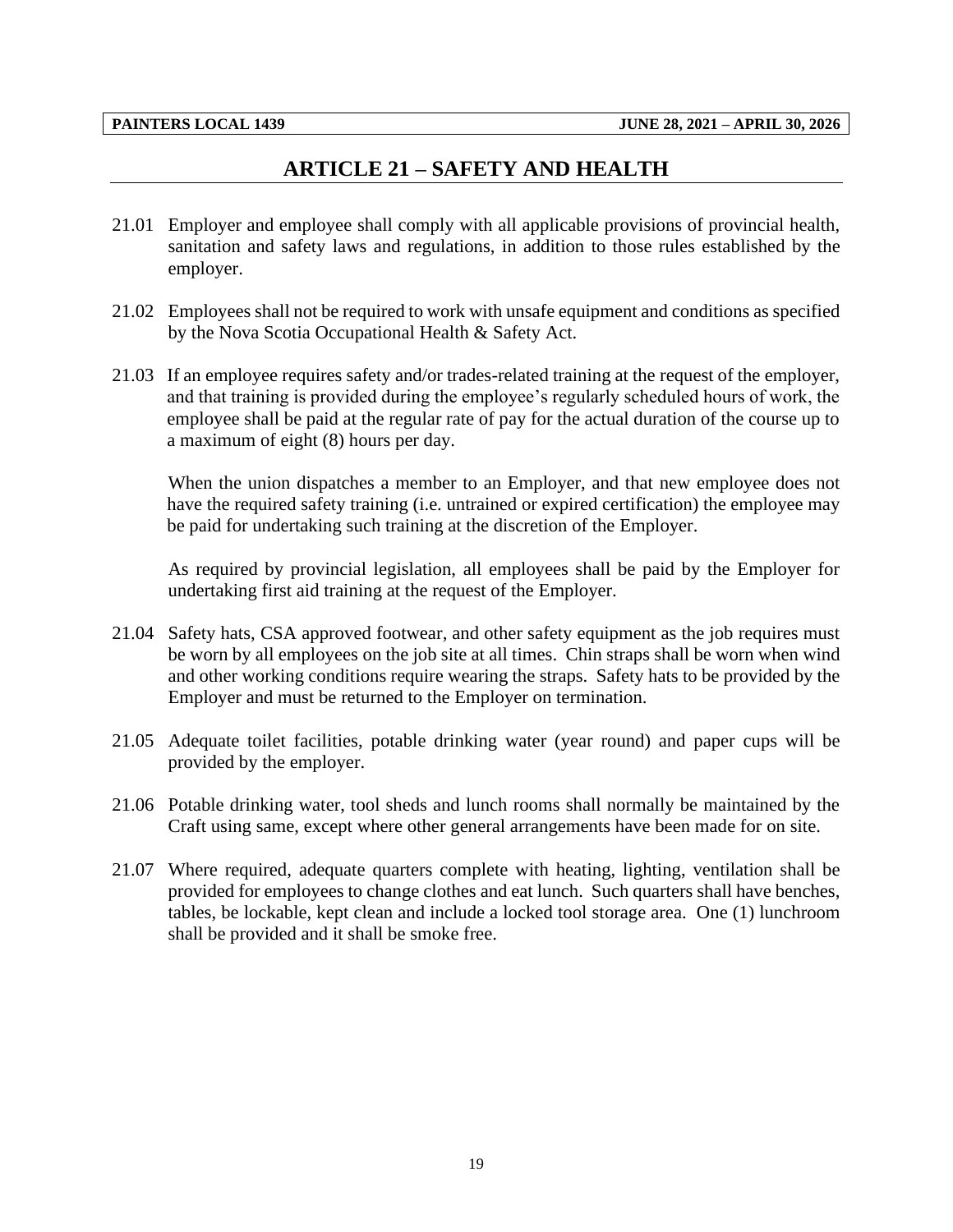- 21.08 The employer shall provide the following items of equipment and/or clothing when weather and working conditions require their use:
	- a) rainsuits (in clean condition)
	- b) safety goggles
	- c) safety harnesses with proper safety lines
	- d) all power tools and power equipment
	- e) the employer must supply hard hats, if employers wish their employees to wear a particular color hard hat.
- 21.09 If an employee sustains an accidental injury during working hours and has to receive offsite medical attention, the employee will receive four (4) hours pay if the injury occurs during the first half of the shift, or eight (8) hours pay if the injury occurs in the second half of the shift.
- 21.10 Safety items and climatic protective clothing issued to the employee must be returned to the employer on termination.
- 21.11 Piecework of any nature shall be a violation of this Agreement unless addressed in trade appendices.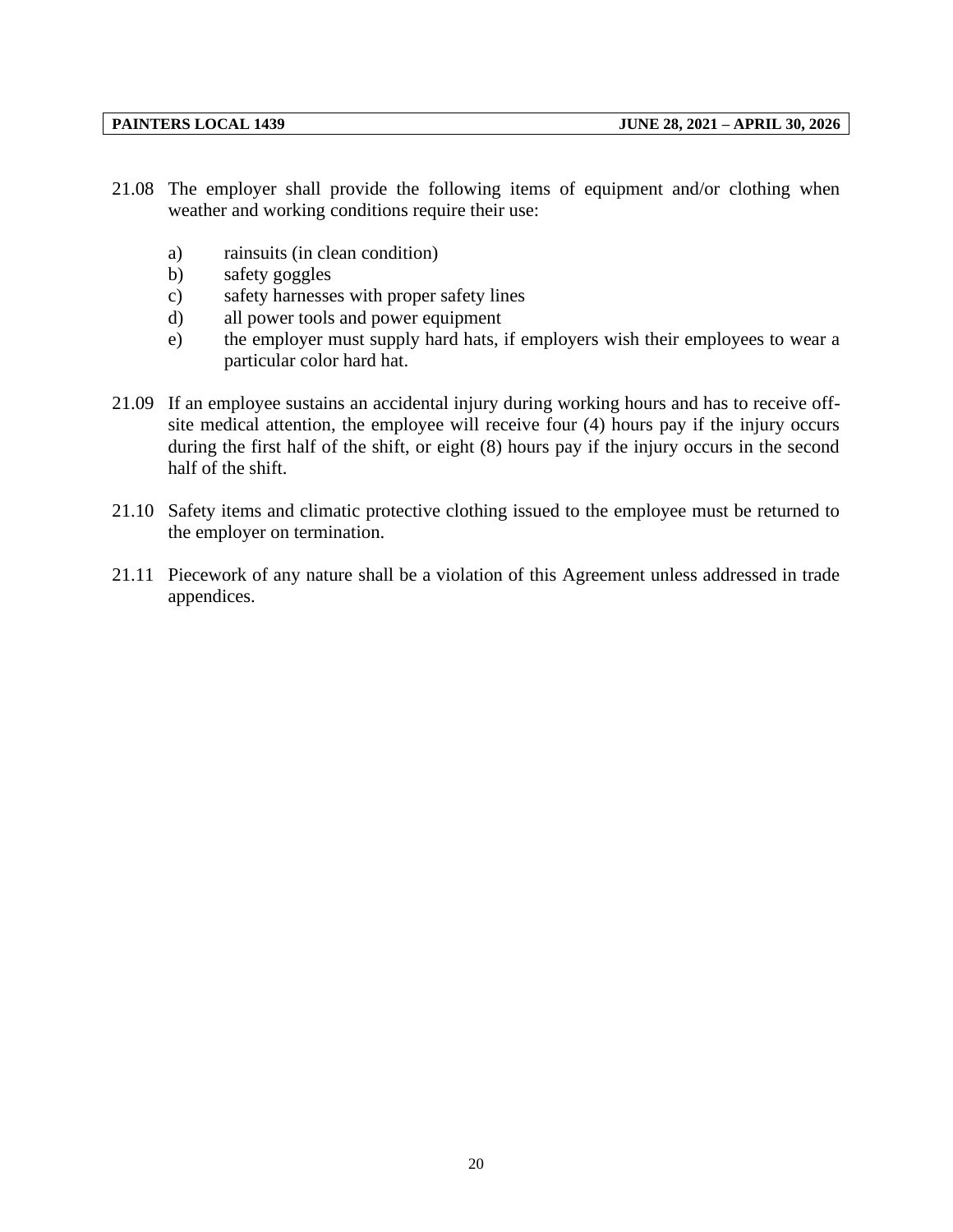## **ARTICLE 22 – JURISDICTIONAL DISPUTES**

<span id="page-23-0"></span>22.01 A jurisdictional mark-up meeting will be held when requested in writing at any time on a project basis by either the Union or the Contractor. The Contractor shall be required to provide a full and detailed description of the scope of work at such mark-up meeting. In the event any such work assignments are disputed, at such mark-up meetings, the Union shall be permitted ten (10) days in which to present documented argument and evidence as to its claim to the disputed work jurisdiction prior to any final assignments being made by the Contractor.

Jurisdictional disputes arising following the mark-up meeting will be made in accordance with the Procedures, Rules and Regulations of the National Joint Board Building Trades Department, AFL/CIO or its successor.

22.02 In the event such jurisdictional dispute cannot be settled on a local basis by the Unions involved, such dispute shall be submitted to the International Unions involved for settlement without permitting it to interfere in any way with the progress of the work at any time. In the event the dispute is not settled by the International Unions involved, it shall then be submitted to the National Joint Board for resolution. It is understood and agreed, however, that if the dispute causes any delay in the progress of the work or gives rise to an apprehended delay, any of the Parties hereto may apply to the Labour Relations Board (Nova Scotia) Construction Panel for an Interim Order under Section 50 of the *Trade Union Act*, Chapter 475, R.S.N.S. 1989, as amended.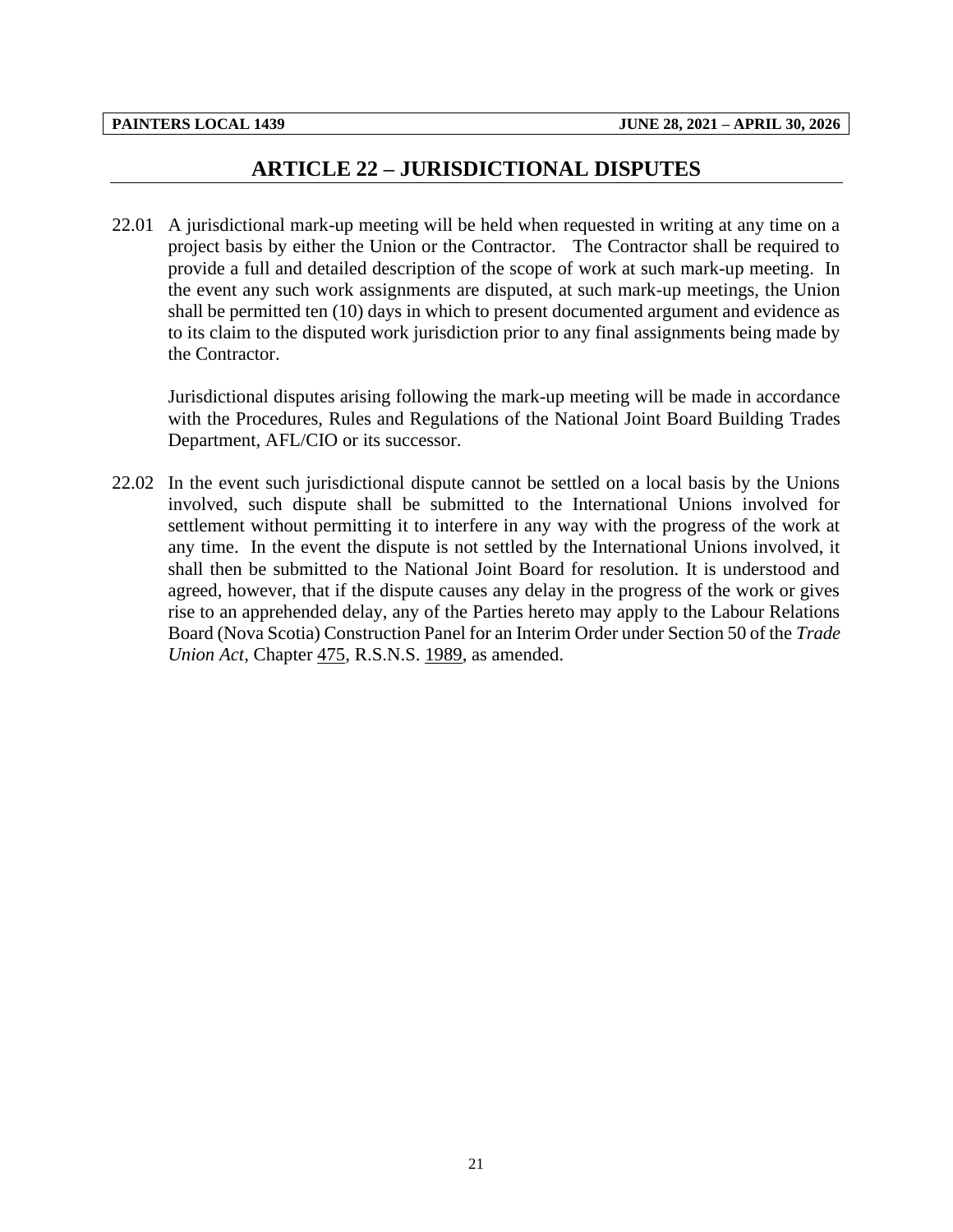### **ARTICLE 23 – GRIEVANCE AND ARBITRATION**

- <span id="page-24-0"></span>23.01 The Parties being aware of the high cost of Arbitration agree that they may wish to utilize professional Alternative Dispute Resolution Procedures as are available through the Province of Nova Scotia or from other sources. Both Parties agree to use their best efforts to implement Alternative Dispute Resolution Procedures as appropriate in the resolution of disputes.
- <span id="page-24-1"></span>23.02 Failing prompt resolution, the grievance may then be settled in the manner provided by Section 107 of the *Trade Union Act*, Chapter 475, R.S.N.S. 1989, as amended.

### **ARTICLE 24 – WORK AFTER HOURS**

24.01 It shall be considered a violation of this Agreement if a member of the International Union of Painters and Allied Trades of America, Local Union 1439 (Painter, Drywall and Resilient Flooring Sections) carries out any trade related work for monetary gain for any person or persons other than their regular employer or employers after the regular working hours laid down in this Agreement.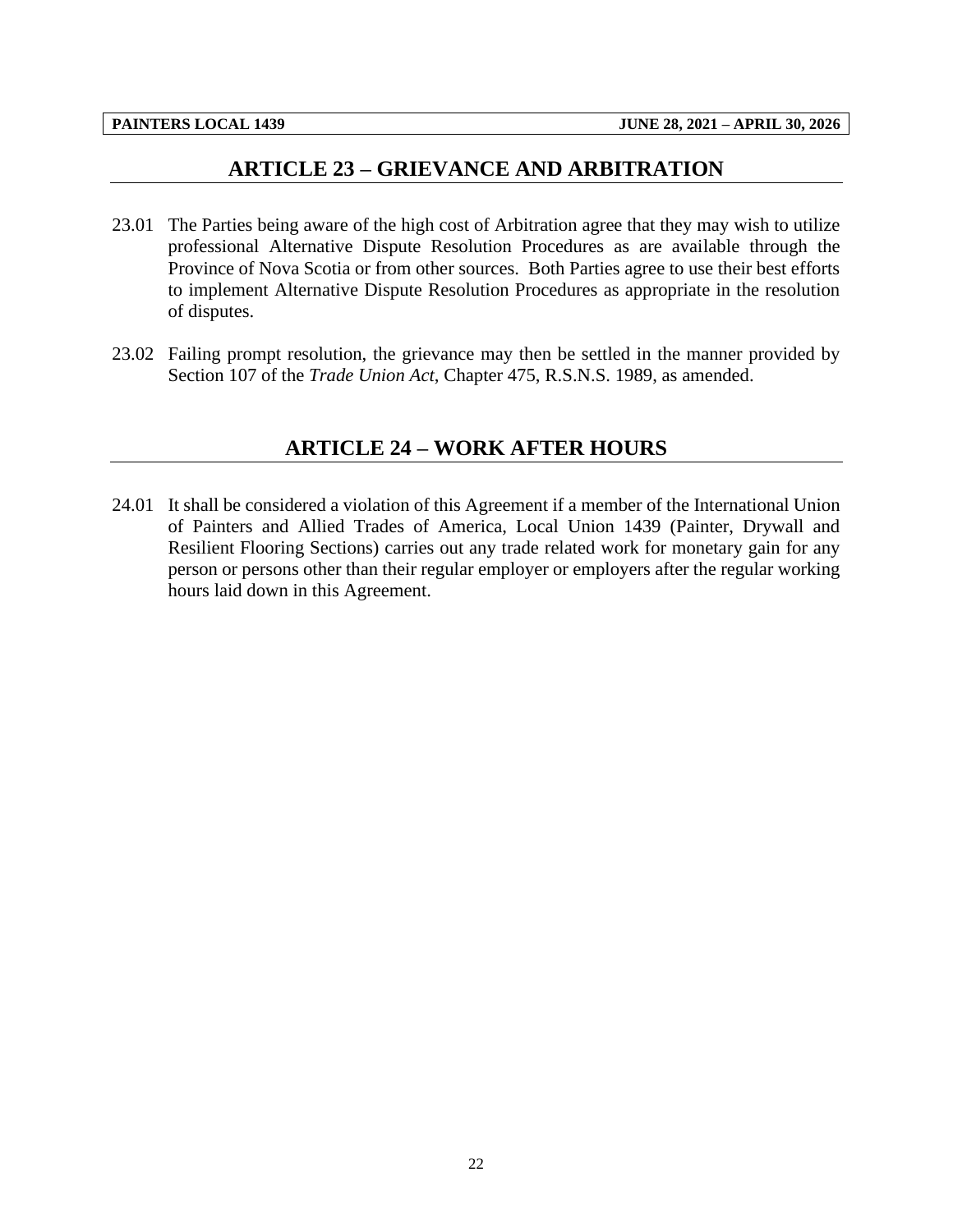## **ARTICLE 25 – EMPLOYER CONTRIBUTIONS**

<span id="page-25-0"></span>25.01 Employers bound by the Agreement shall contribute and remit monthly to the Administrator of record before the fifteenth  $(15<sup>th</sup>)$  day of the month following the sums set forth below. Contributions and remittances for the various funds will be based on hours paid.

|                                                         | June 28, 2021 | May 1, 2022 | May 1, 2023 | May 1, 2024 | May 1, 2025 |
|---------------------------------------------------------|---------------|-------------|-------------|-------------|-------------|
| Pension Fund<br>Article 29A                             | \$5.20        | \$5.40      | \$5.60      | \$5.80      | \$6.00      |
| H & W Fund<br>Article 26                                | \$2.75        | \$2.80      | \$2.90      | \$3.00      | \$3.10      |
| Training<br>Article 37                                  | \$0.50        | \$0.50      | \$0.50      | \$0.50      | \$0.50      |
| Org. Fund<br>Article 35                                 | \$0.40        | \$0.40      | \$0.40      | \$0.40      | \$0.40      |
| <b>UAF</b><br>Article 30                                | \$0.24        | \$0.29      | \$0.29      | \$0.29      | \$0.29      |
| <b>Political Fund</b><br>Article 28                     | \$0.05        | \$0.05      | \$0.05      | \$0.05      | \$0.05      |
| <b>TOTAL PER HOUR</b>                                   | \$9.14        | \$9.44      | \$9.74      | \$10.04     | \$10.34     |
| Market Recovery Fund<br>(Industrial Only)<br>Article 29 | \$0.25        | \$0.25      | \$0.25      | \$0.25      | \$0.25      |
| <b>TOTAL PER HOUR</b><br>(INDUSTRIAL ONLY)              | \$9.39        | \$9.69      | \$9.99      | \$10.29     | \$10.59     |

## REMITTED TO: **I.U.P.A.T. District Council 39 Fund** 24 Lakeside Park Drive, Suite 201 Lakeside, Nova Scotia B3T 1L1

| CLRA Industry Improvement Fund $\vert$ \$0.16<br>Article 27 |
|-------------------------------------------------------------|
|-------------------------------------------------------------|

REMITTED TO: **CLRA Industry Improvement Fund** 260 Brownlow Avenue, Unit 1 Dartmouth, Nova Scotia B3B 1V9

### **For Commercial and Residential Painters, see wage table in Craft Schedule "A".**

In addition, the employer agrees to deduct basic monthly dues in the amount certified by the Union, from the first pay of each and every employee each month and further agrees to deduct the required percentage (%) of administrative dues from each and every pay of each employee and to remit both on the I.U.P.A.T. District Council 39 Monthly Remittance Form in accordance with Article 4.11.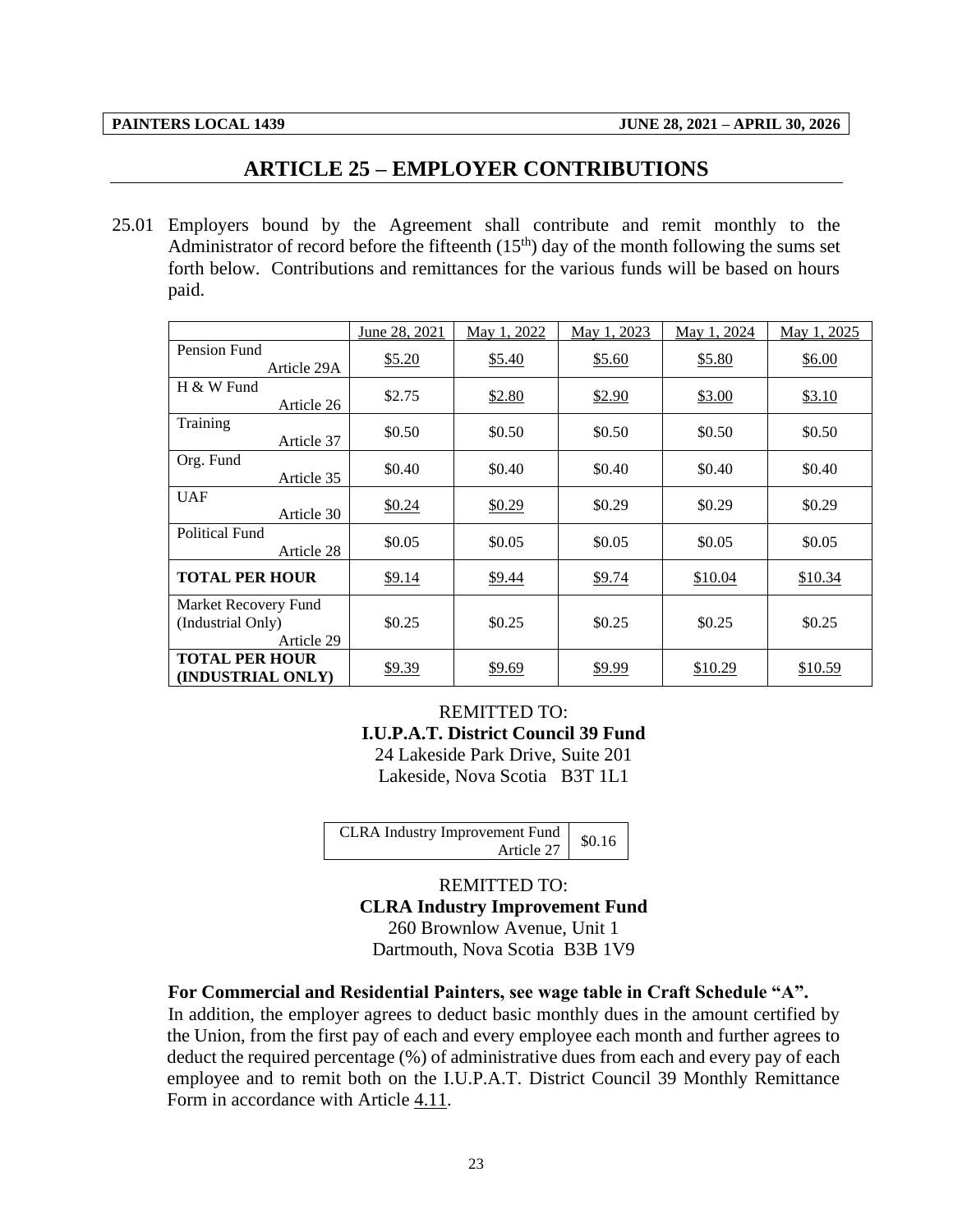#### 25.02 **Remittance of Funds**

- (A) All Funds and Check-Off payments shall be recorded and itemized on a remittance form. Remittance forms for the I.U.P.A.T. District Council 39 shall be supplied by the I.U.P.A.T. Atlantic Provinces Benefit Trust Fund and remittance forms for the CLRA Industry Improvement Fund are available at www.nsclra.ca or by phone at 902-468-2283. Remittance forms shall make provisions for the listing of each employee's name, social insurance number and number of hours paid.
- (B) An Agreement between the parties of the Collective Agreement, the Administrator appointed from time to time by the parties, the various Trustees and/or organizations having responsibility for the receipt, collection and administration of all the various funds pursuant to the Collective Agreement shall be signed by the various participants.

The employers party to this Collective Agreement whether or not directly signatory to the Collective Agreement hereby irrevocably designate the "Union" and the "NSCLRA" as the parties responsible for amending or adjusting the specific monetary amounts required pursuant to the various funds and check-off payments required from time to time.

- (C) Either Party shall have the authority to utilize the arbitration procedures set forth herein for the collection of delinquent accounts for individual contributions required to be made pursuant to this Article. Any arbitrator appointed pursuant to this clause is hereby expressly conferred jurisdiction to deal with the awarding of contributions, damages and all related costs.
- (D) If the employer has no employees during a given month, they shall submit a "Nil Report" unless it is clearly understood by all parties that they have declared themself out-of-business in writing.
- (E) No discrimination will be made by the Administrator between one Fund or any other Fund when there is a failure on the part of the employer to remit as specified by the Agreement.
- (F) Any changes to the design of the I.U.P.A.T. District Council 39 Remittance Form will be approved by the Trustees of the IUPAT Atlantic Provinces Benefit Trust Fund.
- (G) All monies required for the various Funds and Dues Check-Offs required by the Collective Agreement are deemed to be held in Trust by the employer until remitted as aforesaid.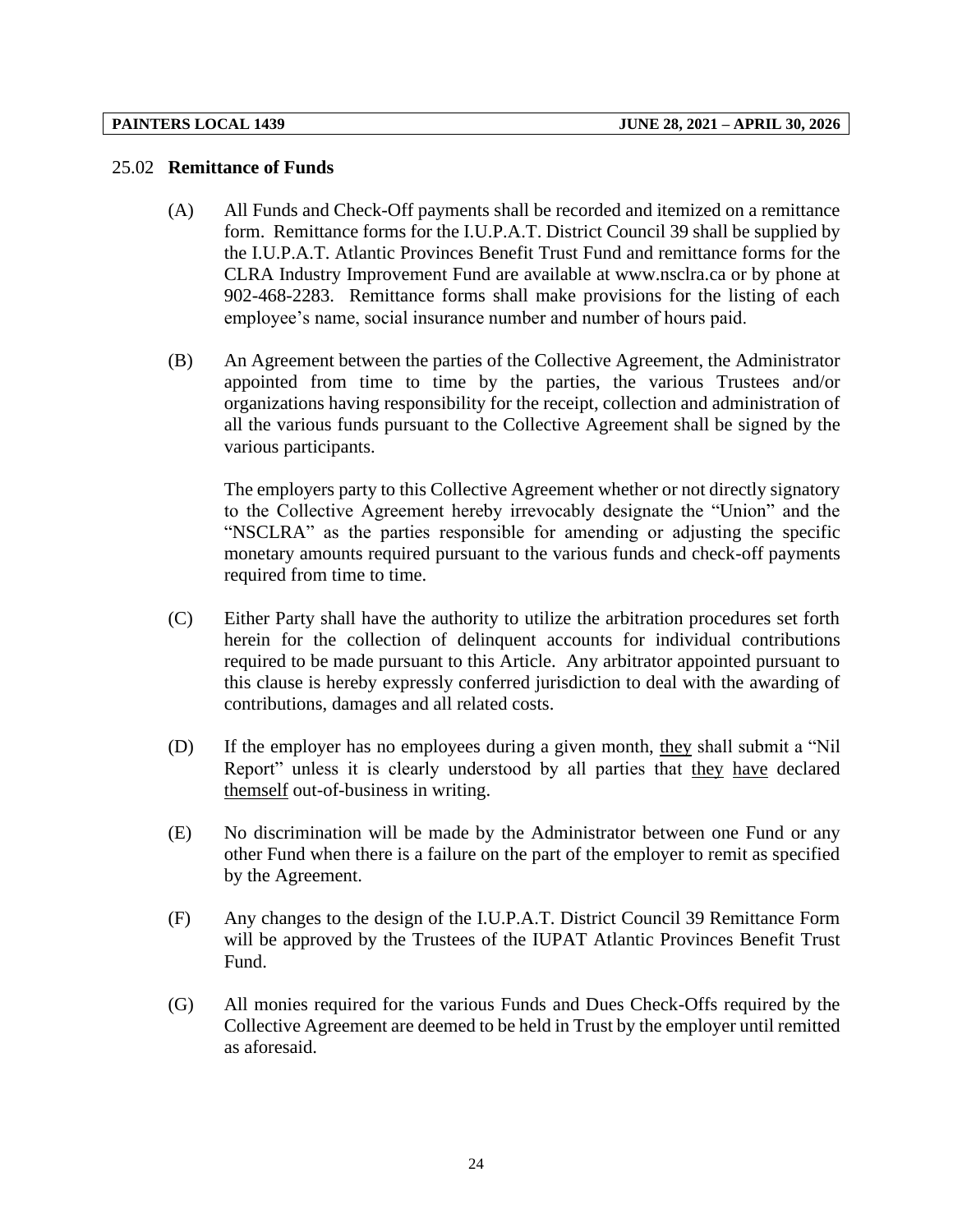25.03 The Parties to this Collective Agreement agree that, in the interest of transparency, either Party may request of the other Party a report detailing the number of labour hours remitted per contractor under Article 25 during the prior six (6) months, in order to ensure consistent reporting. Such a request shall be made a maximum of two (2) times per year. Reports provided shall not be shared with individual contractors.

## **ARTICLE 26 – WELFARE FUND**

<span id="page-27-0"></span>The Parties hereto agree on a Welfare Fund as follows:

- 26.01 The Trust Document of the IUPAT Atlantic Provinces Benefit Trust Fund shall provide for Trustees equal in number and authority appointed by each of the Parties to the Fund.
- 26.02 The employer shall make contributions to the I.U.P.A.T. Benefit Trust Fund for each hour or portion thereof for which an employee receives pay at the following rates:

26.03 It is agreed that provisions for an increase in the Welfare Fund will be implemented if so desired by the Union, with the employer contribution to be deducted from the wage rates contained herein, provided the employer receives sixty (60) days notice of such change.

Neither the Union nor the NSCLRA shall incur any legal liability with regard to claims arising from the Welfare Fund.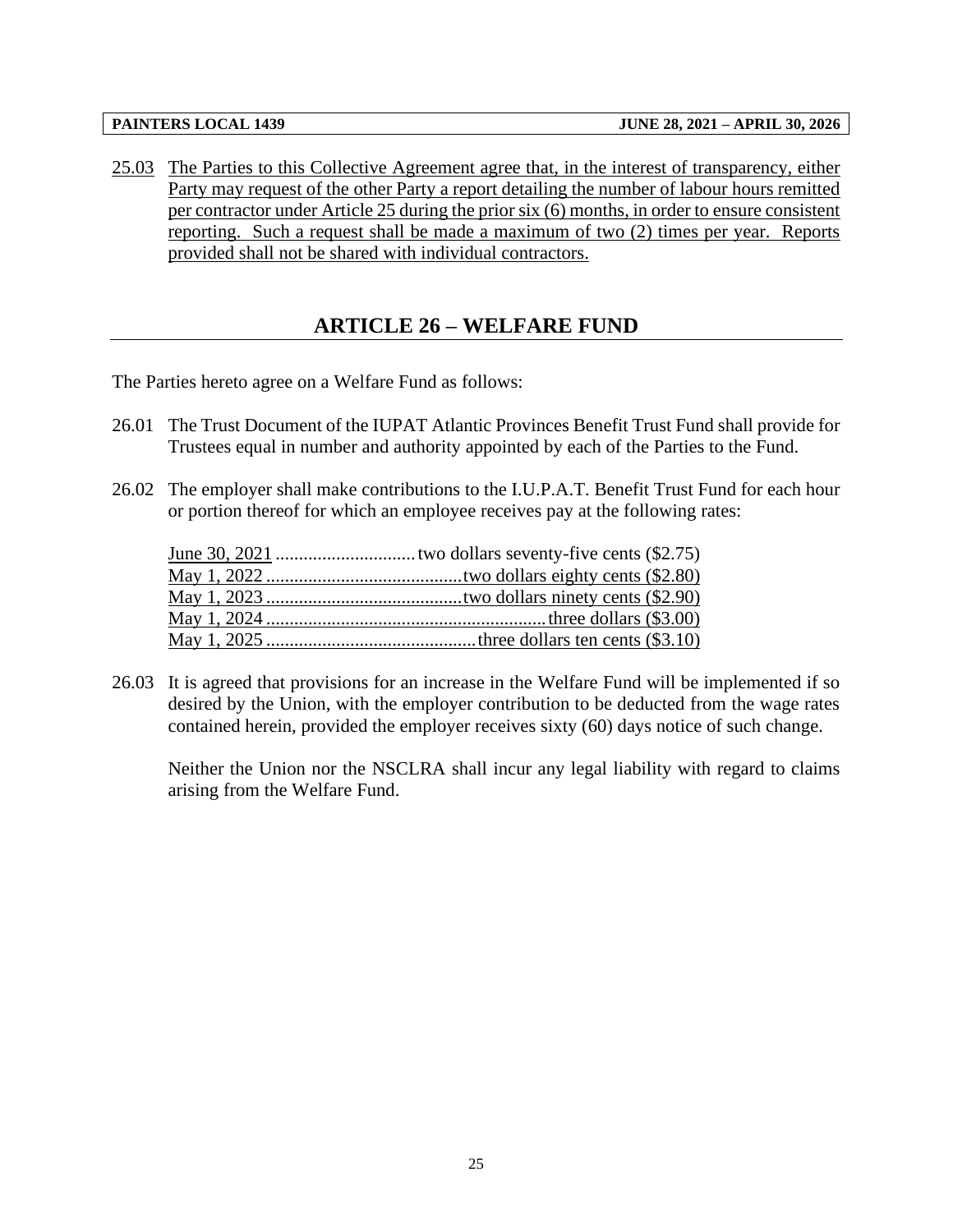## **ARTICLE 27 – CLRA INDUSTRY IMPROVEMENT FUND**

<span id="page-28-0"></span>27.01 All employers must contribute each month to the CLRA Industry Improvement Fund a total sum equal to sixteen cents (\$0.16) for each hour worked in that month to any employee covered by this Agreement.

This will be paid by cheque made out in favour of the CLRA Industry Improvement Fund and forwarded to the Administrator at the following address on or before the fifteenth  $(15<sup>th</sup>)$ day of the following month:

### **CLRA Industry Improvement Fund**

260 Brownlow Avenue, Unit 1 Dartmouth, Nova Scotia B3B 1V9

<span id="page-28-1"></span>Remittance forms for this fund are available at www.nsclra.ca or by phone at 902-468-2283.

## **ARTICLE 28 – POLITICAL ACTION FUND**

28.01 The employer shall remit five cents (\$0.05) per hour for each hour paid per employee as part of the Political Action Fund in accordance with Article 25. This five cents (\$0.05) is a contribution from the employee and the wage rates printed in this Collective Agreement have been reduced by a sum equal to the amount remitted.

## <span id="page-28-2"></span>**ARTICLE 29 – MARKET RECOVERY FUND (INDUSTRIAL ONLY)**

29.01 Employers signatory to the Agreement shall deduct and remit the sum indicated per hour paid for each employee being paid under the industrial wage rates and remit as per Article 25. The hourly minor and major industrial wage rates printed in Craft Schedules "A", "B"  $&$  "C" have been reduced by a sum equal to the amount remitted.

Market Recovery Fund ..........twenty-five cents (\$0.25)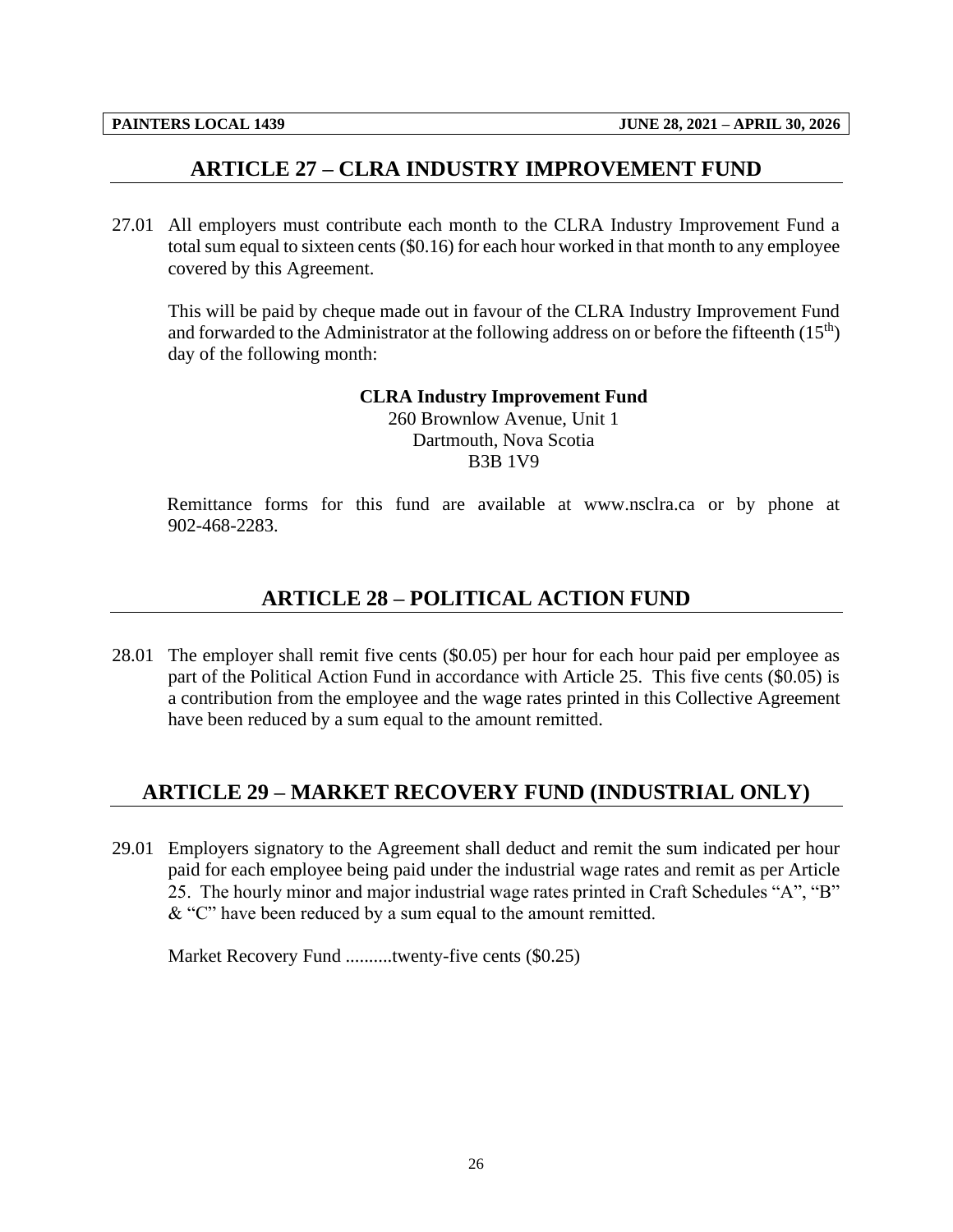## **ARTICLE 29A – I.U.P.A.T. UNION AND INDUSTRY PENSION FUND (CANADA)**

#### <span id="page-29-0"></span>29A.01 I.U.P.A.T. Union and Industry Pension Fund (Canada)

- 1. (a) Commencing for the duration of the Agreement, and any renewals or extension thereof, the employer agrees to make payments to the I.U.P.A.T. Union and Industry Pension Fund for each employee covered by this Agreement, as follows:
	- (b) Each hour or portion thereof for which an employee receives pay, the employer shall make a contribution to the Fund as follows:

For Commercial and Residential Painters, see wage table in Craft Schedule "A".

- (c) For the purpose of this Article, each hour paid for and other hours for which pay is received by the employee in accordance with the Agreement, shall be counted as hours for which contributions are payable.
- (d) Contributions shall be paid on behalf of any employee starting with the employee's first day of employment in a job classification covered by this Agreement. This includes, but is not limited to, apprentices, trainees, and probationary employees.
- (e) The payments to the Pension Fund required above shall be made to the I.U.P.A.T. Union and Industry Pension Fund, which was established under an Agreement and Declaration of Trust, dated April 1, 1967. The employer hereby agrees to be bound by and to the said Agreement and Declaration of Trust, as amended from time to time, as though they had actually signed the same.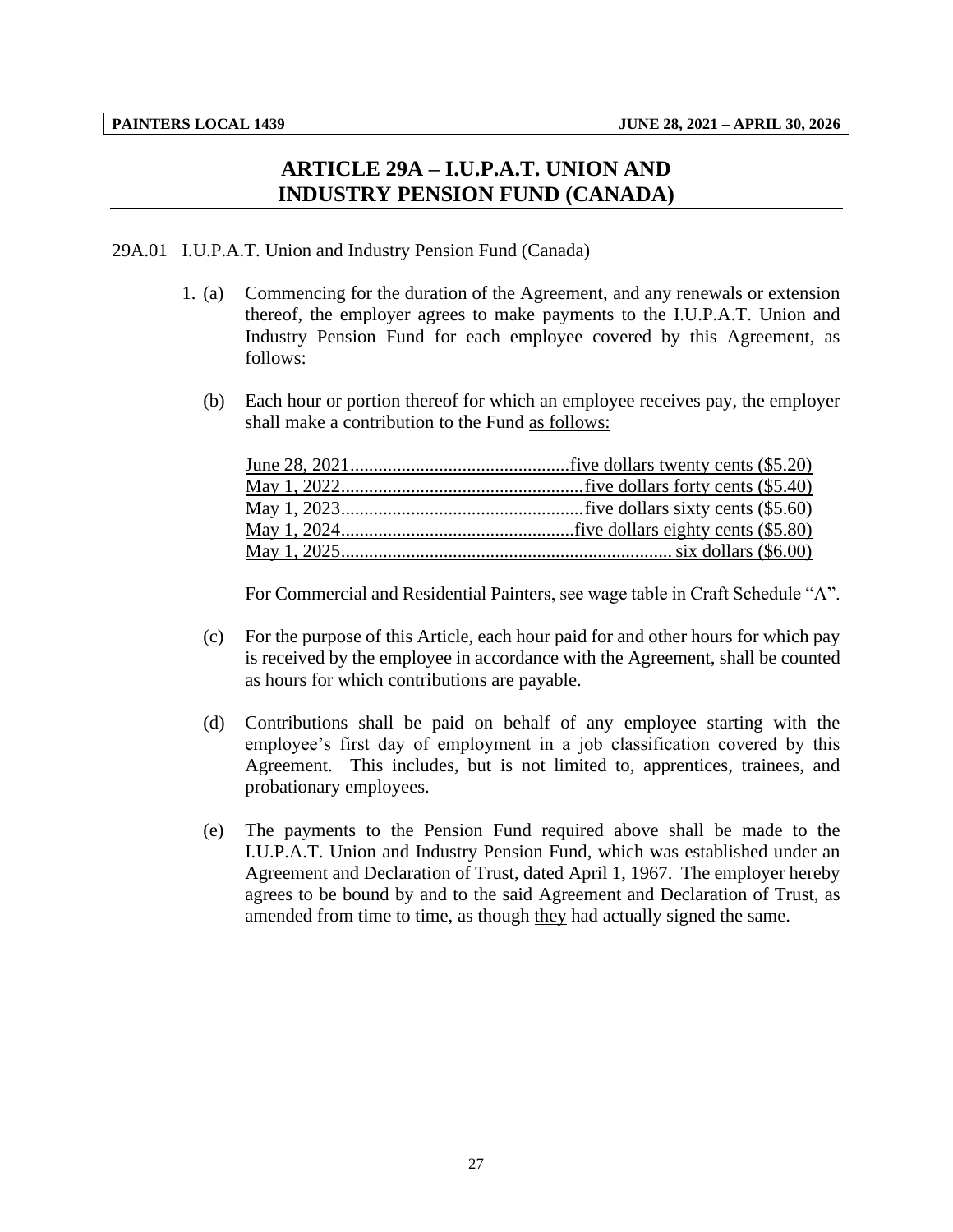- 2. The employer hereby irrevocably designates as its representatives on the Board of Trustees such Trustees as are now serving, or who will in future serve, as employer Trustees, together with their successors. The employer further agrees to be bound by all actions taken by the Trustees pursuant to the said Agreement and Declaration of Trust, as amended from time to time.
- 3. All contributions shall be made at such time and in such manner as the Trustees require; and the Trustees may at any time conduct an audit in accordance with Article VI, Section 6 of the said Agreement and Declaration of Trust.

If an employer fails to make contributions to the Pension Fund within twenty (20) days after the date required by the Trustees, the Union shall have the right to take whatever steps are necessary to secure compliance with this Agreement, any other provision thereof to the contrary notwithstanding, and the employer shall be liable for all costs of collection of the payments due together with attorney fees and such penalties as may be assessed by the Trustees. The employer's liability for payment under this Article shall not be subject to or covered by any grievance or arbitration procedure or any "no-strike" clause which may be provided or set forth elsewhere in this Agreement.

- 4. The Pension Plan adopted by the Trustees shall at all times conform with the requirements of Revenue Canada so as to enable the employer at all times to treat contributions to the I.U.P.A.T. Union and Industry Pension Fund as a deduction for income tax purposes.
- <span id="page-30-0"></span>5. Contributions to this fund shall be in accordance with Article 25.

## **ARTICLE 30 – UNION ADMINISTRATION FUND**

30.01 The Employer agrees to remit twenty-four cents (\$0.24) per hour paid and effective May 1, 2022, twenty-nine cents (\$0.29) per hour paid for each employee and remit same in accordance with Article 25 of the main Agreement.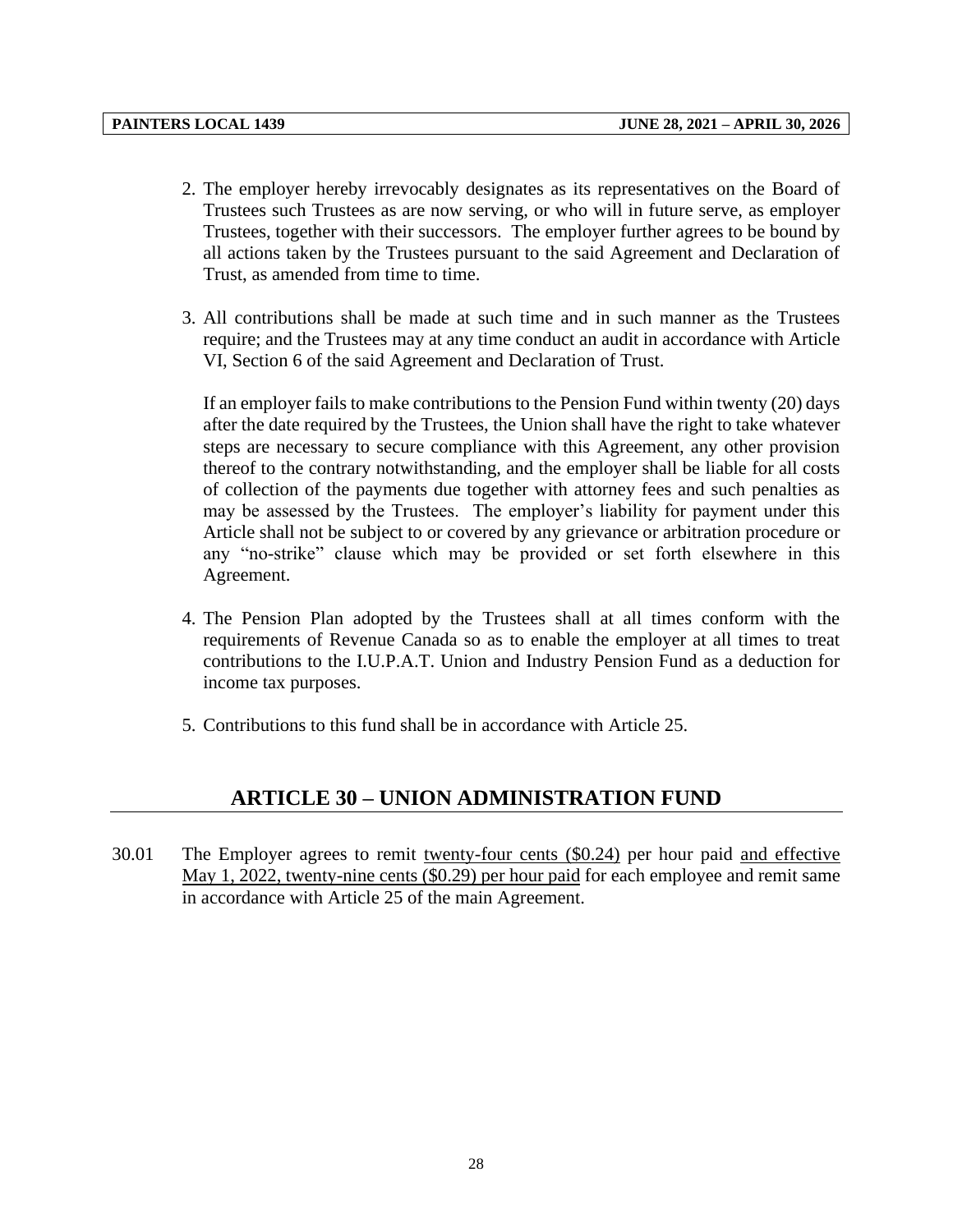## **ARTICLE 31 – APPRENTICESHIP**

- <span id="page-31-0"></span>31.01 Both Parties agree that all trades and crafts involved in the completion of the construction job require systematic training followed by, or in conjunction with, practical experience. Certificates of qualification or competency, obtained through examination of trade tests, will receive special consideration by the employer with respect to individual assignments, transfers and promotions.
- 31.02 Both Parties agree that on-the-job training of duly indentured apprentices is a necessary part of any systematic training program. They note that the periodic nature of the construction industry does not permit continuous employment by one (1) employer, although continuity of employment is necessary for systematic training. They recommend that the apprentices to the trade should be indentured to the Local Apprenticeship Committee, established under Section 3(1) of the Apprenticeship and Trades Qualifications Act (Chapter 4, SNS 1988) and agree to abide by any rules and regulations of that Committee respecting control, transfer and training of individual apprentices and that the apprentices shall not be subject to disciplinary actions by either Party without authority of the Committee.
- 31.03 The minimum rate of wages for persons employed in the trade under an Apprenticeship Agreement is in accordance with the Apprenticeship and Trades Qualification Act.
- 31.04 The minimum rates for indentured apprentices or apprentices until such time as an apprenticeship school is established shall be as follows: (Apprentice rates set out in the Craft Schedule of this Agreement).

#### **APPRENTICES PAINTERS (MAJOR AND MINOR INDUSTRIAL)**

| 2 <sup>nd</sup> 6 months 55% of <u>Journeyperson</u> 's Rate |
|--------------------------------------------------------------|
|                                                              |
|                                                              |
|                                                              |
|                                                              |

### **APPRENTICE PAINTERS (COMMERCIAL and RESIDENTIAL)** See tables in Craft Schedule "A".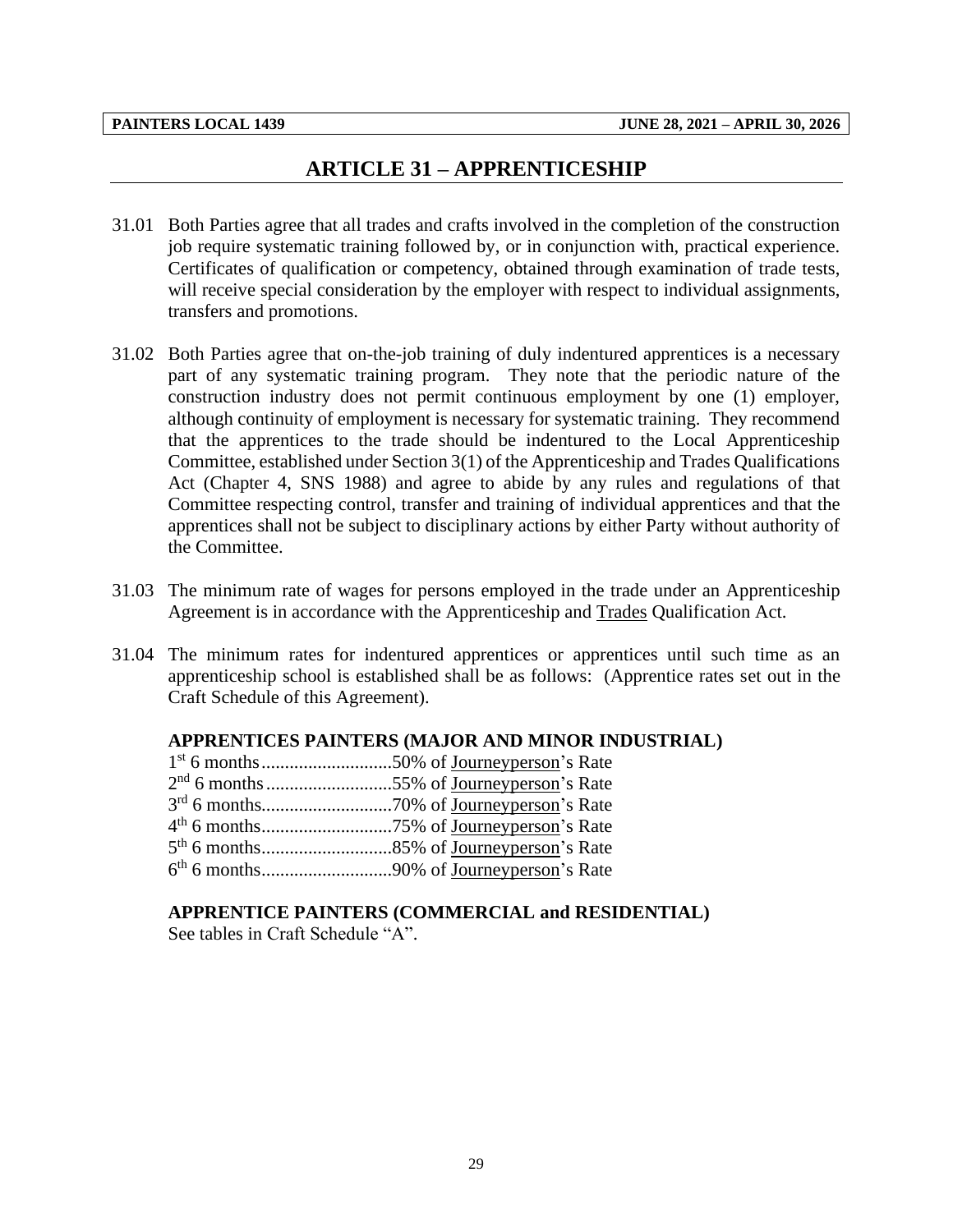#### **APPRENTICES DRYWALL TAPERS**

31.05 For Apprentice Painters (Major and Minor Industrial) and for Apprentice Drywall Tapers, the hourly pension contribution shall be three dollars and five cents (\$3.05).

For Apprentice Painters (Commercial and Residential), the hourly pension contribution shall be two dollars (\$2.00) and shall remain at that level for the duration of this Collective Agreement.

- 31.06 Apprentices shall not progress from one six (6) month block to the next and shall not receive the corresponding wage increase, unless they have attended classes in accordance with the requirements of the I.U.P.A.T. Atlantic Provinces Apprenticeship and Training Fund.
- 31.07 The ratio of Journeyperson to Apprentice shall be 1:1 unless otherwise agreed upon by both the Union and the Employer.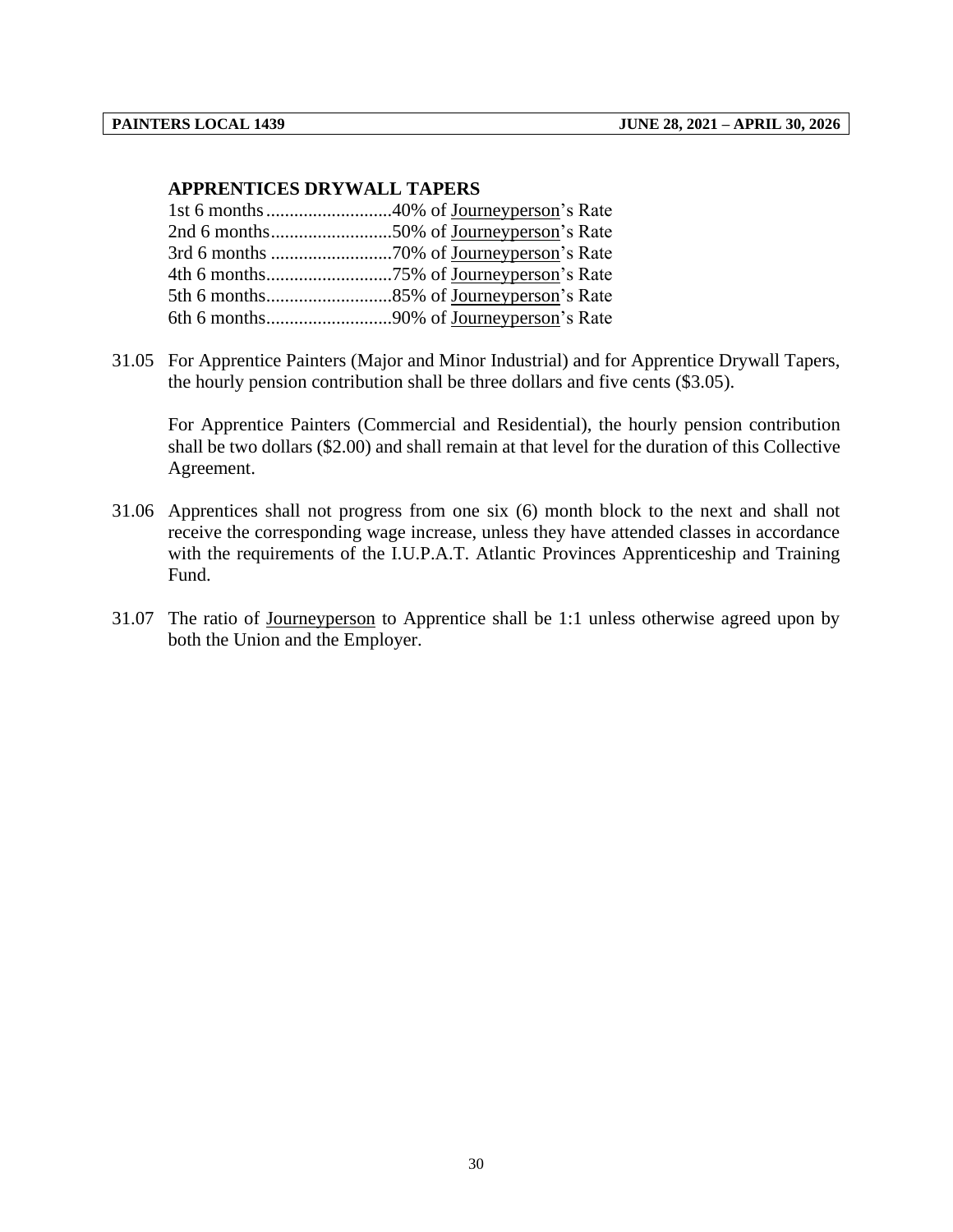## **ARTICLE 32 – TOOL KIT**

#### <span id="page-33-0"></span>32.01 **Painter:**

The basic tool kit required by painters receiving the applicable rate of wages shall consist of the following:

- Broad knife; putty knife; duster; clean overalls.
- All power tools shall be supplied by the employer.
- $-5$  in 1 tool

#### 32.02 **Resilient Flooring: (Soft Tile)**

The basic tool kit required by Soft Tile Layers receiving the applicable rate of wages shall consist of the following:

- Putty knives; knives; chalk line; adhesive spreader; tape measure; hammer; square; scriber; extension cord (25').
- All power tools shall be supplied by the employer.

#### 32.03 **Resilient Flooring: (Carpet)**

The basic tool kit required by Carpet Layers receiving the applicable rate of wages shall consist of the following:

- Hammer; knives; tape; spreader; caulking iron; needles; shears; chalk line.
- All power tools shall be supplied by the employer.

#### 32.04 **Drywall:**

The basic tool kit required by drywall finishers receiving the applicable rate of wages shall consist of the following:

- Hawks and curved blade drywall trowels 4-1/2", 10", 14"; putty knives; block sander; pole sander; drywall hammer; utility knife; clincher for corner bead.
- The employer shall supply the employee with one (1) drill paddle per year, any additional drill paddles shall be supplied by the employee.
- All power tools shall be supplied by the employer.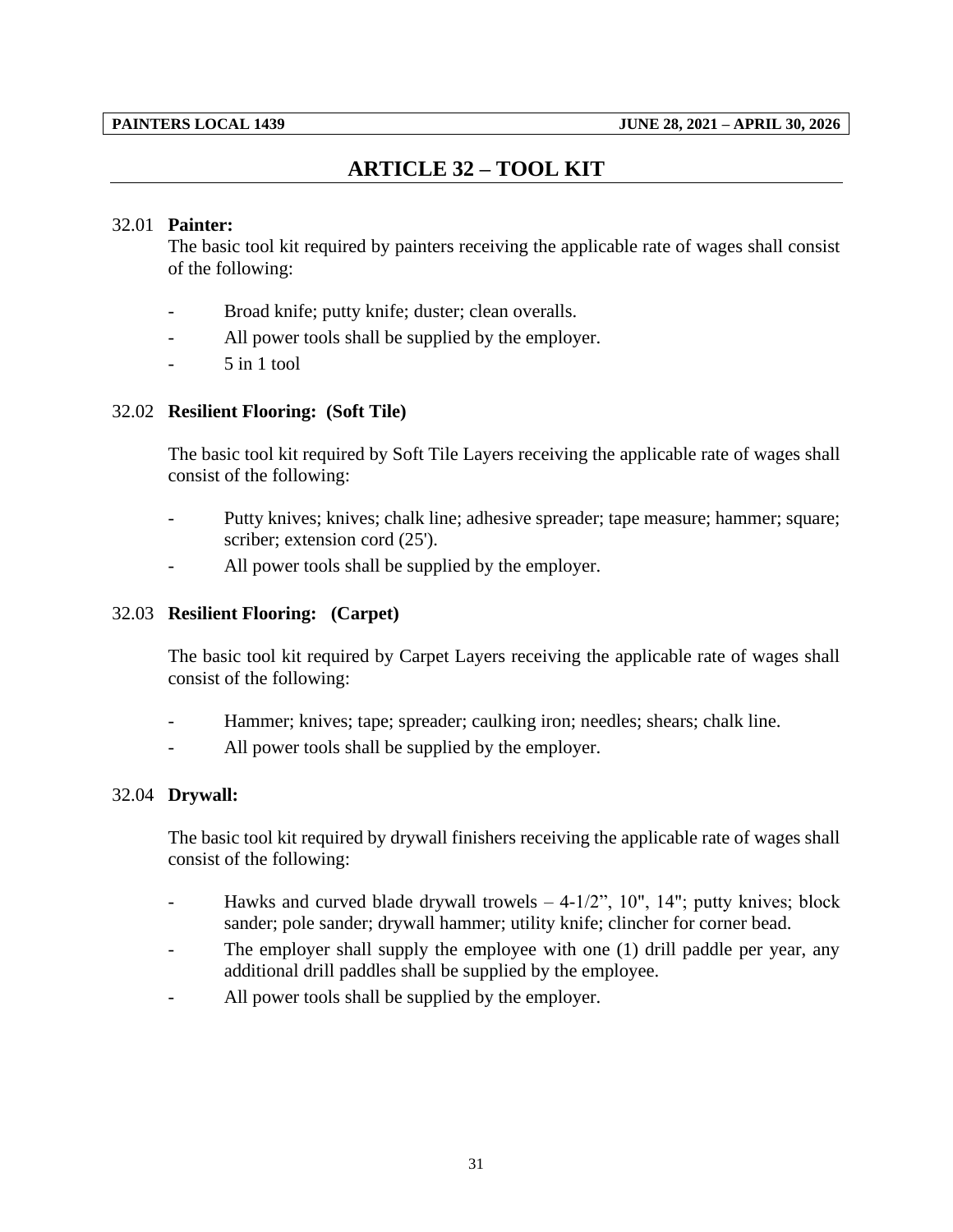## **ARTICLE 33 – ENABLING**

- <span id="page-34-0"></span>33.01 It is recognized that from time to time certain terms and conditions of employment for Local 1439 employees may require alteration from those contained in this Collective Agreement in order to enable the employees and employers of the unionized sector to obtain certain work or execute certain work in a manner that is deemed to be prudent.
- 33.02 Any modification to terms and conditions of employment from those contained in this Collective Agreement will require mutual agreement of the Enabling Committee (E.C.).
- 33.03 Where this Committee cannot achieve mutual agreement then it is agreed that the request to modify terms and conditions of employment will not be subject to resolution through the grievance and arbitration process.
- 33.04 An Enabling Committee (E.C.) shall be established by the Parties within thirty (30) days of signing this Agreement. The Enabling Committee shall have two (2) representatives from each of the Parties to this Agreement, Contractors and Union. The mandate of the Enabling Committee will be to identify areas where this Collective Agreement and its terms and conditions of employment can be modified to improve the competitiveness of the unionized sector under this Article.
- 33.05 All Contractor members of the Painter, Drywall Taper, Resilient Flooring & Glazier Trade Classification shall be informed of any modifications to wage rates four (4) hours prior to closing.

The Enabling Committee agrees to meet and will consider competitive terms and conditions for residential work and will recommend the incorporation of these terms and conditions into the Collective Agreement.

## **ARTICLE 34 – RE-OPENER**

<span id="page-34-1"></span>34.01 Recognizing that future developments may be such as to make changes in the terms and conditions of employment desirable, the Parties intend that each and every term and condition contained in this Collective Agreement between Painter Local 1439 and the CLRA may be amended upon the agreement of Painter Local 1439 and the CLRA.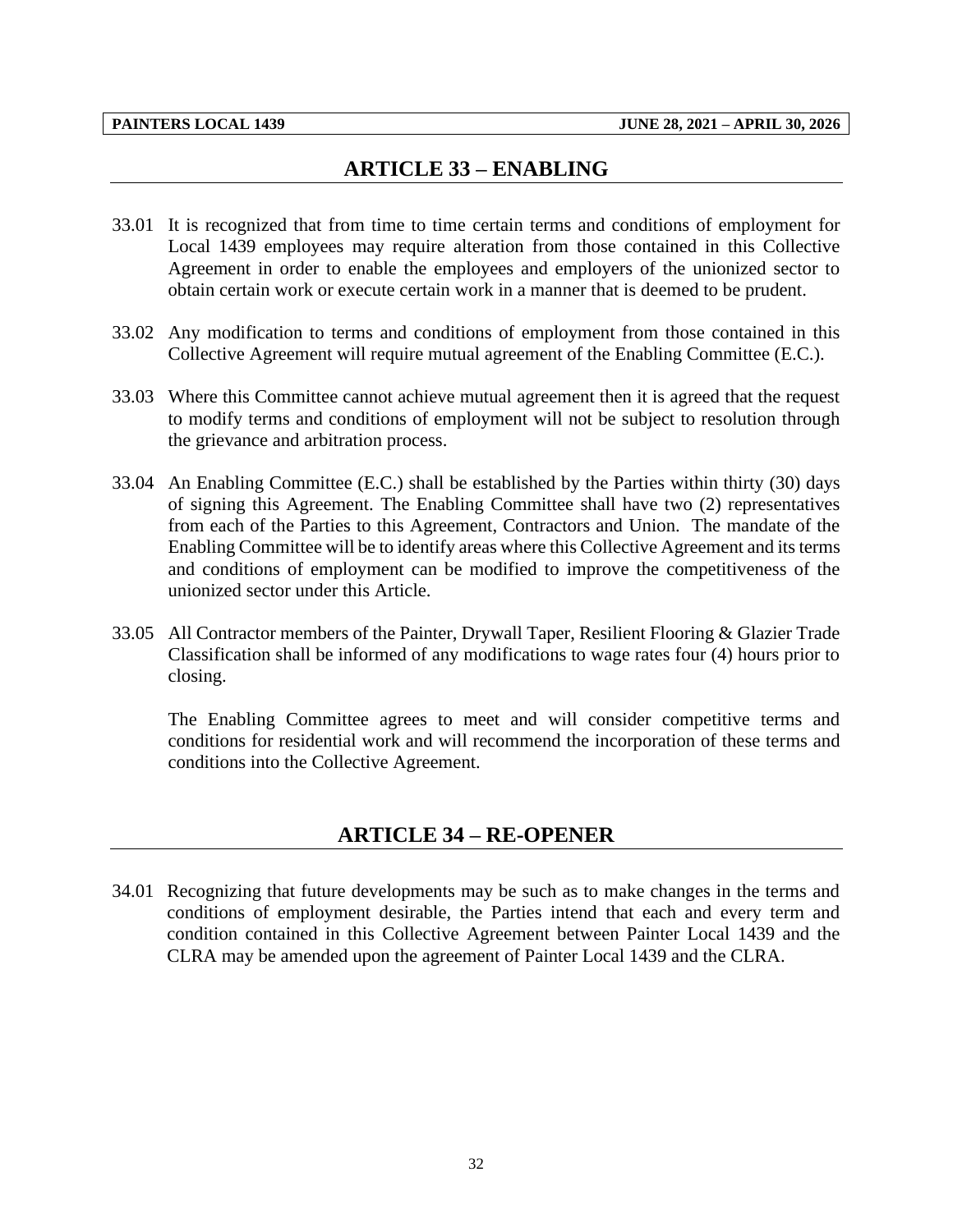## **ARTICLE 35 – ORGANIZING FUND**

<span id="page-35-0"></span>35.01 Employers signatory to the Agreement shall deduct and remit the sum indicated per hour paid for each employee and remit as per Article 25. The hourly wage rates printed herein have been reduced by a sum equal to the amount remitted.

<span id="page-35-1"></span>Organizing Fund ....................forty cents (\$0.40)

## **ARTICLE 36 – DELINQUENT PAYMENTS**

- 36.01 Timely payment of wages, Union dues, deductions and/or contributions to all trust funds provided for in this Agreement is essential for the protection of the beneficiaries. Delinquency and continued failure to pay wages and/or remit contributions to the trust funds shall be dealt with as follows:
	- (a) The Union shall advise the employer in writing of any delinquency.
	- (b) If, within seven (7) days of receipt of notification exclusive of Saturday, Sunday and Holidays, the employer has failed to pay delinquent contributions or the employer or their Construction Labour Relations Association has failed to request a meeting with the Union to provide for the payment of delinquent contributions, then the employer agrees that all contributions/deductions due and payable in accordance with this Agreement are in arrears and subject to an additional charge at the rate of ten percent (10%) on all contributions/deductions in arrears. This is not to be construed that the above charges relieve the employer of any further liabilities which may occur because of their failure to report any pay contributions/deductions as provided.
	- (c) Should the matter not be resolved at the above mentioned meeting, the Union may demand payment of wages and contributions at the end of each day or at the end of each week or upon seventy-two (72) hours notice to the employer, withdraw its members from the delinquent employer without contravening of the terms of this Agreement.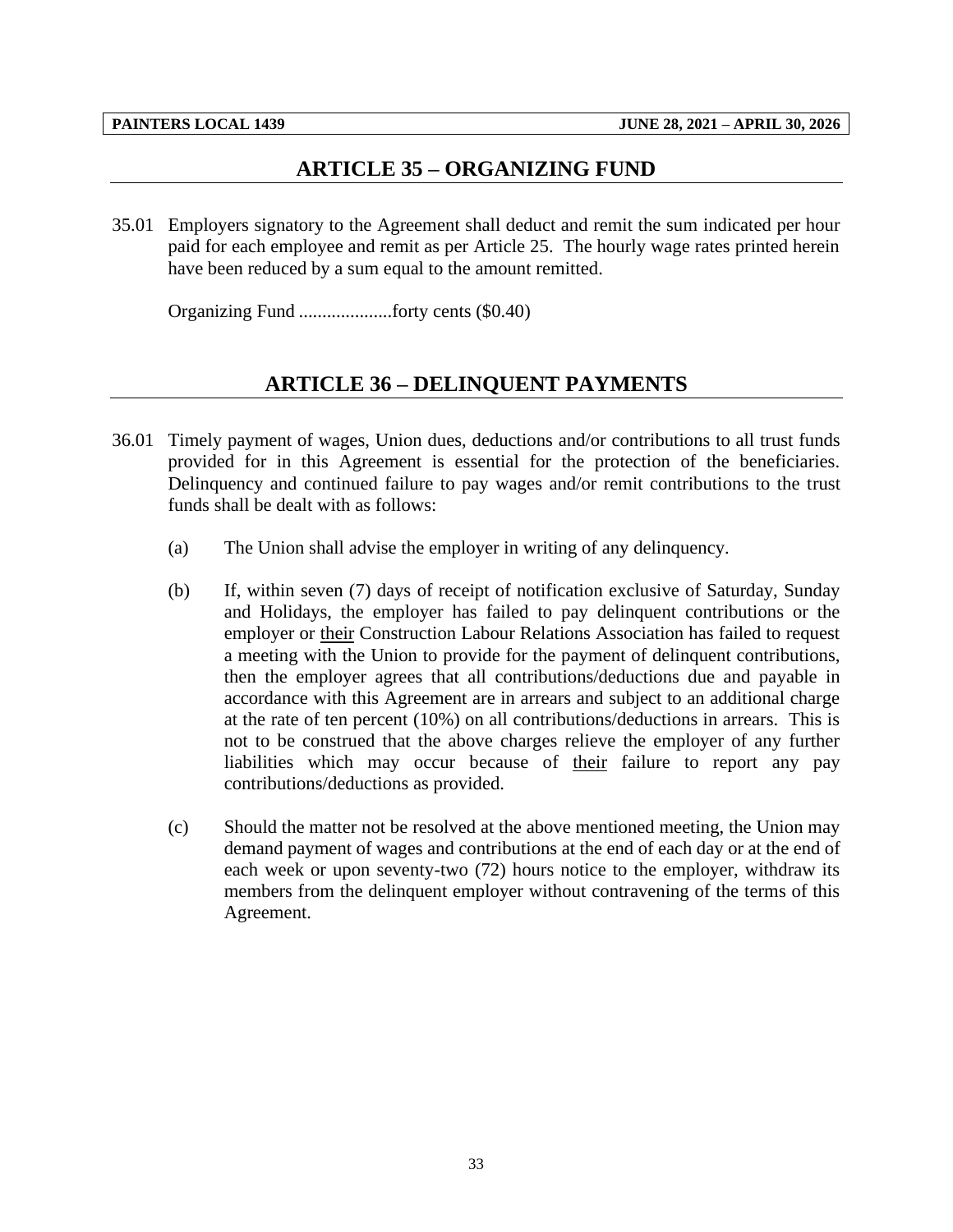## **ARTICLE 37 – I.U.P.A.T. ATLANTIC PROVINCES JOINT APPRENTICESHIP & TRAINING FUND**

<span id="page-36-0"></span>The Parties to this Agreement have agreed pursuant to the Trust Document dated May 2001 to the establishment of the IUPAT Atlantic Provinces Joint Apprenticeship & Training Fund.

- 1. The Trust Document under which this Fund is controlled shall provide for Trustees equal in number and in authority appointed by each of the Parties thereto.
- 2. The Board shall meet at least three (3) times annually and shall elect a Chair and a Secretary, one of whom at all times shall be an employer nominated Trustee and a Union Trustee.

#### **The Joint Trade Board's Terms of Reference shall include:**

- 1. The encouragement and promotion of an apprenticeship training and journeyperson upgrading program in all craft sectors represented by the Collective Agreement.
- 2. The development and submission of draft legislation that may promote the industry.
- 3. Development and implementation of trade specific health and safety programs.
- 4. Other issues of mutual concern to the Parties that promote and enhance the industry. The Board is authorized to seek and obtain funding and grants from government agencies, etc. that may assist in implementing their policies.
- 5. Specifically excluded from the Boards' duties is the processing or settlement of grievances.
- 6. The employer agrees to contribute the sum of fifty cents (\$0.50) per hour for each hour paid by each employee to the I.U.P.A.T. Atlantic Provinces Joint Apprenticeship and Training Fund created by Trust Agreement. Included in these funds shall be the required contributions to the I.U.P.A.T. Labour Management Corporation Initiative and the I.U.P.A.T. Joint Apprenticeship and Training Fund. Contributions shall be remitted in accordance with Article 25.
- 7. The Joint Apprenticeship & Training Fund Committee is authorized by both parties to this Agreement to establish rules and guidelines for apprentices and journeyperson upgrading in all facets of trades and safety training including the authority to alter and amend the published rates in this Agreement, provided they are exceeded and are also authorized to designate certain certifications as compulsory as a condition of future employment. The foregoing or any other matter can be changed on the Agreement of the Parties.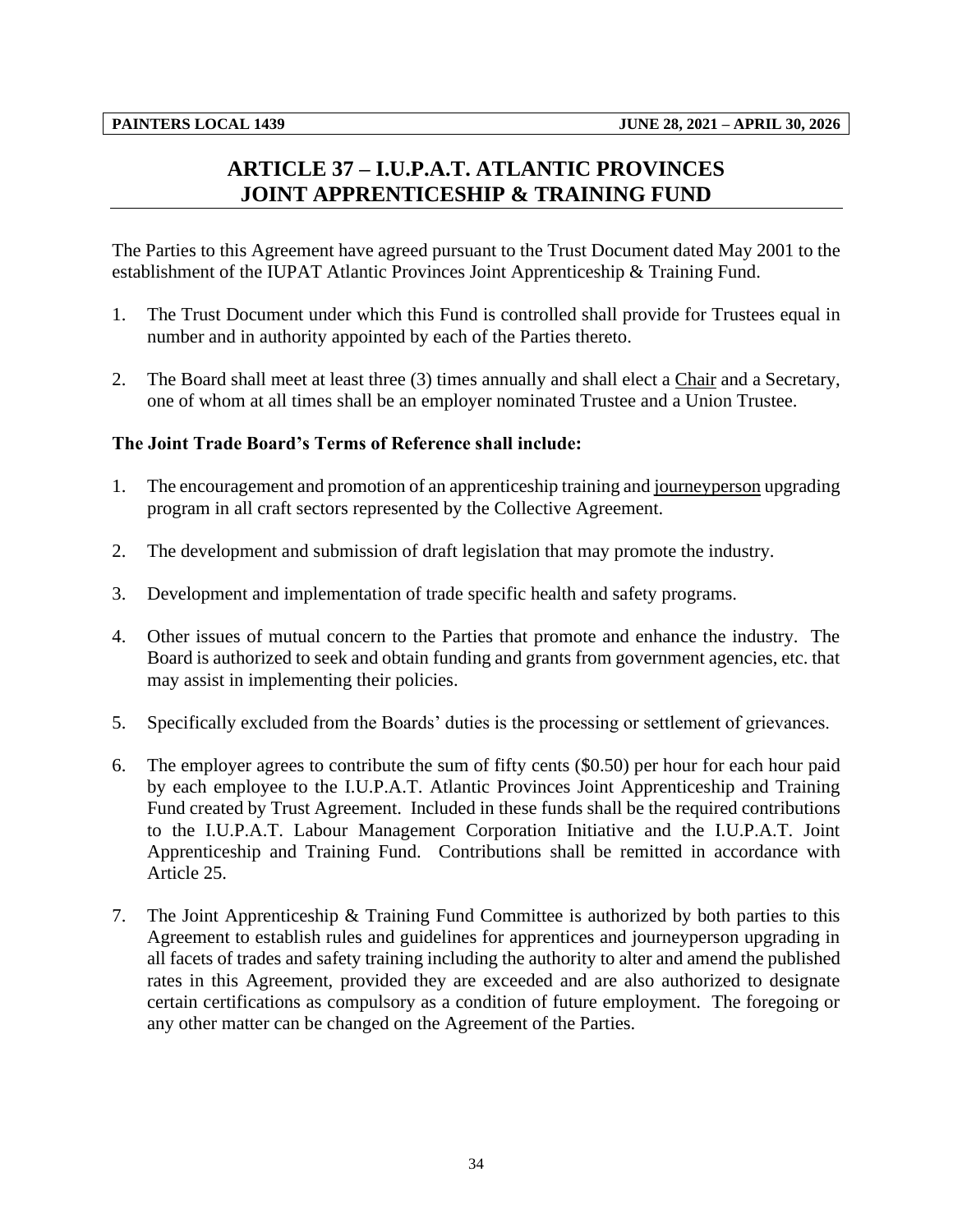## **ARTICLE 38 – TERM OF AGREEMENT**

- <span id="page-37-0"></span>38.01 The terms of this Agreement shall remain in force from the 28th day of June, 2021 to the  $30<sup>th</sup>$  day of April,  $2026$ . Should either Party wish to change, add to or amend the above Agreement upon termination, they shall give at least sixty (60) days notice in writing prior to the termination of this Agreement with the proposed changes attached. Provided no such notice is given by either Party sixty  $(60)$  days notice prior to April  $30<sup>th</sup>$ ,  $2026$ , this Agreement shall remain in force from year to year until such notice is given as provided herein. When such notice is given, the Parties shall meet within thirty (30) days for the purpose of negotiating a new Collective Agreement.
- 38.02 Should either Party give written notice to the other Party pursuant to the foregoing, this Agreement shall thereafter remain in full force and effect until the Union shall strike or the employer shall lockout, or the Parties shall conclude a renewal or revision of the Agreement or a new Collective Agreement.

## **ARTICLE 39 – SIGNATORIES**

<span id="page-37-1"></span>39.01 Dated this 11th day of August, 2021.

#### **SIGNATORIES FOR THE:**

#### **NOVA SCOTIA CONSTRUCTION LABOUR RELATIONS ASSOCIATION LIMITED**

MICHAEL MACDONALD JONATHAN GAUL

ROBERT SHEPHERD SCOTT KEEPING

CHRIS CHISHOLM

**INTERNATIONAL UNION OF PAINTERS AND ALLIED TRADES, LOCAL UNION 1439**

ANGELA GALLANT **WITNESS**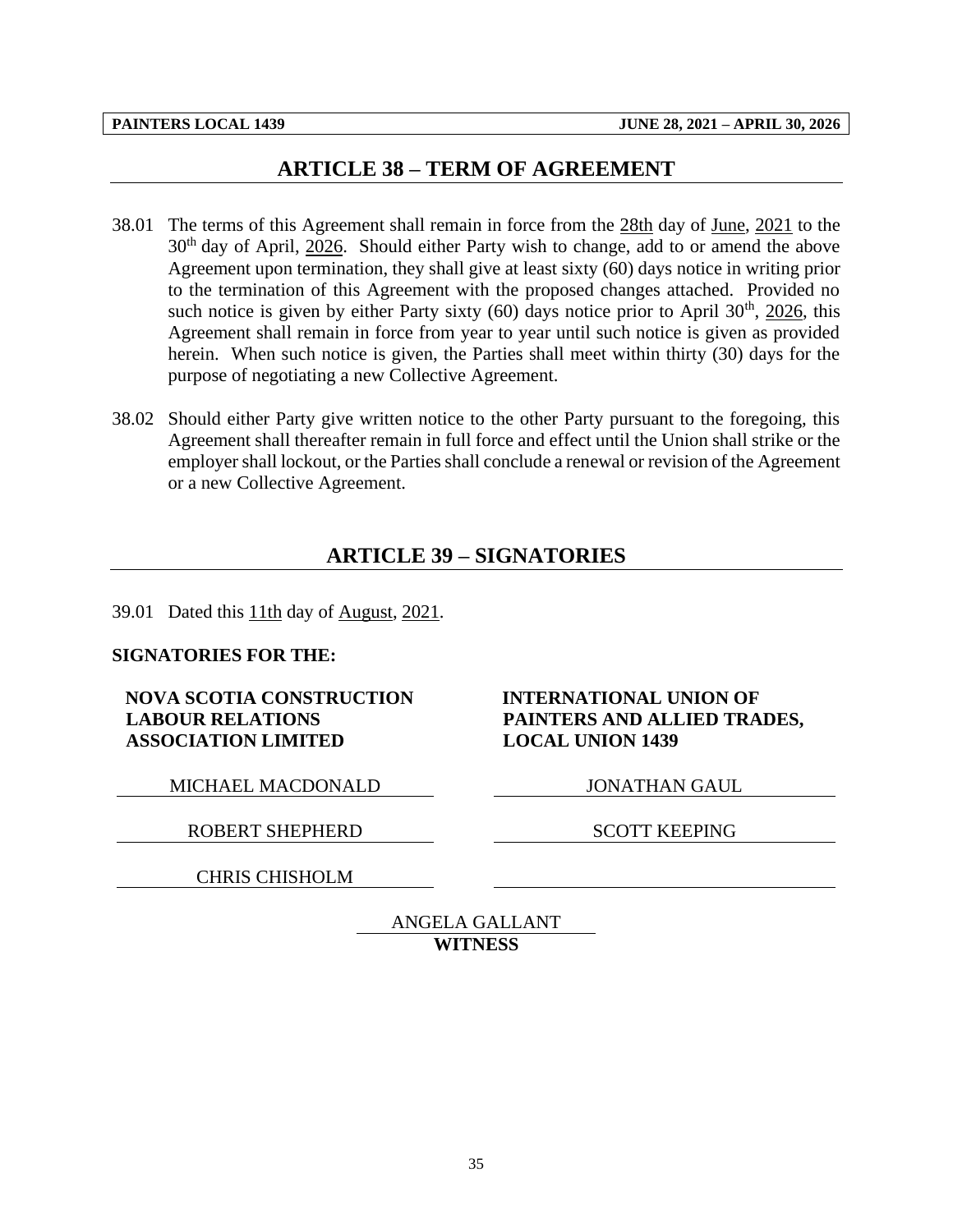## <span id="page-38-0"></span>**CRAFT SCHEDULE "A" – PAINTERS AND RESILIENT FLOORS**

It is agreed that this scope of work clause is not to be used to determine jurisdiction.

### **SCOPE OF WORK CLAUSE – RESILIENT FLOORS AND DECORATIVE COVERINGS**

Measuring, cutting fabricating, fitting, installing to be cemented tacked or otherwise applied to its base wherever it may be, all materials, whether used either as a decorative covering or as an acoustical appliance such as carpets of all types and designs, sheet rubber, sheet vinyl, cork carpet, rubber tile, asphalt tile, tile, cork tile, linoleum tile, mastic in sheets or tile form, vinyl tile, interlocking tile, mastipave, composition in sheet or tile form an all derivatives of above including the installation of sub-flooring; the fitting of all devices for the attachment of the above materials and the fitting of all decorative or protective trim to and adjoining the above materials which shall include the drilling and plugging of holes and attaching of strips, slats, nosing, etc., on any base drilling and plugging and slatting for installing or fastening of carpet, the installing of all nosing, cap strips, corner beads and edgings of any material and the preparatory work of the craft for all of the aforesaid. Also the cleaning of rugs and carpets and all drapery hanging, make-up and the installation of drapes.

It is agreed that this scope of work clause is not to be used to determine jurisdiction.

### **SCOPE OF WORK CLAUSE – PAINTER**

Shall be described as but not limited to the application and/or removal of protective and/or decorative coatings which might be referred to as paints, which in the general sense are: paints, stains, varnishes, emulsions, bituminous coatings and other organic coatings or organic coatings inorganic coatings or fire protective cable coatings, which are applied in the same manner as paints or plastics or mastics, hypalon coatings, fibre glassing and caulking, clear sealer application – the application of fusion bonded plastics, application of all seamless floor coatings, saverizing monolithic floor coatings, seamless & liquid flooring and roofing, spraytex or sprayed-on insulation including fireproofing whether applied by trowel or spray, sandblasting, for decorative purposes and all other types of sandblasting, the filling of sandpots, the application of materials, coatings, sealers for the purpose of primary or secondary containment of hazardous waste, all phases of metallizing, the application of underwater coatings, all marking, stenciling on equipment, machinery, etc., work and the application of all other materials used in the various branches of the Trade and the operations of all equipment used in order to perform work under the scope of this Agreement.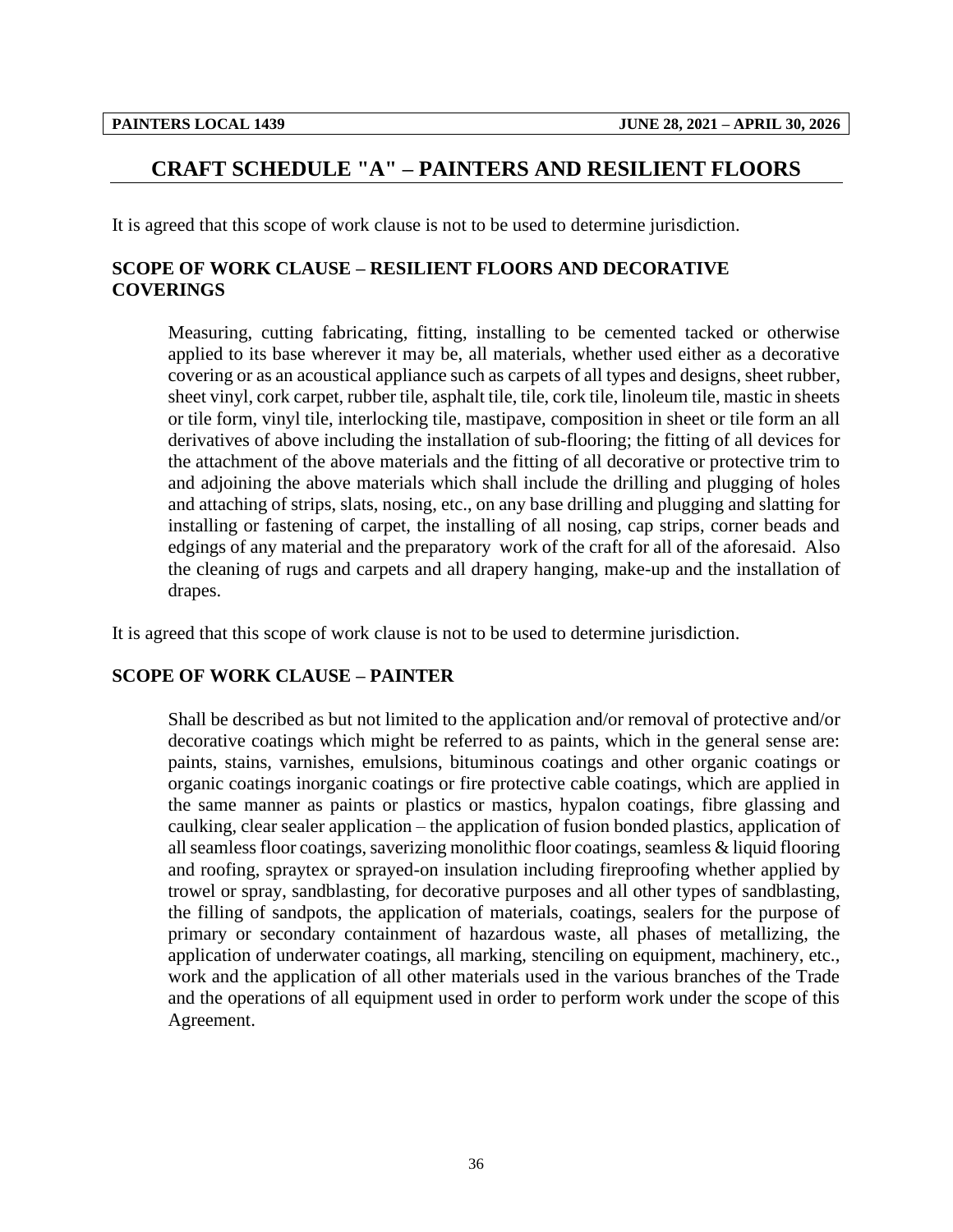The hanging of all wall covering applied with paste or other adhesives, such as papers, cottons, muslins, burlap, grass cloth, vinyl wall coverings, epoxy resin combination coverings, cambric, backed wood veneer wall coverings and all other wall coverings including the application of rubber sheeting for tank lining and the application of gold or silver and all other metal leaf, carpeting material when applied to walls and ceilings, tapestries, etc.

All incidental preparatory work necessary to carry out work outlined above, such as patching small defects in surfaces, puttying, sanding, rubbing, cleaning surfaces with steam or other processes, to include hydrojet cleaning (high pressure water), sandblasting, pickling, bleaching, buffing, scaling, machine and manual scraping, flame cleaning, the application of cleaning fluids, rust inhibitors, taping, covering surfaces for their protection from paint, etc., including the use of miscellaneous hand and power driven tools of the Trade, the erection and dismantling of scaffolding coming under this scope of work, necessary maintenance of tools and equipment required for work coming under this jurisdiction, the application of all sealers inside or outside, the application of all color code distinguishing marks and the application of all protective and decorative coatings on all piping, insulated or otherwise, and the removal and/or abatement of lead based paints and/or coatings.

Building cleaning is defined as the process of removing dirt, stain or discoloration or any unwanted films by use of manually operated scrubbing techniques or by power operated machines or equipment, such as steam blast, water jet blast and/or such other process as will suffice to accomplish the cleaning of buildings, ships, structures, etc.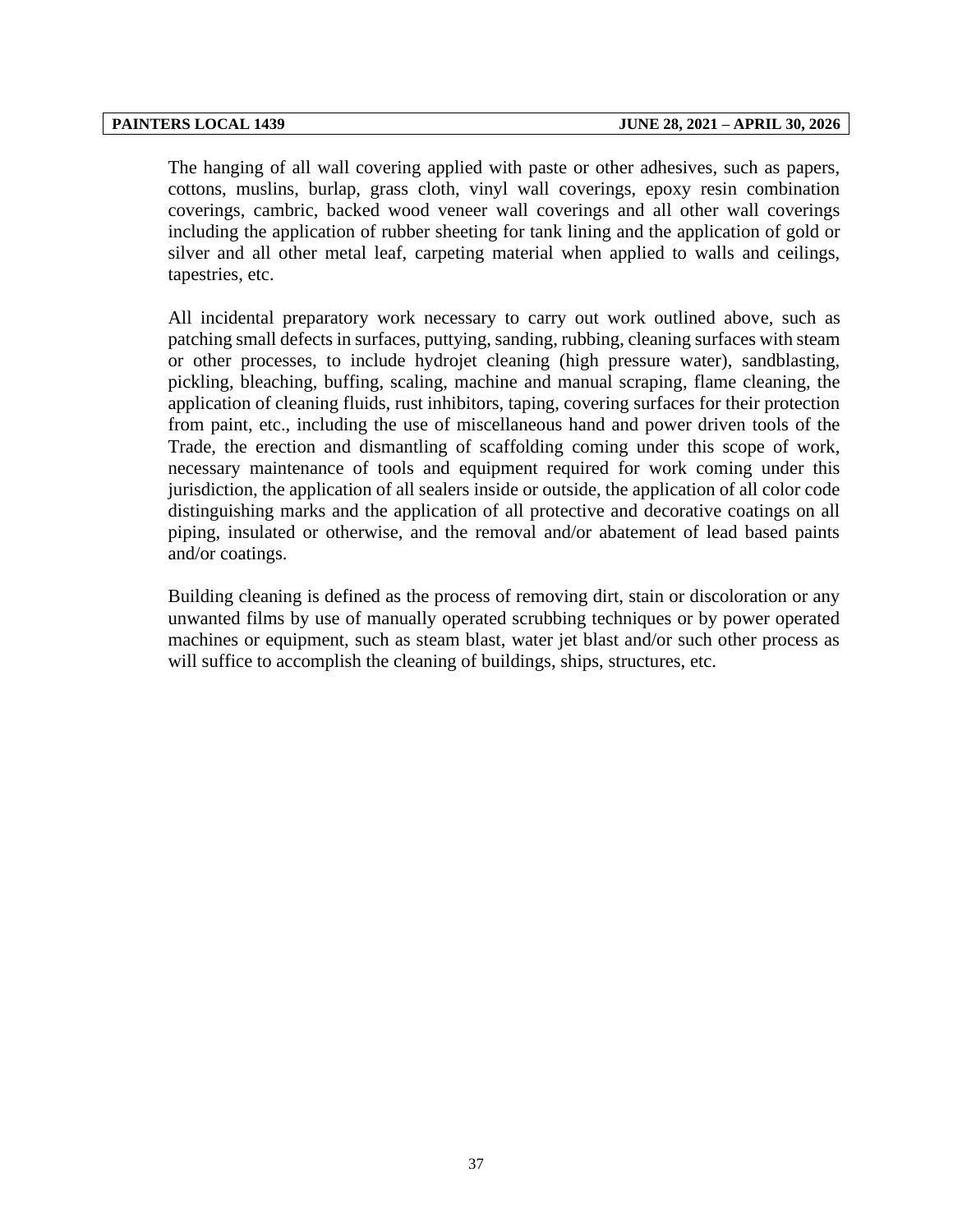### **WAGE RATES:**

## **Resilient Flooring wage rates are subject to the conditions set forth in Craft Appendix "A" - Resilient Flooring**

| PAINTER (MAJOR INDUSTRIAL):             |                       |                  |        |        |                                       |              |            |                          |            |                    |                         |
|-----------------------------------------|-----------------------|------------------|--------|--------|---------------------------------------|--------------|------------|--------------------------|------------|--------------------|-------------------------|
| <b>MAJOR INDUSTRIAL - JOURNEYPERSON</b> |                       |                  |        |        |                                       |              |            |                          |            |                    |                         |
| <b>Effective Date</b>                   | <b>Hourly</b><br>Rate | V & H<br>$(8\%)$ |        |        | Pension $\vert H \& W \vert$ Training | Org.<br>Fund | <b>UAF</b> | <b>Political</b><br>Fund | <b>MRF</b> | <b>CLRA</b><br>IIF | <b>Total</b><br>Package |
| June 28, 2021                           | \$37.23               | \$2.98           | \$5.20 | \$2.75 | \$0.50                                | \$0.40       | \$0.24     | \$0.05                   | \$0.25     | \$0.16             | \$49.76                 |
| May 1, 2022                             | \$37.88               | \$3.03           | \$5.40 | \$2.80 | \$0.50                                | \$0.40       | \$0.29     | \$0.05                   | \$0.25     | \$0.16             | \$50.76                 |
| May 1, 2023                             | \$38.53               | \$3.08           | \$5.60 | \$2.90 | \$0.50                                | \$0.40       | \$0.29     | \$0.05                   | \$0.25     | \$0.16             | \$51.76                 |
| May 1, 2024                             | \$39.18               | \$3.13           | \$5.80 | \$3.00 | \$0.50                                | \$0.40       | \$0.29     | \$0.05                   | \$0.25     | \$0.16             | \$52.76                 |
| May 1, 2025                             | \$39.82               | \$3.19           | \$6.00 | \$3.10 | \$0.50                                | \$0.40       | \$0.29     | \$0.05                   | \$0.25     | \$0.16             | \$53.76                 |

|                       | <b>PAINTER (MINOR INDUSTRIAL):</b>      |                  |        |        |                           |              |            |                                 |            |                    |                         |  |  |  |
|-----------------------|-----------------------------------------|------------------|--------|--------|---------------------------|--------------|------------|---------------------------------|------------|--------------------|-------------------------|--|--|--|
|                       | <b>MINOR INDUSTRIAL - JOURNEYPERSON</b> |                  |        |        |                           |              |            |                                 |            |                    |                         |  |  |  |
| <b>Effective Date</b> | Hourly  <br>Rate                        | V & H<br>$(8\%)$ |        |        | Pension $H \& W$ Training | Org.<br>Fund | <b>UAF</b> | <b>Political</b><br><b>Fund</b> | <b>MRF</b> | <b>CLRA</b><br>IIF | <b>Total</b><br>Package |  |  |  |
| June 28, 2021         | \$33.81                                 | \$2.70           | \$5.20 | \$2.75 | \$0.50                    | \$0.40       | \$0.24     | \$0.05                          | \$0.25     | \$0.16             | \$46.06                 |  |  |  |
| May 1, 2022           | \$34.45                                 | \$2.76           | \$5.40 | \$2.80 | \$0.50                    | \$0.40       | \$0.29     | \$0.05                          | \$0.25     | \$0.16             | \$47.06                 |  |  |  |
| May 1, 2023           | \$35.10                                 | \$2.81           | \$5.60 | \$2.90 | \$0.50                    | \$0.40       | \$0.29     | \$0.05                          | \$0.25     | \$0.16             | \$48.06                 |  |  |  |
| May 1, 2024           | \$35.75                                 | \$2.86           | \$5.80 | \$3.00 | \$0.50                    | \$0.40       | \$0.29     | \$0.05                          | \$0.25     | \$0.16             | \$49.06                 |  |  |  |
| May 1, 2025           | \$36.40                                 | \$2.91           | \$6.00 | \$3.10 | \$0.50                    | \$0.40       | \$0.29     | \$0.05                          | \$0.25     | \$0.16             | \$50.06                 |  |  |  |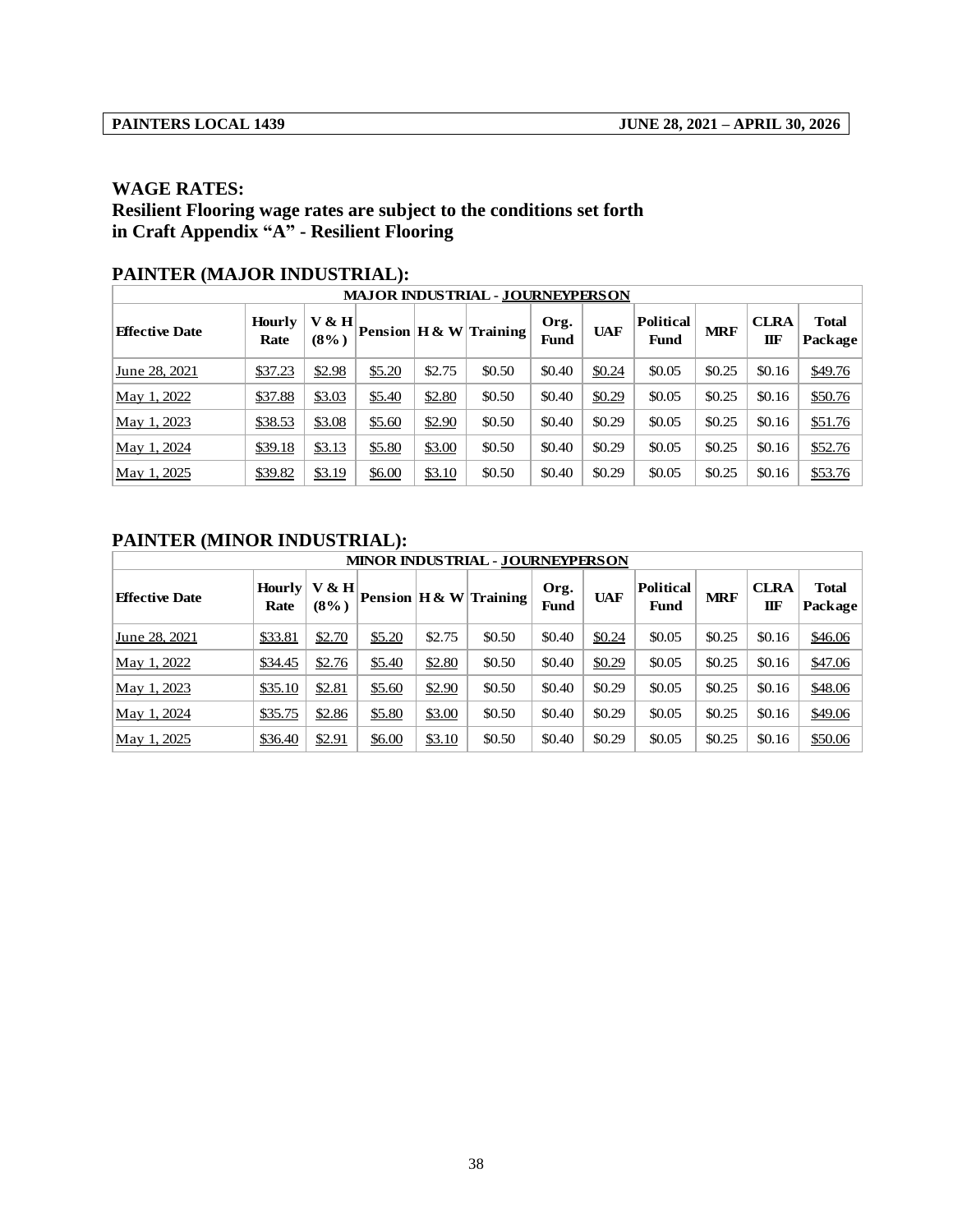|                                   |                          |                       | <b>COMMERCIAL AND RESIDENTIAL</b> |                |                  |            |                    |                  |
|-----------------------------------|--------------------------|-----------------------|-----------------------------------|----------------|------------------|------------|--------------------|------------------|
| <b>Position</b>                   |                          | <b>Hourly</b><br>Rate | V & H<br>(8%)                     | <b>Pension</b> | <b>H &amp; W</b> | <b>UAF</b> | <b>CLRA</b><br>IIF | Total<br>Package |
| Effective Date: September 1, 2019 |                          |                       |                                   |                |                  |            |                    |                  |
| Journey person                    |                          | \$21.50               | \$1.72                            | \$4.00         | \$1.55           | \$0.19     | \$0.16             | \$29.12          |
|                                   | Apprentice   5001 - 6000 | \$19.50               | \$1.56                            | \$2.00         | \$1.55           | \$0.19     | \$0.16             | \$24.96          |
|                                   | Apprentice   4001 - 5000 | \$17.50               | \$1.40                            | \$2.00         | \$1.55           | \$0.19     | \$0.16             | \$22.80          |
|                                   | Apprentice   3001 - 4000 | \$16.50               | \$1.32                            | \$2.00         | \$1.55           | \$0.19     | \$0.16             | \$21.72          |
|                                   | Apprentice   2001 - 3000 | \$15.50               | \$1.24                            | \$2.00         | \$1.55           | \$0.19     | \$0.16             | \$20.64          |
| Apprentice                        | $0 - 2000$               | \$13.50               | \$1.08                            | \$1.00         | \$1.55           | \$0.19     | \$0.16             | \$17.48          |
| Probationary                      |                          | \$12.50               | $$0.50(4\%)$                      | \$0.00         | \$0.00           | \$0.00     | \$0.00             | \$13.00          |

## **PAINTER (COMMERCIAL AND RESIDENTIAL):**

It is understood and agreed that the Commercial and Residential Painter rates are for the duration of this Agreement only. Comparable rates shall only be negotiated in the renewed Agreement, if employers have complied with the hiring and recruiting provisions of this Agreement.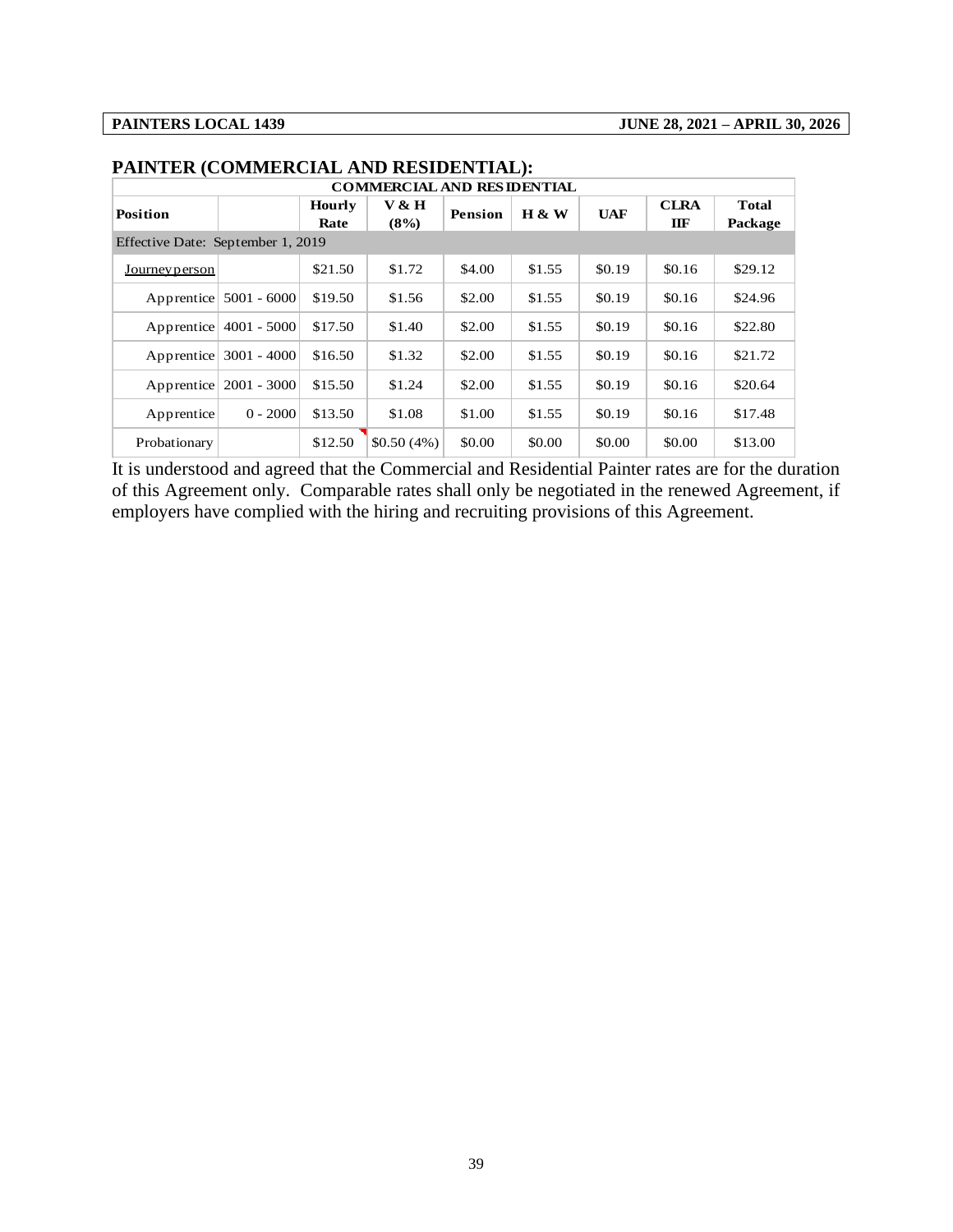#### **PREMIUMS - PAINTER:**

#### **SPRAY PAINTERS & ABRASIVE BLASTERS & WATER BLASTERS (1 CATEGORY)**

#### **Premium**

All employees employed in the spray/painter/abrasive blaster or water blaster category in possession of an approved certificate of competency issued by the Industrial Painter Training and Qualification Committee will receive a premium of four dollars (\$4.00) per hour, all other including Apprentices shall receive a premium of one dollar fifty cents (\$1.50) per hour.

If the employee is involved in spray painting, abrasive blasting or water blasting and shuts down for any reason during the last two hours of the scheduled shift, they will be paid the premium for the full shift.

### **FOREPERSON – PAINTER AND RESILIENT FLOORING**

Foreperson in charge of five (5) or more workers will be in possession of a Better SuperVision certificate or Supervisory Competency certificate as recognized by the Industrial Painter Training and Qualification Committee and shall receive a premium of four dollars (\$4.00) per hour. The same foreperson without a Better SuperVision certificate or Supervisory Competency certificate shall receive a premium of one dollar fifty cents (\$1.50) per hour.

All jobs shall be under the direction of an employee in possession of a recognized Supervisory Competency Card.

### **NOTE: NO EMPLOYEE SHALL BE REQUIRED TO USE A SPRAY GUN IF THEY FEEL IT WILL BE INJURIOUS TO THEIR HEALTH**

There will normally be an employee available to assist the spray painter.

Coveralls and gloves will be supplied to the spray painter, abrasive blaster or water blaster and the employee assisting and shall remain the property of the employer.

Coveralls and gloves will be supplied, when required, to all employees working under the major or minor industrial sector. The coveralls shall remain the property of the Employer.

A safety approved respirator, will be supplied to the Spray Painter, and if not returned to the Contractor, the cost is to be deducted from the Spray Painter's wages.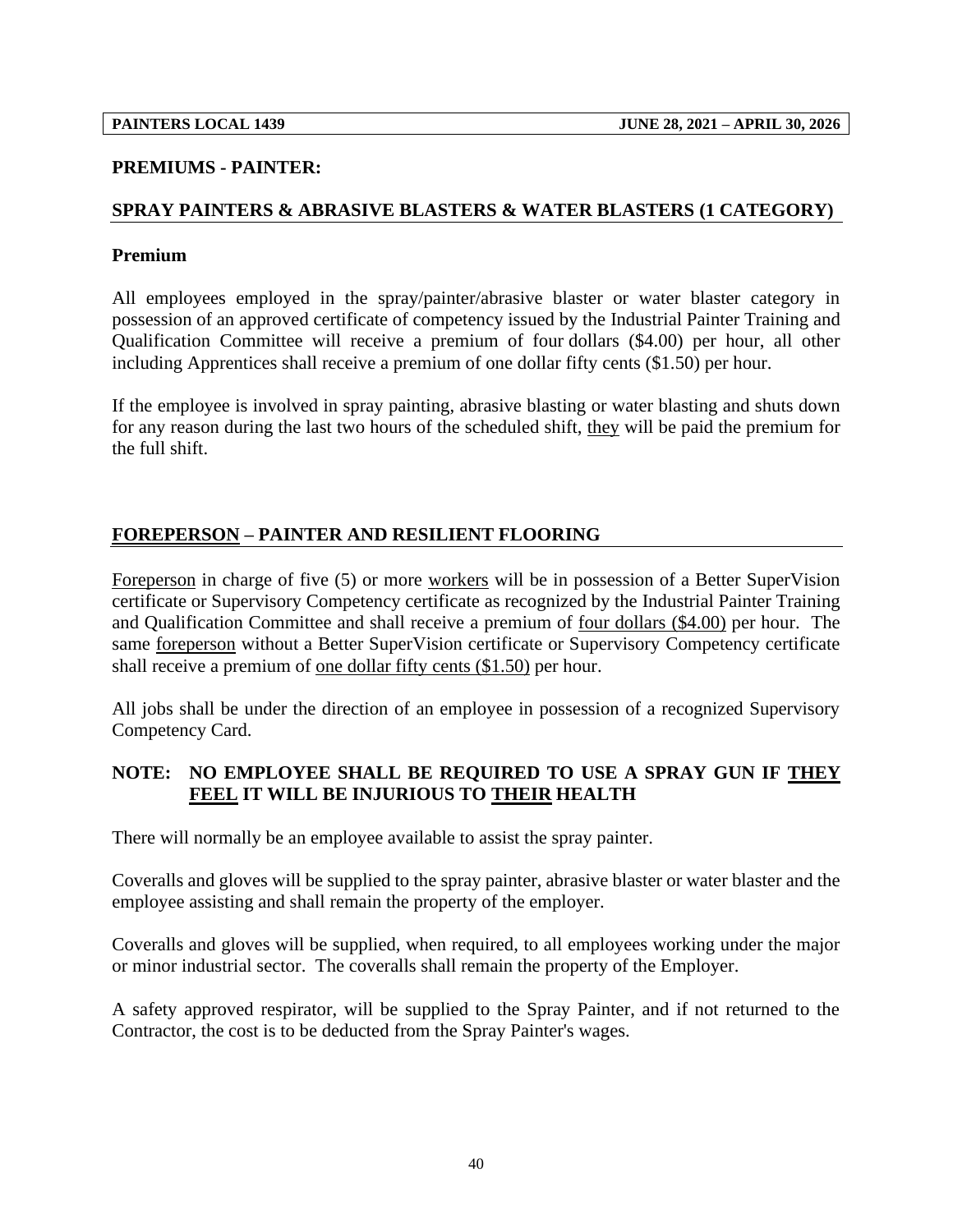#### **Clean-up for Spray Painters:**

The employer agrees that spray painters shall be allowed a maximum of ten (10) minutes depending on the product being used by the employee at lunch time for clean-up and a maximum of thirty (30) minutes depending on the product being used by the employee at the end of the shift to clean-up and stowaway gear.

All sandblasters shall be supplied with safety approved air hoods while sandblasting, such hoods will be returned to the employer; if not, the cost will be deducted from the employees' wages.

#### **Vinyl and Paperhangers:**

Paperhangers, when hanging vinyl or paper, shall receive thirty-five cents (\$0.35) an hour above the applicable rate of wages.

#### **Height Pay:**

An employee shall receive a premium above the applicable rate of wages for work done on a bosun chair and swinging stage with a direct free fall drop as follows:

Fifty (50) to one hundred (100) feet ................. forty cents (\$0.40) per hour Over one hundred (100) feet....................eighty-five cents (\$0.85) per hour

#### **Rope Access Training Premiums**

Employees with up to date Rope Access Training shall receive the following premium per hour worked when engaged in Rope Access work:

| Level 3 Rope Access Training\$15.00 per hour worked |  |
|-----------------------------------------------------|--|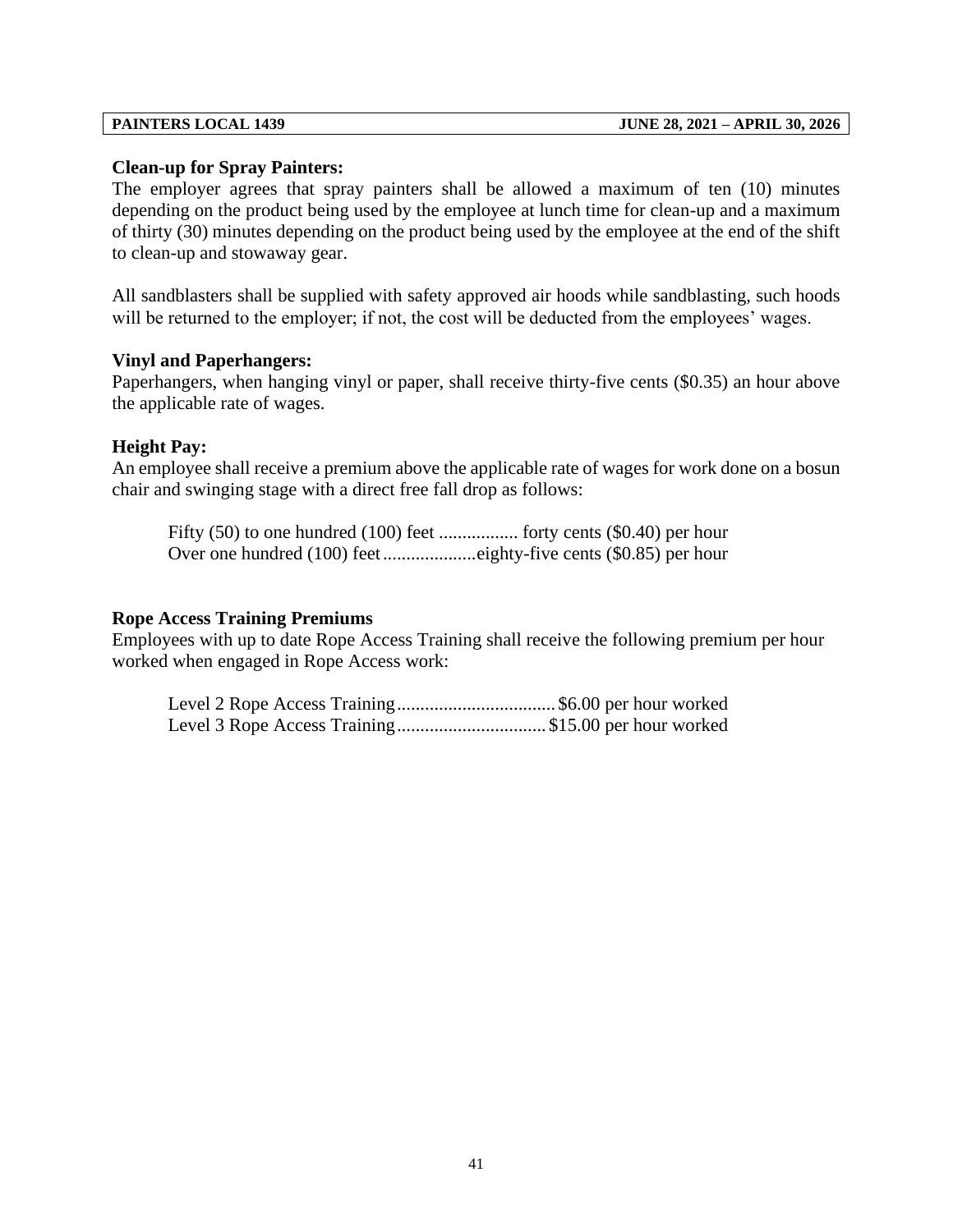## **PAINTER (Certified and Non-Certified rates of pay) CERTIFIED**

It is intended that as training, upgrading and apprenticeship program develops and becomes implemented by the Joint Apprenticeship & Training Fund Committee that the possession of recognized Certificates of Qualification or Inter-Provincial Red Seal designation will become the norm, in order to receive the rate of pay as outlined in Craft Schedule "A".

To this end, the following Wage & Holiday Pay designation will apply to those employees who are not in possession of a recognized certificate or who are not registered apprentices.

- 10% less than full rate

Exceptions to the foregoing schedule may be made upon approval of the Trustees of the Training Fund in cases where an individual was prevented by circumstances beyond their own control, the opportunity to obtain necessary certification (present members only). All new members of the Local will receive the applicable rate in accordance with this Article until such time as they are in possession of the necessary certification.

Employees in possession of the necessary certification will receive and enjoy preference of employment over a non-certified employee including bumping privileges. Any employee affected by this clause may appeal to the Trustees of the Training Fund for reconsideration.

#### **Probationary Worker:**

Employers may, at the discretion of the union, hire probationary workers.

- A) The category of probationary worker shall apply to persons recruited from the non-union sector whose skill level is yet to be determined. A probationary worker must have worked a minimum of one thousand (1000) hours in the trade.
- B) In order to be competitive the parties agree that a probationary worker under this agreement shall not be paid either the health  $\&$  welfare payments or pension fund payments normally established for work under this collective agreement. In addition, no contributions as mandated to a variety of Industry Improvement Funds or Training Funds or Union Funds under this agreement shall be paid on behalf of hours worked for probationary workers.
- C) The minimum rate for a probationary worker shall be two dollars (\$2.00) per hour above the minimum wage set by the province of Nova Scotia. In addition, the probationary employee shall be entitled to a four percent (4%) vacation allowance. Alternatively, if a higher hourly rate can be agreed between the employer and the employee, then that rate shall apply.
- D) A probationary employee must be assessed by an employer no later than four weeks after the date of initial hiring. Such employee must then make application for Union membership or be dismissed from employment immediately following the assessment.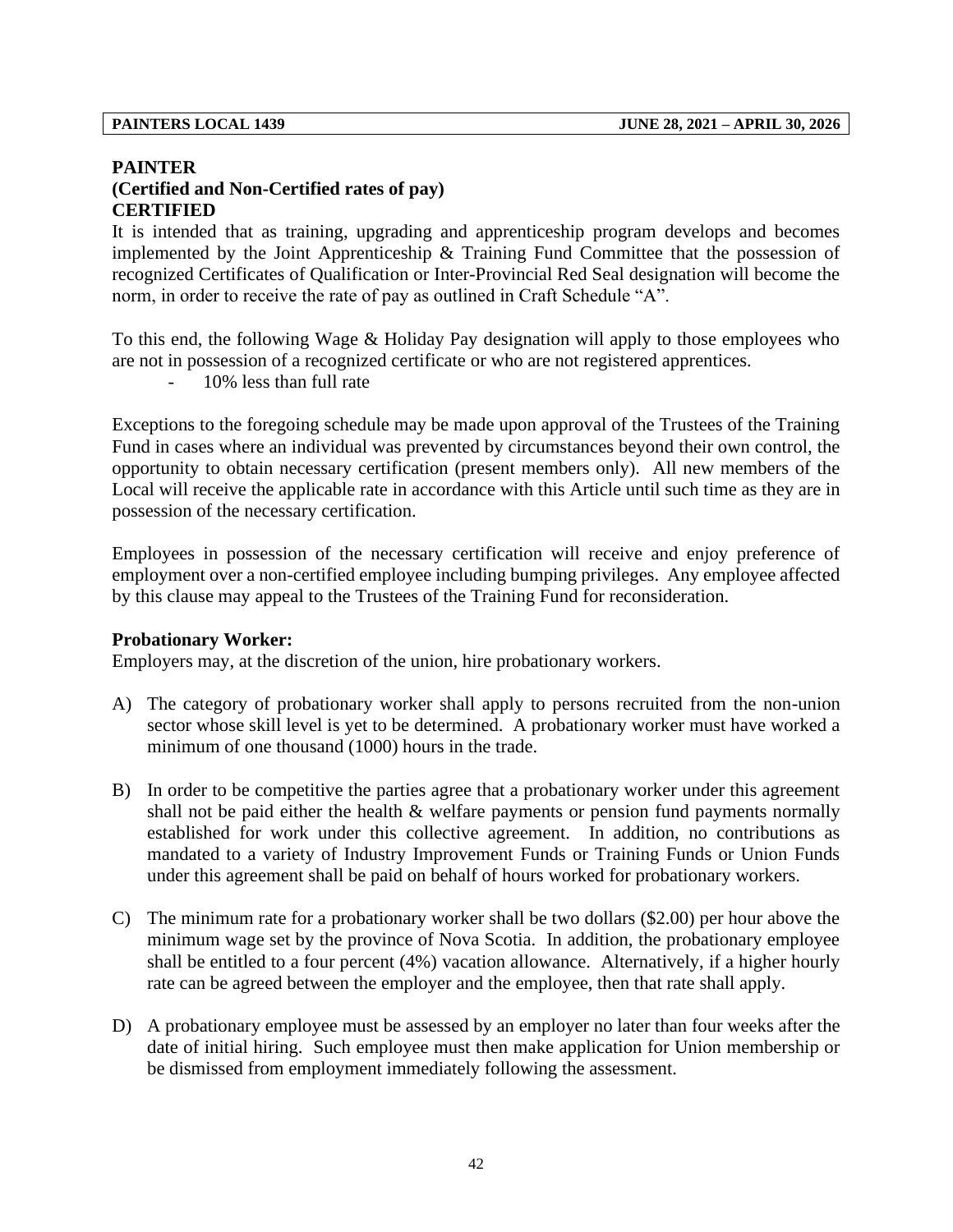#### **Pre-Apprentice:**

- A) All new entrants into the Union with minimal or no experience shall be considered Pre-Apprentices. The Employer must ensure that the Pre-Apprentice is supervised while performing work. The duration of a Pre-Apprentice's term is for a maximum of one thousand (1000) hours worked. Hours worked as a Pre-Apprentice shall not be included in the calculation of hours worked as an Apprentice.
- B) The rate of pay for a Pre-Apprentice shall be fifty percent (50%) of the Journeyperson's Rate, not including any Pension Fund remittance under Article 29A.

#### **Industrial Painter Training and Qualification Committee:**

There shall be an Industrial Painter Training and Qualification Committee. It will be comprised of four members. The purpose of the Committee will be to provide advice to the JATF Director of Training on the training, qualifications and classification of workers. Two members of the Committee will be appointed by the Union and two members will be appointed from the employers in the Industrial Painting trade classification group. The Committee will meet as necessary.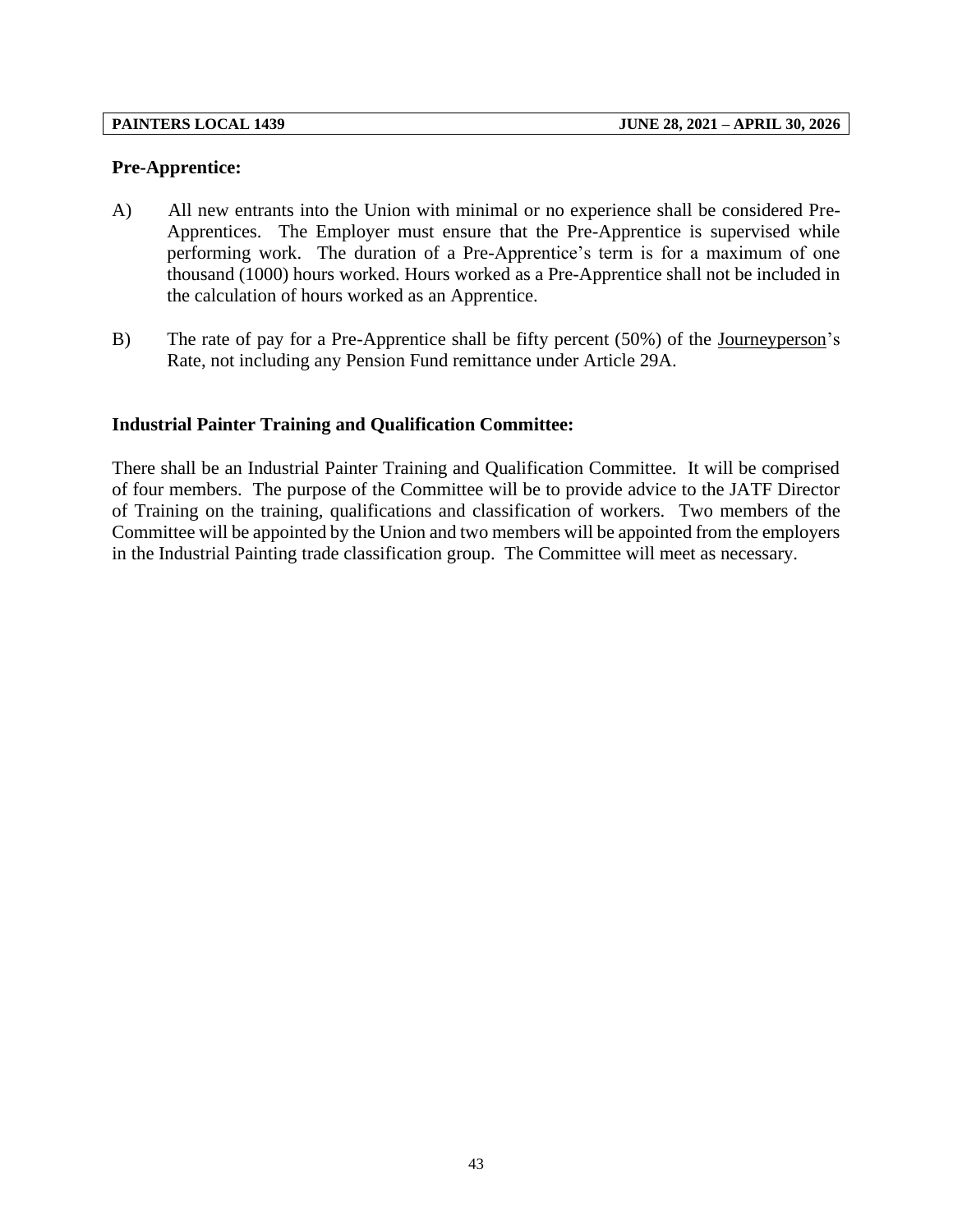## **CRAFT SCHEDULE "B" – GLAZIERS**

<span id="page-46-0"></span>It is agreed that this scope of work clause is not to be used to determine jurisdiction.

#### **SCOPE OF WORK CLAUSE – GLAZIER**

The work shall include the setting, cutting, preparing, handling or removal of the following:

Prism Glass, Beveled Glass, Leaded glass, Protection Glass, Environmental Glass, Float Glass, Plate Glass, Window Glass, Mirrors of all types, Wired Glass, Ribbed Glass, Ground Glass, Colored Glass, Figured Glass, Vitrolite Glass, Carrara Glass and all other types of Opaque Glass, Glass Chalkboard, Structural Glass, Tempered and Laminated Glass, Solar Energy collective Panels, Thiokol, Neoprene and all other types of sealants, all types of Glass Cements, all types of insulating glass units, all plastics, asbestos or other similar materials when used in place of glass to be set or glazed with putty, moulding, rubber, lead and all types of mastics in wood, iron, aluminum or sheet metal sash, skylights, skydomes, slope glazing, glass sprinkler baffles, doors, frames, stone wall cases, show cases, book cases, sideboard, partitions and fixtures. It includes the installation of the above materials on the jobsite, either temporary or permanent, for buildings in the course of repair, remodel, alterations or new construction. It also includes new products and/or technology as expected to be covered by scope of work.

The installation in openings constructed of any type of material, i.e., wood, concrete, masonry, steel, plastic, aluminum, asbestos panels, etc., of all extruded, rolled or fabricated metals, or any materials, that replace or reinforce same, metal tubes, mullions, muntins, metal or other facing materials, fascia trim, mouldings, porcelain panels, architectural porcelain, plastic or glass panels, skylights, entrance and vestibules, show case doors and relative material, including all those in any or all types of buildings related to storefronts, curtain wall and window construction of any size.

Architectural metal doors and door frames and sliding doors, architectural metal window frame assemblies, curtain wall and window on site construction of any size, patio sliding doors or fixed panels, bath tub enclosures, shower doors and enclosures, vented or fixed windows, revolving doors, entrance doors of all kinds, automatic door operators, sky-lights, storm sash where the glass becomes an integral part of the finished product, including the installation of the above.

The selecting, cutting, preparing, designing, art painting, fused glass, thick facet glass in concrete and cementing of art glass, assembly and installing or removal of all art glass.

The shipping, receiving, hoisting and distribution, placing and erecting of all materials, tools and equipment pertaining to the Trade.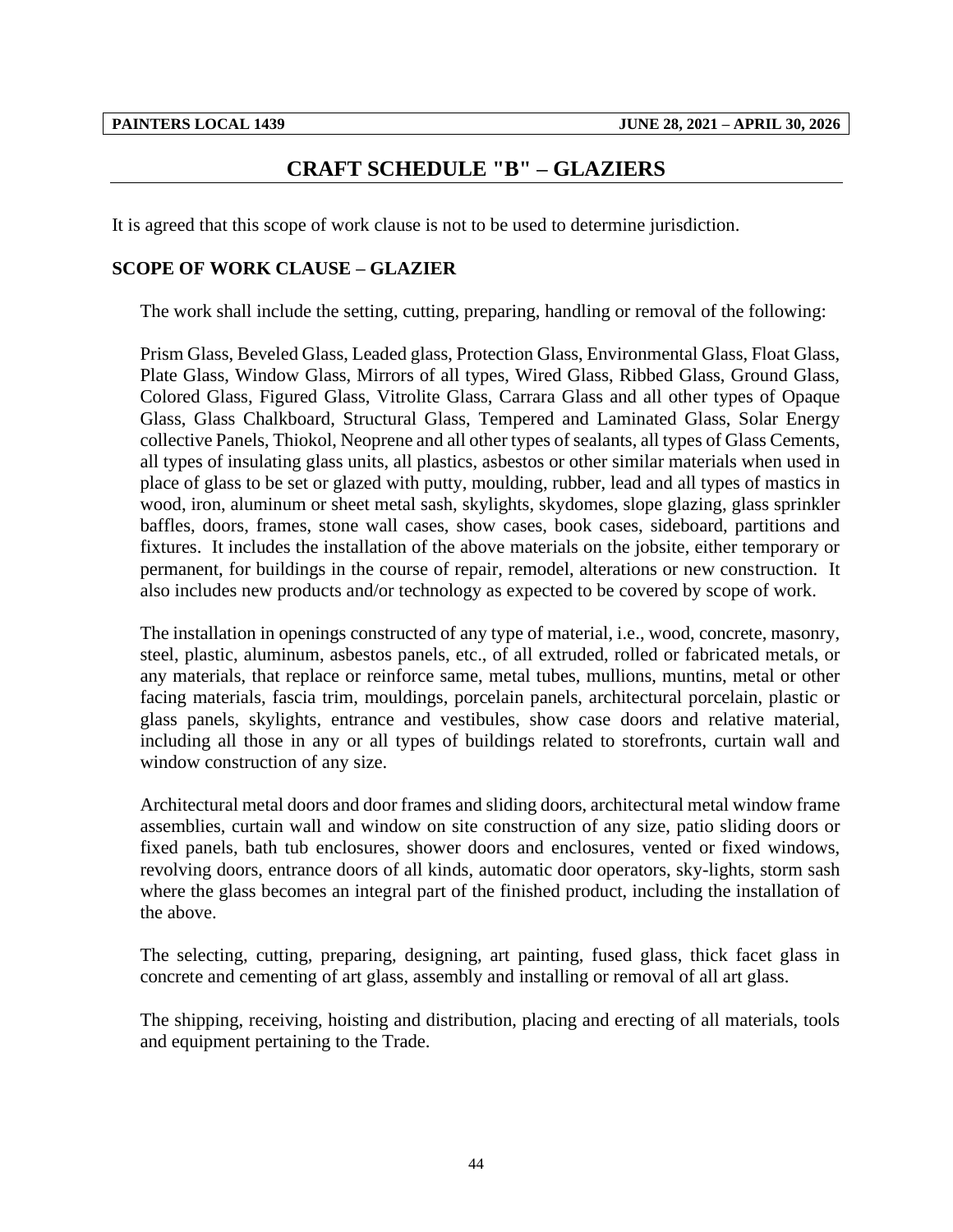|                       | <b>GLASS &amp; METAL MECHANIC FULLY QUALIFIED (JOURNEYPERSON)</b> |                             |        |        |                           |                     |            |                          |            |                   |                         |  |  |
|-----------------------|-------------------------------------------------------------------|-----------------------------|--------|--------|---------------------------|---------------------|------------|--------------------------|------------|-------------------|-------------------------|--|--|
| <b>Effective Date</b> | Rate                                                              | Hourly $ V & H $<br>$(8\%)$ |        |        | Pension $H \& W$ Training | Org.<br><b>Fund</b> | <b>UAF</b> | <b>Political</b><br>Fund | <b>MRF</b> | <b>CLRA</b><br>IF | <b>Total</b><br>Package |  |  |
| June 28, 2021         | \$36.93                                                           | \$2.95                      | \$5.20 | \$2.75 | \$0.50                    | \$0.40              | \$0.24     | \$0.05                   | \$0.25     | \$0.16            | \$49.43                 |  |  |
| May 1, 2022           | \$37.48                                                           | \$3.00                      | \$5.40 | \$2.80 | \$0.50                    | \$0.40              | \$0.29     | \$0.05                   | \$0.25     | \$0.16            | \$50.33                 |  |  |
| May 1, 2023           | \$38.04                                                           | \$3.04                      | \$5.60 | \$2.90 | \$0.50                    | \$0.40              | \$0.29     | \$0.05                   | \$0.25     | \$0.16            | \$51.23                 |  |  |
| May 1, 2024           | \$38.69                                                           | \$3.09                      | \$5.80 | \$3.00 | \$0.50                    | \$0.40              | \$0.29     | \$0.05                   | \$0.25     | \$0.16            | \$52.23                 |  |  |
| May 1, 2025           | \$39.33                                                           | \$3.15                      | \$6.00 | \$3.10 | \$0.50                    | \$0.40              | \$0.29     | \$0.05                   | \$0.25     | \$0.16            | \$53.23                 |  |  |

#### **GLAZIER (MAJOR INDUSTRIAL PROJECTS AND COMMERCIAL PROJECTS OVER \$50 MILLION TOTAL PROJECT VALUE)**

#### **1. GLASS AND METAL MECHANIC FULLY QUALIFIED (JOURNEYPERSON):**

**Shall be in possession of a Red Seal certification, or a certificate of trade qualifications as issued by a Provincial authority or by the JATF Director of Training, or have demonstrated knowledge of or have experience pertaining to the following:**

Install doors; frames; windows; curtain wall; sheet and extrusions; (cladding and infill types) soffit and fascia. Install all types of glass including structural and mirrors. Be capable of measuring for same; reading blueprints and shop drawings involving our section and able to co-ordinate metal on all types of jobs. Be responsible for job workmanship, accuracy, speed on an individual or group efforts. Be capable of measuring and setting plates, accomplishing other lesser classification jobs of outside crews and assisting on inside jobs as required. Be capable of caulking. Be capable of preparing and submitting reports as directed by the Lead Hand or Foreperson.

#### **2. GLASS AND METAL SETTER (7001-8000 HOURS): 90% OF JOURNEYPERSON RATE:**

#### **Shall have demonstrated knowledge of or have experience pertaining to the following:**

Install all types of glass in wood or metal sash using vinyl or other stops. Install double glazing and be capable of measuring and setting same to manufacturer's specifications. Do all types of glazing of wood, metal sash, curtain wall and capable of performing all lesser grades. Responsible for the safe storage of materials on jobs and proper job procedures.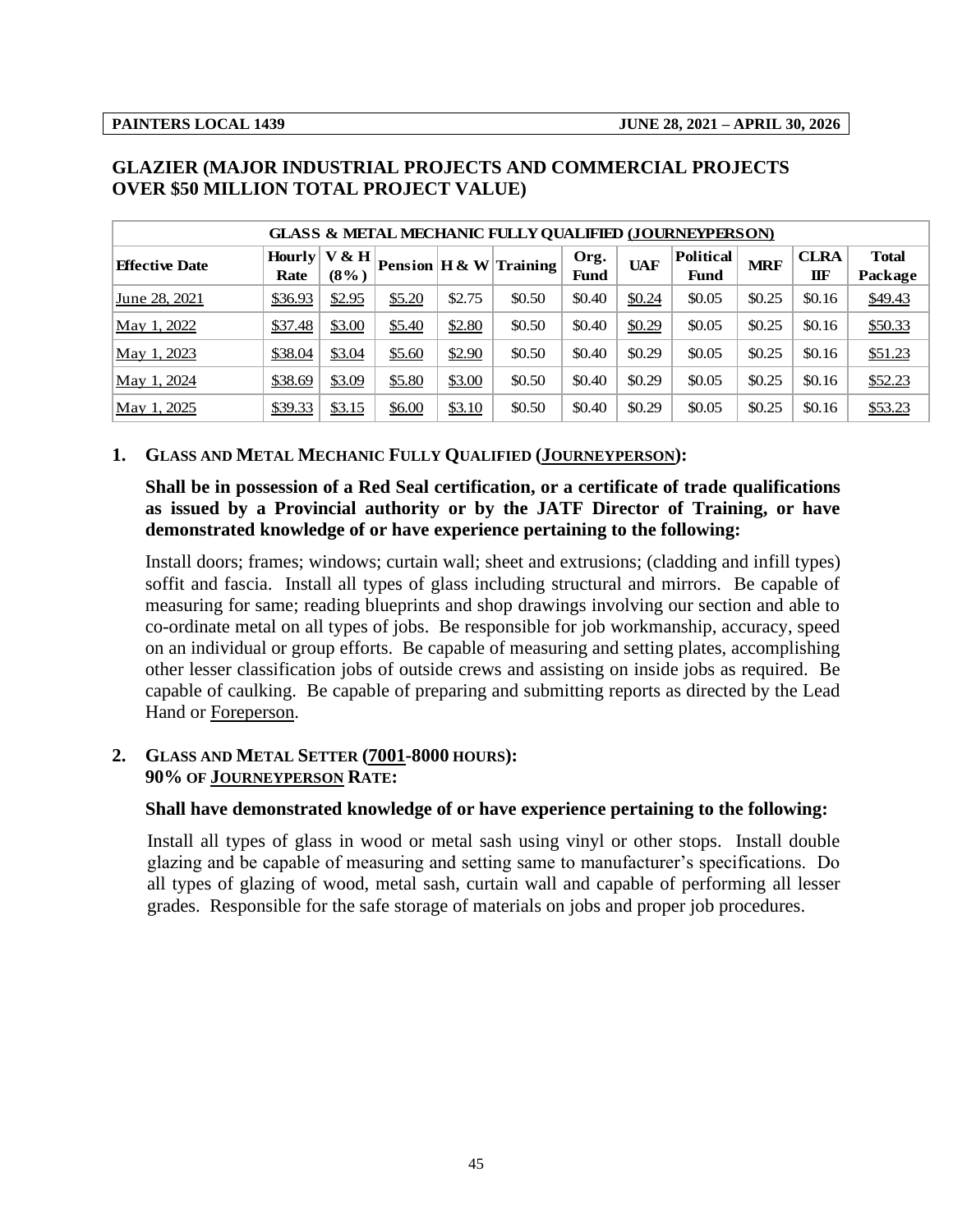### **3. GLASS AND METAL SETTER HELPER LEVEL #4 (6001-7000 HOURS): 85% OF JOURNEYPERSON RATE:**

Assist Mechanic or Setter in whatever capacity is required.

### **4. GLASS AND METAL SETTER HELPER LEVEL #3A (5001-6000 HOURS): 80% OF JOURNEYPERSON RATE:**

Assist Mechanic or Setter in whatever capacity is required. A Setter Helper Level 3A will advance to Setter Helper Level #4 only on the recommendation of the Employer or the JATF Director of Training. Once a worker is advanced, the classification is permanent unless amended in accordance with the procedure herein stated.

### **5. GLASS AND METAL SETTER HELPER LEVEL #3 (4001-5000 HOURS): 75% OF JOURNEYPERSON RATE:**

Assist Mechanic or Setter in whatever capacity is required.

### **6. GLASS AND METAL SETTER HELPER LEVEL #2A (3001-4000 HOURS): 70% OF JOURNEYPERSON RATE**

Assist Mechanic or Setter in whatever capacity is required. A Setter Helper Level #2A will advance to Setter Helper Level #3 only on the recommendation of the Employer or the JATF Director of Training. Once a worker is advanced, the classification is permanent unless amended in accordance with the procedure herein stated.

### **7. GLASS AND METAL SETTER HELPER LEVEL #2 (2001-3000 HOURS): 60% OF JOURNEYPERSON RATE**

Assist Mechanic or Setter in whatever capacity is required.

#### **8. GLASS AND METAL SETTER HELPER LEVEL #1 (0-2000 HOURS): 50% OF JOURNEYPERSON RATE**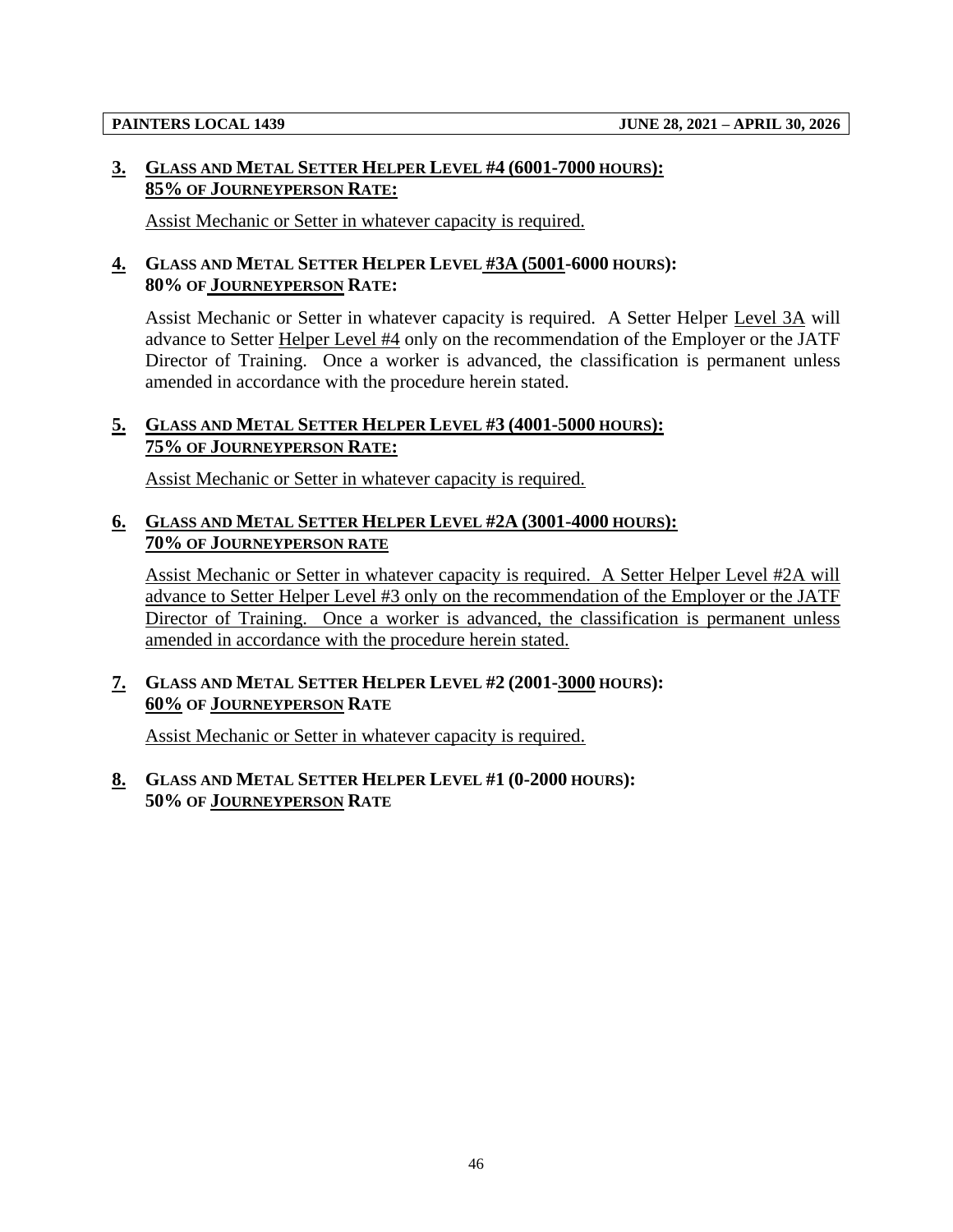**PAINTERS LOCAL 1439 JUNE 28, 2021 – APRIL 30, 2026**

|                       | <b>GLASS &amp; METAL MECHANIC FULLY OUALIFIED (JOURNEYMAN)</b> |                  |                |        |          |              |            |                                 |            |                  |                         |  |  |  |
|-----------------------|----------------------------------------------------------------|------------------|----------------|--------|----------|--------------|------------|---------------------------------|------------|------------------|-------------------------|--|--|--|
| <b>Effective Date</b> | <b>Hourly</b><br>Rate                                          | V & H<br>$(8\%)$ | <b>Pension</b> | H & W  | Training | Org.<br>Fund | <b>UAF</b> | <b>Political</b><br><b>Fund</b> | <b>MRF</b> | <b>CLRA</b><br>Ш | <b>Total</b><br>Package |  |  |  |
| June 28, 2021         | \$33.30                                                        | \$2.66           | \$5.20         | \$2.75 | \$0.50   | \$0.40       | \$0.24     | \$0.05                          | \$0.25     | \$0.16           | \$45.51                 |  |  |  |
| May 1, 2022           | \$33.76                                                        | \$2.70           | \$5.40         | \$2.80 | \$0.50   | \$0.40       | \$0.29     | \$0.05                          | \$0.25     | \$0.16           | \$46.31                 |  |  |  |
| May 1, 2023           | \$34.22                                                        | \$2.74           | \$5.60         | \$2.90 | \$0.50   | \$0.40       | \$0.29     | \$0.05                          | \$0.25     | \$0.16           | \$47.11                 |  |  |  |
| May 1, 2024           | \$34.78                                                        | \$2.78           | \$5.80         | \$3.00 | \$0.50   | \$0.40       | \$0.29     | \$0.05                          | \$0.25     | \$0.16           | \$48.01                 |  |  |  |
| May 1, 2025           | \$35.43                                                        | \$2.83           | \$6.00         | \$3.10 | \$0.50   | \$0.40       | \$0.29     | \$0.05                          | \$0.25     | \$0.16           | \$49.01                 |  |  |  |

#### **GLAZIER (ALL PROJECTS UNDER \$50 MILLION TOTAL PROJECT VALUE)**

### **1. GLASS AND METAL MECHANIC FULLY QUALIFIED (JOURNEYPERSON):**

**Shall be in possession of a Red Seal certification, or a certificate of trade qualifications as issued by a Provincial authority or by the JATF Director of Training, or have demonstrated knowledge of or have experience pertaining to the following:**

Install doors; frames; windows; curtain wall; sheet and extrusions; (cladding and infill types) soffit and fascia. Install all types of glass including structural and mirrors. Be capable of measuring for same; reading blueprints and shop drawings involving our section and able to co-ordinate metal on all types of jobs. Be responsible for job workmanship, accuracy, speed on an individual or group efforts. Be capable of measuring and setting plates, accomplishing other lesser classification jobs of outside crews and assisting on inside jobs as required. Be capable of caulking. Be capable of preparing and submitting reports as directed by the Lead Hand or Foreperson.

### **2. GLASS AND METAL SETTER (7001-8000 HOURS): 90% OF JOURNEYPERSON RATE:**

#### **Shall have demonstrated knowledge of or have experience pertaining to the following:**

Install all types of glass in wood or metal sash using vinyl or other stops. Install double glazing and be capable of measuring and setting same to manufacturer's specifications. Do all types of glazing of wood, metal sash, curtain wall and capable of performing all lesser grades. Responsible for the safe storage of materials on jobs and proper job procedures.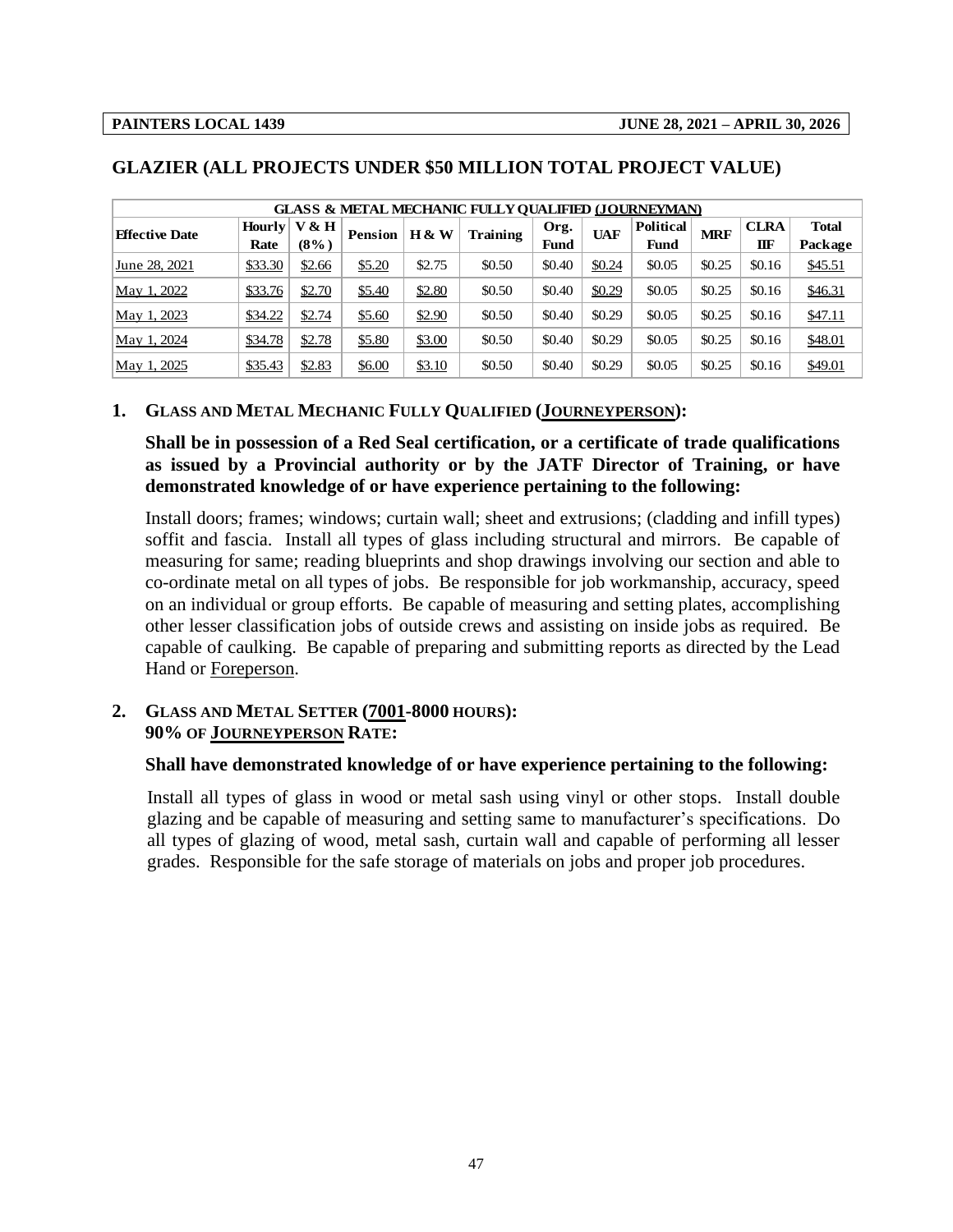### **3. GLASS AND METAL SETTER HELPER LEVEL #4 (6001-7000 HOURS): 85% OF JOURNEYPERSON RATE:**

Assist Mechanic or Setter in whatever capacity is required.

### **4. GLASS AND METAL SETTER HELPER LEVEL #3A (5001-6000 HOURS): 80% OF JOURNEYPERSON RATE:**

Assist Mechanic or Setter in whatever capacity is required. A Setter Helper Level 3A will advance to Setter Helper Level #4 only on the recommendation of the Employer or the JATF Director of Training. Once a worker is advanced, the classification is permanent unless amended in accordance with the procedure herein stated.

### **5. GLASS AND METAL SETTER HELPER LEVEL #3 (4001-5000 HOURS): 75% OF JOURNEYPERSON RATE:**

Assist Mechanic or Setter in whatever capacity is required.

### **6. GLASS AND METAL SETTER HELPER LEVEL #2A (3001-4000 HOURS): 70% OF JOURNEYPERSON RATE**

Assist Mechanic or Setter in whatever capacity is required. A Setter Helper Level #2A will advance to Setter Helper Level #3 only on the recommendation of the Employer or the JATF Director of Training. Once a worker is advanced, the classification is permanent unless amended in accordance with the procedure herein stated.

### **7. GLASS AND METAL SETTER HELPER LEVEL #2 (2001-3000 HOURS): 60% OF JOURNEYPERSON RATE**

Assist Mechanic or Setter in whatever capacity is required.

#### **8. GLASS AND METAL SETTER HELPER LEVEL #1 (0-2000 HOURS): 50% OF JOURNEYPERSON RATE**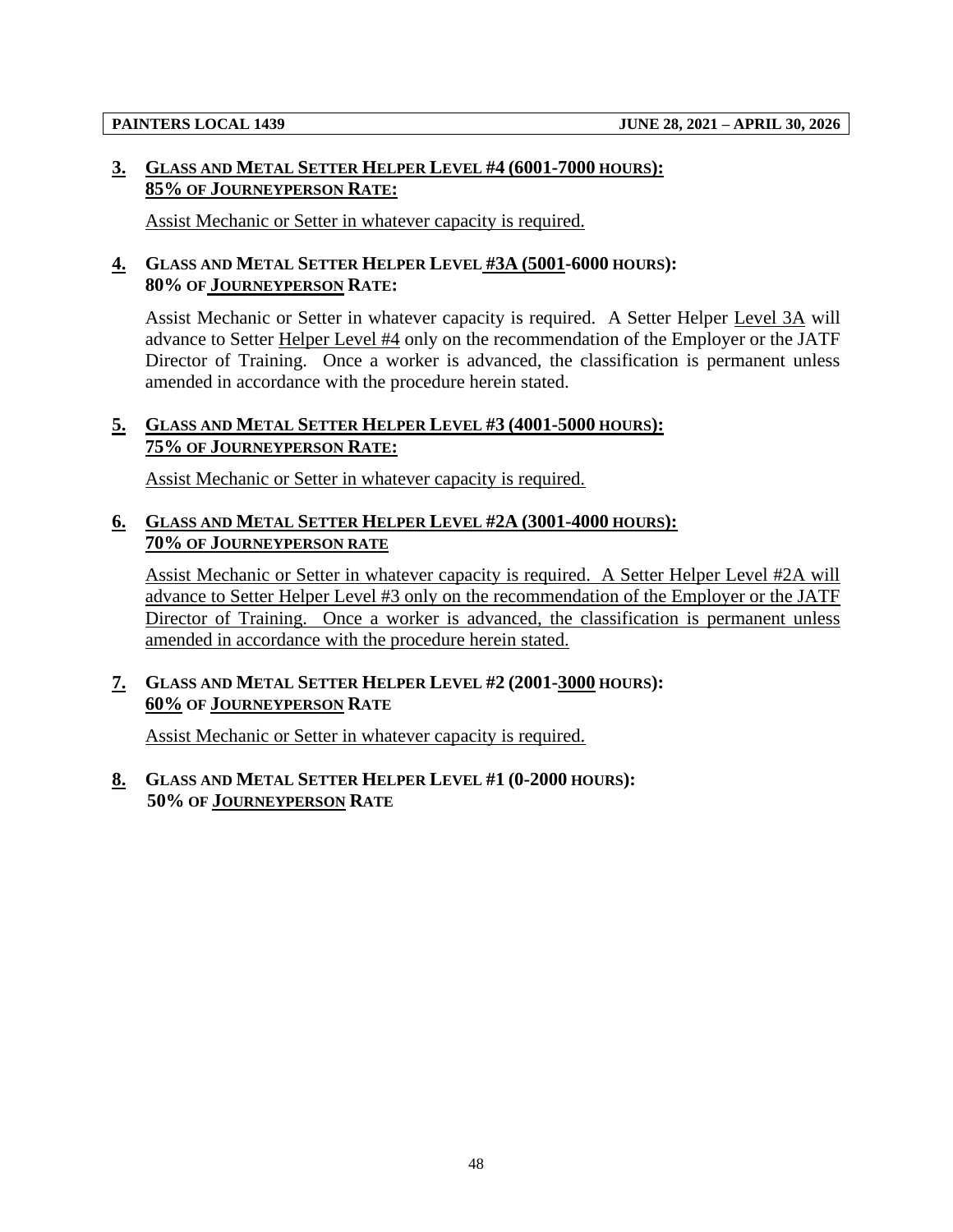#### **GLAZIER (SMALL JOBS)**

This Small Jobs wage schedule shall apply to any project where the total Glazing package is less than one million dollars (\$1,000,000), except for Major Industrial Projects as defined in Article 1A. The Employer shall provide proof of value, satisfactory to the Union, of total Glazing package upon request of the Union.

|                       | <b>GLASS &amp; METAL MECHANIC FULLY OUALIFIED (JOURNEYMAN)</b> |         |        |        |                                        |                     |            |                   |                    |                         |  |  |  |  |
|-----------------------|----------------------------------------------------------------|---------|--------|--------|----------------------------------------|---------------------|------------|-------------------|--------------------|-------------------------|--|--|--|--|
| <b>Effective Date</b> | Hourly $\mathbf{\nabla} \& \mathbf{H}$<br>Rate                 | $(8\%)$ |        |        | Pension $\vert$ H & W $\vert$ Training | Org.<br><b>Fund</b> | <b>UAF</b> | Political<br>Fund | <b>CLRA</b><br>IIF | <b>Total</b><br>Package |  |  |  |  |
| June 28, 2021         | \$30.89                                                        | \$2.47  | \$5.20 | \$2.75 | \$0.50                                 | \$0.40              | \$0.24     | \$0.05            | \$0.16             | \$42.66                 |  |  |  |  |
| May 1, 2022           | \$31.17                                                        | \$2.49  | \$5.40 | \$2.80 | \$0.50                                 | \$0.40              | \$0.29     | \$0.05            | \$0.16             | \$43.26                 |  |  |  |  |
| May 1, 2023           | \$31.68                                                        | \$2.53  | \$5.60 | \$2.90 | \$0.50                                 | \$0.40              | \$0.29     | \$0.05            | \$0.16             | \$44.11                 |  |  |  |  |
| May 1, 2024           | \$32.19                                                        | \$2.57  | \$5.80 | \$3.00 | \$0.50                                 | \$0.40              | \$0.29     | \$0.05            | \$0.16             | \$44.96                 |  |  |  |  |
| May 1, 2025           | \$32.69                                                        | \$2.62  | \$6.00 | \$3.10 | \$0.50                                 | \$0.40              | \$0.29     | \$0.05            | \$0.16             | \$45.81                 |  |  |  |  |

### **1. GLASS AND METAL MECHANIC FULLY QUALIFIED (JOURNEYPERSON):**

## **Shall be in possession of a Red Seal certification, or a certificate of trade qualifications as issued by a Provincial authority or by the JATF Director of Training, or have demonstrated knowledge of or have experience pertaining to the following:**

Install doors; frames; windows; curtain wall; sheet and extrusions; (cladding and infill types) soffit and fascia. Install all types of glass including structural and mirrors. Be capable of measuring for same; reading blueprints and shop drawings involving our section and able to co-ordinate metal on all types of jobs. Be responsible for job workmanship, accuracy, speed on an individual or group efforts. Be capable of measuring and setting plates, accomplishing other lesser classification jobs of outside crews and assisting on inside jobs as required. Be capable of caulking. Be capable of preparing and submitting reports as directed by the Lead Hand or Foreperson.

### **2. GLASS AND METAL SETTER (7001-8000 HRS): 90% OF JOURNEYPERSON RATE:**

#### **Shall have demonstrated knowledge of or have experience pertaining to the following:**

Install all types of glass in wood or metal sash using vinyl or other stops. Install double glazing and be capable of measuring and setting same to manufacturer's specifications. Do all types of glazing of wood, metal sash, curtain wall and capable of performing all lesser grades. Responsible for the safe storage of materials on jobs and proper job procedures.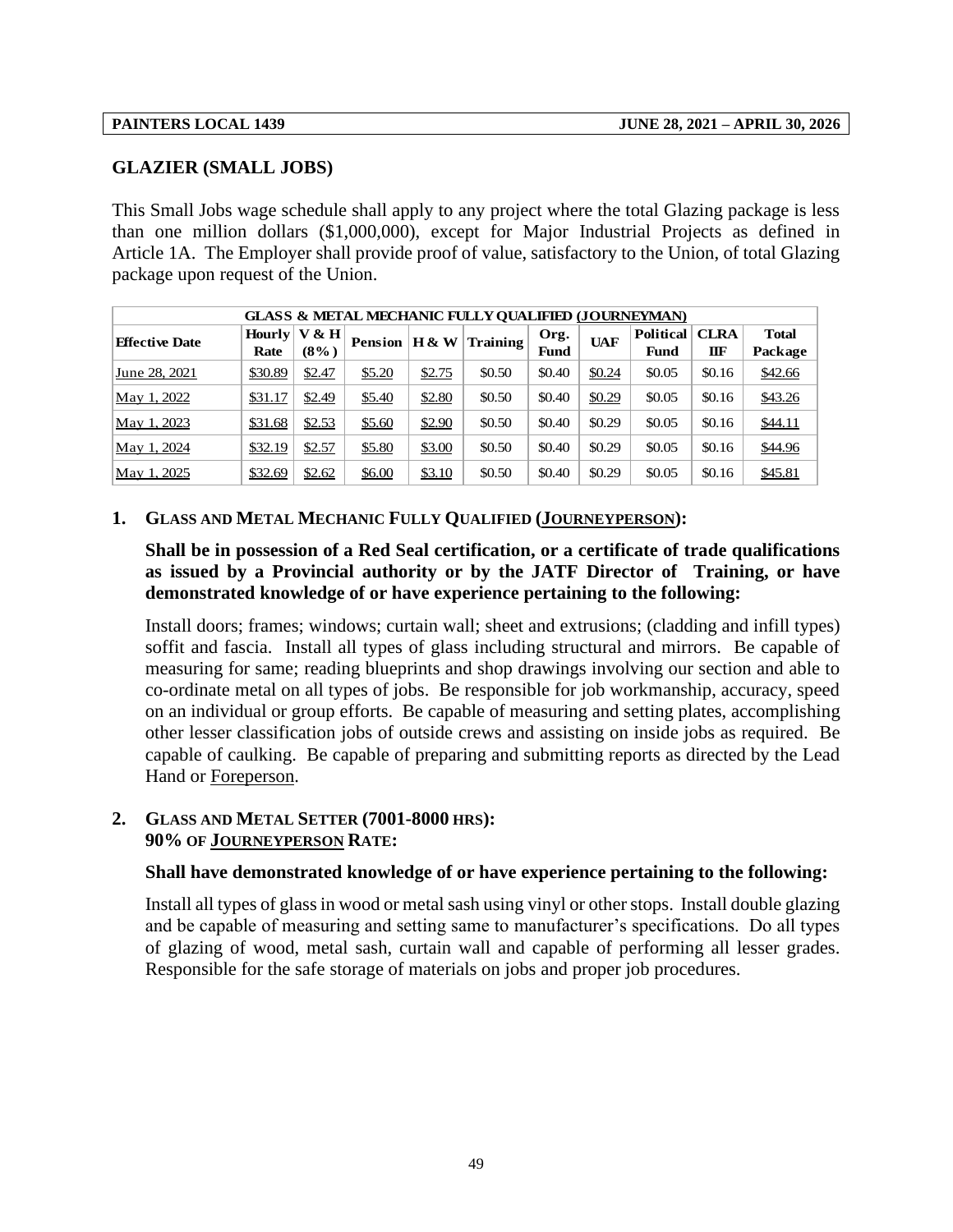#### **3. GLASS & METAL SETTER HELPER LEVEL #4 (6001-7000 HRS): 85% OF JOURNEYPERSON RATE:**

Assist Mechanic or Setter in whatever capacity is required.

#### **4. GLASS & METAL SETTER HELPER LEVEL #3A (5001-6000 HRS): 80% OF JOURNEYPERSON RATE**

Assist Mechanic or Setter in whatever capacity is required. A Setter Helper Level #3A will advance to Setter Helper Level #4 only on the recommendation of the Employer or the JATF Director of Training. Once a worker is advanced, the classification is permanent unless amended in accordance with the procedure herein stated.

#### **5. GLASS & METAL SETTER HELPER LEVEL #3 (4001-5000 HRS): 75% OF JOURNEYPERSON RATE**

Assist Mechanic or Setter in whatever capacity is required.

#### **6. GLASS & METAL SETTER HELPER LEVEL #2A (3001-4000 HRS): 70% OF JOURNEYPERSON RATE**

Assist Mechanic or Setter in whatever capacity is required. A Setter Helper Level #2A will advance to Setter Helper Level #3 only on the recommendation of the Employer or the JATF Director of Training. Once a worker is advanced, the classification is permanent unless amended in accordance with the procedure herein stated.

#### **7. GLASS & METAL SETTER HELPER LEVEL #2 (2001-3000 HRS): 60% OF JOURNEYPERSON RATE**

Assist Mechanic or Setter in whatever capacity is required.

#### **8. GLASS & METAL SETTER HELPER LEVEL #1 (0-2000 HRS): 50% OF JOURNEYPERSON RATE:**

Pension contributions do not apply.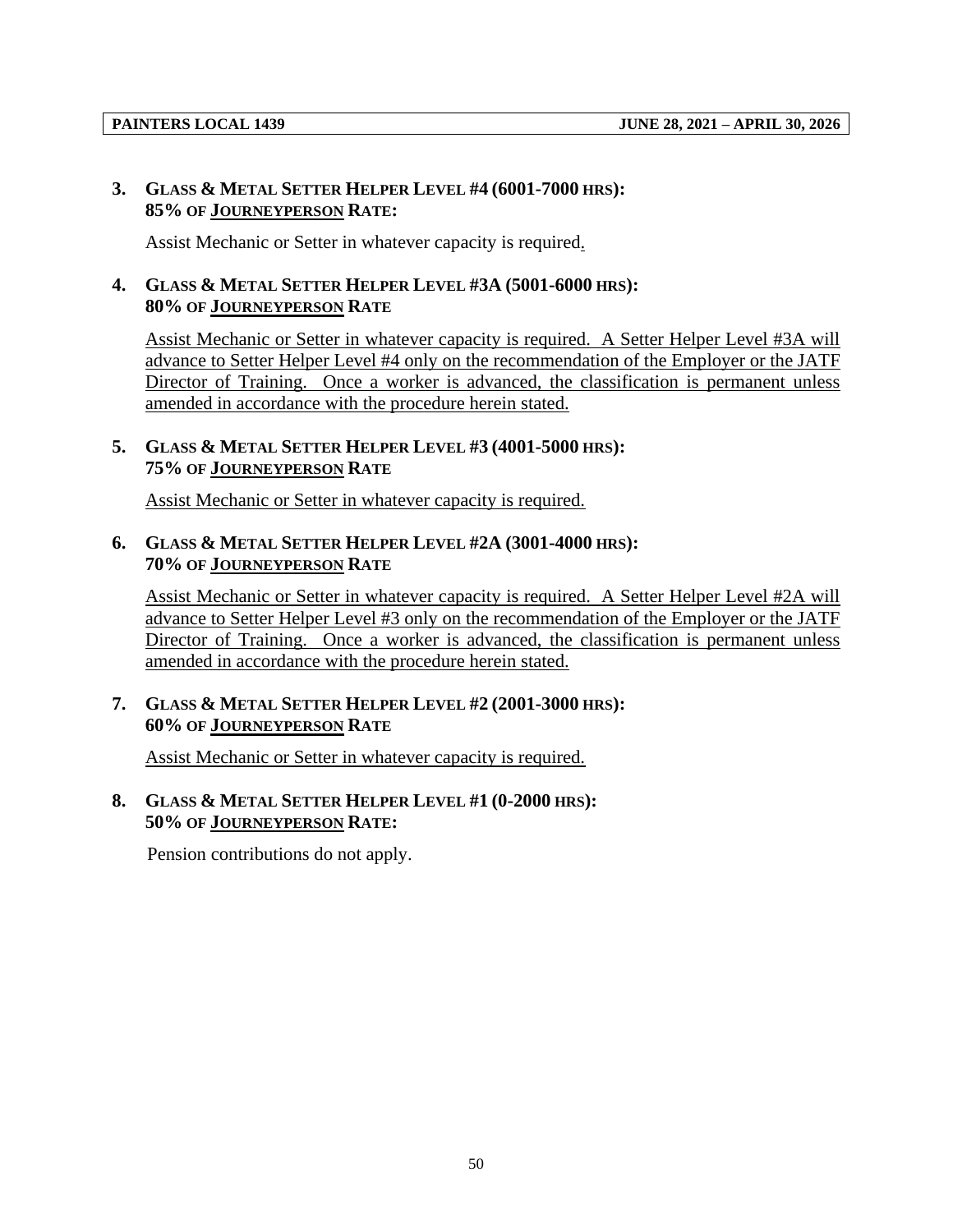**PAINTERS LOCAL 1439 JUNE 28, 2021 – APRIL 30, 2026**

|                                    |     |                |         |                   |        | <b>GLASS AND METAL SETTER (SMALL JOBS)</b> |             |            |             |             |              |
|------------------------------------|-----|----------------|---------|-------------------|--------|--------------------------------------------|-------------|------------|-------------|-------------|--------------|
|                                    |     | <b>Hourly</b>  | V & H   | Pension   $H & W$ |        | <b>Training</b>                            | Org.        | <b>UAF</b> | Political   | <b>CLRA</b> | <b>Total</b> |
|                                    |     | Rate           | $(8\%)$ |                   |        |                                            | <b>Fund</b> |            | <b>Fund</b> | IIF         | Package      |
| Effective Date: June 28, 2021      |     |                |         |                   |        |                                            |             |            |             |             |              |
| Setter                             | 90% | \$27.42        | \$2.19  | \$4.68            | \$2.75 | \$0.50                                     | \$0.40      | \$0.24     | \$0.05      | \$0.16      | \$38.39      |
| Helper <sub>4</sub>                | 85% | \$25.69        | \$2.05  | \$4.42            | \$2.75 | \$0.50                                     | \$0.40      | \$0.24     | \$0.05      | \$0.16      | \$36.26      |
| Helper 3A                          | 80% | \$23.95        | \$1.92  | \$4.16            | \$2.75 | \$0.50                                     | \$0.40      | \$0.24     | \$0.05      | \$0.16      | \$34.13      |
| Helper <sub>3</sub>                | 75% | \$22.22        | \$1.78  | \$3.90            | \$2.75 | \$0.50                                     | \$0.40      | \$0.24     | \$0.05      | \$0.16      | \$32.00      |
| Helper <sub>2A</sub>               | 70% | \$20.48        | \$1.64  | \$3.64            | \$2.75 | \$0.50                                     | \$0.40      | \$0.24     | \$0.05      | \$0.16      | \$29.86      |
| Helper <sub>2</sub>                | 60% | \$17.02        | \$1.36  | \$3.12            | \$2.75 | \$0.50                                     | \$0.40      | \$0.24     | \$0.05      | \$0.16      | \$25.60      |
| Helper 1                           | 50% | \$15.95        | \$1.28  | \$0.00            | \$2.75 | \$0.50                                     | \$0.40      | \$0.24     | \$0.05      | \$0.16      | \$21.33      |
| <b>Effective Date:</b> May 1, 2022 |     |                |         |                   |        |                                            |             |            |             |             |              |
| Setter                             | 90% | \$27.66        | \$2.21  | \$4.86            | \$2.80 | \$0.50                                     | \$0.40      | \$0.29     | \$0.05      | \$0.16      | \$38.93      |
| Helper <sub>4</sub>                | 85% | \$25.91        | \$2.07  | \$4.59            | \$2.80 | \$0.50                                     | \$0.40      | \$0.29     | \$0.05      | \$0.16      | \$36.77      |
| Helper 3A                          | 80% | \$24.16        | \$1.93  | \$4.32            | \$2.80 | \$0.50                                     | \$0.40      | \$0.29     | \$0.05      | \$0.16      | \$34.61      |
| Helper <sub>3</sub>                | 75% | \$22.40        | \$1.79  | \$4.05            | \$2.80 | \$0.50                                     | \$0.40      | \$0.29     | \$0.05      | \$0.16      | \$32.44      |
| Helper <sub>2A</sub>               | 70% | \$20.65        | \$1.65  | \$3.78            | \$2.80 | \$0.50                                     | \$0.40      | \$0.29     | \$0.05      | \$0.16      | \$30.28      |
| Helper <sub>2</sub>                | 60% | \$17.15        | \$1.37  | \$3.24            | \$2.80 | \$0.50                                     | \$0.40      | \$0.29     | \$0.05      | \$0.16      | \$25.96      |
| Helper 1                           | 50% | \$16.14        | \$1.29  | \$0.00            | \$2.80 | \$0.50                                     | \$0.40      | \$0.29     | \$0.05      | \$0.16      | \$21.63      |
| <b>Effective Date:</b> May 1, 2023 |     |                |         |                   |        |                                            |             |            |             |             |              |
| Setter                             | 90% | \$28.11        | \$2.25  | \$5.04            | \$2.90 | \$0.50                                     | \$0.40      | \$0.29     | \$0.05      | \$0.16      | \$39.70      |
| Helper <sub>4</sub>                | 85% | \$26.32        | \$2.11  | \$4.76            | \$2.90 | \$0.50                                     | \$0.40      | \$0.29     | \$0.05      | \$0.16      | \$37.49      |
| Helper 3A                          | 80% | \$24.55        | \$1.96  | \$4.48            | \$2.90 | \$0.50                                     | \$0.40      | \$0.29     | \$0.05      | \$0.16      | \$35.29      |
| Helper <sub>3</sub>                | 75% | \$22.76        | \$1.82  | \$4.20            | \$2.90 | \$0.50                                     | \$0.40      | \$0.29     | \$0.05      | \$0.16      | \$33.08      |
| Helper <sub>2A</sub>               | 70% | \$20.98        | \$1.68  | \$3.92            | \$2.90 | \$0.50                                     | \$0.40      | \$0.29     | \$0.05      | \$0.16      | \$30.88      |
| Helper <sub>2</sub>                | 60% | \$17.42        | \$1.39  | \$3.36            | \$2.90 | \$0.50                                     | \$0.40      | \$0.29     | \$0.05      | \$0.16      | \$26.47      |
| Helper 1                           | 50% | \$16.44        | \$1.32  | \$0.00            | \$2.90 | \$0.50                                     | \$0.40      | \$0.29     | \$0.05      | \$0.16      | \$22.06      |
| <b>Effective Date:</b> May 1, 2024 |     |                |         |                   |        |                                            |             |            |             |             |              |
| Setter                             | 90% | \$28.56        | \$2.28  | \$5.22            | \$3.00 | \$0.50                                     | \$0.40      | \$0.29     | \$0.05      | \$0.16      | \$40.46      |
| Helper 4                           | 85% | \$26.75        | \$2.14  | \$4.93            | \$3.00 | \$0.50                                     | \$0.40      | \$0.29     | \$0.05      | \$0.16      | \$38.22      |
| Helper 3A                          | 80% | \$24.94        | \$1.99  | \$4.64            | \$3.00 | \$0.50                                     | \$0.40      | \$0.29     | \$0.05      | \$0.16      | \$35.97      |
| Helper <sub>3</sub>                | 75% | \$23.12        | \$1.85  | \$4.35            | \$3.00 | \$0.50                                     | \$0.40      | \$0.29     | \$0.05      | \$0.16      | \$33.72      |
| Helper <sub>2A</sub>               | 70% | \$21.31        | \$1.70  | \$4.06            | \$3.00 | \$0.50                                     | \$0.40      | \$0.29     | \$0.05      | \$0.16      | \$31.47      |
| Helper <sub>2</sub>                | 60% | <u>\$17.69</u> | \$1.41  | \$3.48            | \$3.00 | \$0.50                                     | \$0.40      | \$0.29     | \$0.05      | \$0.16      | \$26.98      |
| Helper 1                           | 50% | \$16.74        | \$1.34  | \$0.00            | \$3.00 | \$0.50                                     | \$0.40      | \$0.29     | \$0.05      | \$0.16      | \$22.48      |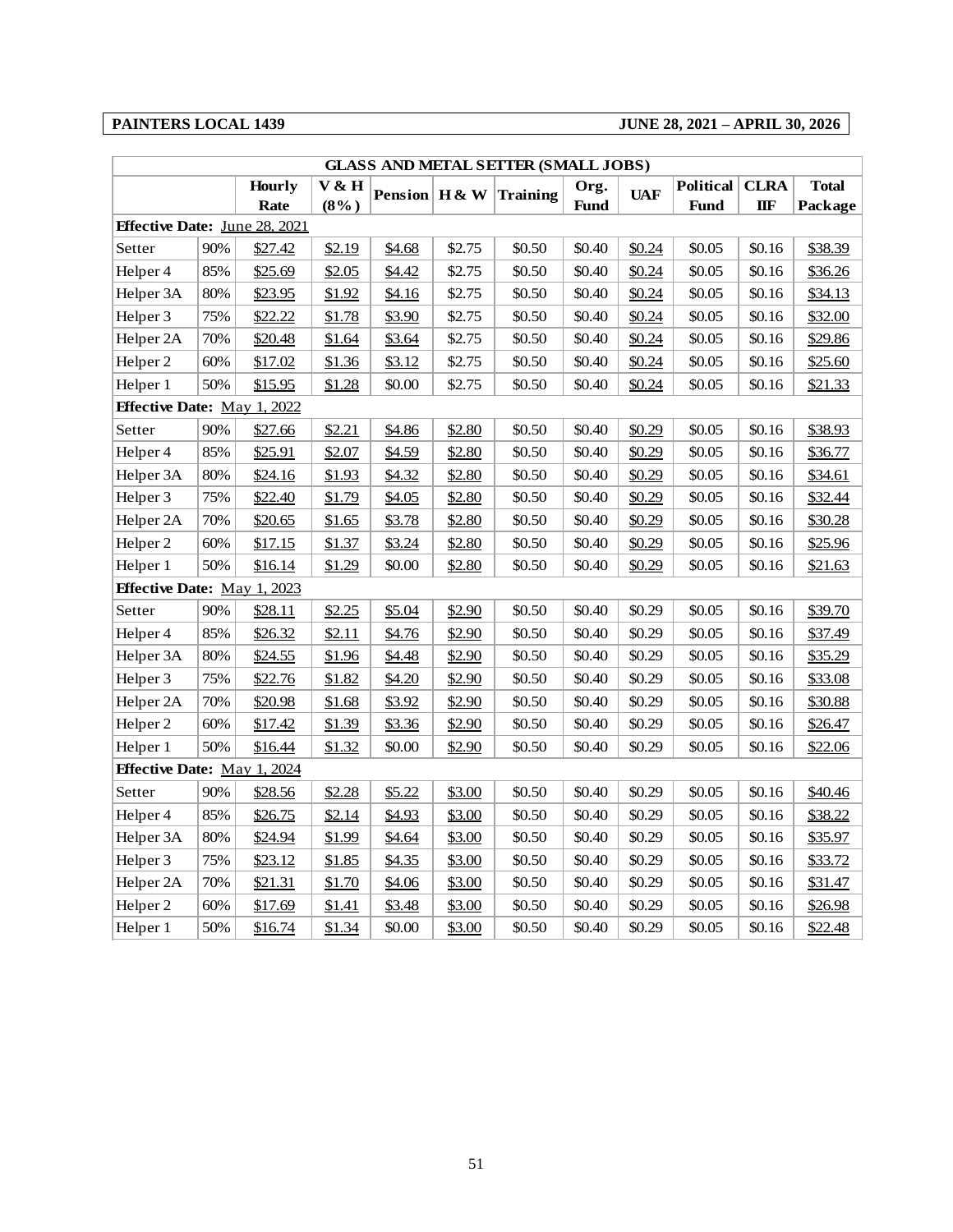## **PAINTERS LOCAL 1439 JUNE 28, 2021 – APRIL 30, 2026**

|                                    | $0.0114$ = $0.014$<br>11111110012010       |         |         |                |          |                 |             |            |                  |             |              |  |  |  |
|------------------------------------|--------------------------------------------|---------|---------|----------------|----------|-----------------|-------------|------------|------------------|-------------|--------------|--|--|--|
|                                    | <b>GLASS AND METAL SETTER (SMALL JOBS)</b> |         |         |                |          |                 |             |            |                  |             |              |  |  |  |
|                                    |                                            |         |         |                |          |                 |             |            |                  |             |              |  |  |  |
|                                    |                                            | Hourly  | V & H   | <b>Pension</b> | $H \& W$ | <b>Training</b> | Org.        | <b>UAF</b> | <b>Political</b> | <b>CLRA</b> | <b>Total</b> |  |  |  |
|                                    |                                            | Rate    | $(8\%)$ |                |          |                 | <b>Fund</b> |            | <b>Fund</b>      | Ш           | Package      |  |  |  |
| <b>Effective Date:</b> May 1, 2025 |                                            |         |         |                |          |                 |             |            |                  |             |              |  |  |  |
| Setter                             | 90%                                        | \$29.01 | \$2.32  | \$5.40         | \$3.10   | \$0.50          | \$0.40      | \$0.29     | \$0.05           | \$0.16      | \$41.23      |  |  |  |
| Helper 4                           | 85%                                        | \$27.17 | \$2.17  | \$5.10         | \$3.10   | \$0.50          | \$0.40      | \$0.29     | \$0.05           | \$0.16      | \$38.94      |  |  |  |
| Helper 3A                          | 80%                                        | \$25.32 | \$2.03  | \$4.80         | \$3.10   | \$0.50          | \$0.40      | \$0.29     | \$0.05           | \$0.16      | \$36.65      |  |  |  |
| Helper 3                           | 75%                                        | \$23.48 | \$1.88  | \$4.50         | \$3.10   | \$0.50          | \$0.40      | \$0.29     | \$0.05           | \$0.16      | \$34.36      |  |  |  |
| Helper 2A                          | 70%                                        | \$21.64 | \$1.73  | \$4.20         | \$3.10   | \$0.50          | \$0.40      | \$0.29     | \$0.05           | \$0.16      | \$32.07      |  |  |  |
| Helper 2                           | 60%                                        | \$17.95 | \$1.44  | \$3.60         | \$3.10   | \$0.50          | \$0.40      | \$0.29     | \$0.05           | \$0.16      | \$27.49      |  |  |  |
| Helper 1                           | 50%                                        | \$17.04 | \$1.36  | \$0.00         | \$3.10   | \$0.50          | \$0.40      | \$0.29     | \$0.05           | \$0.16      | \$22.90      |  |  |  |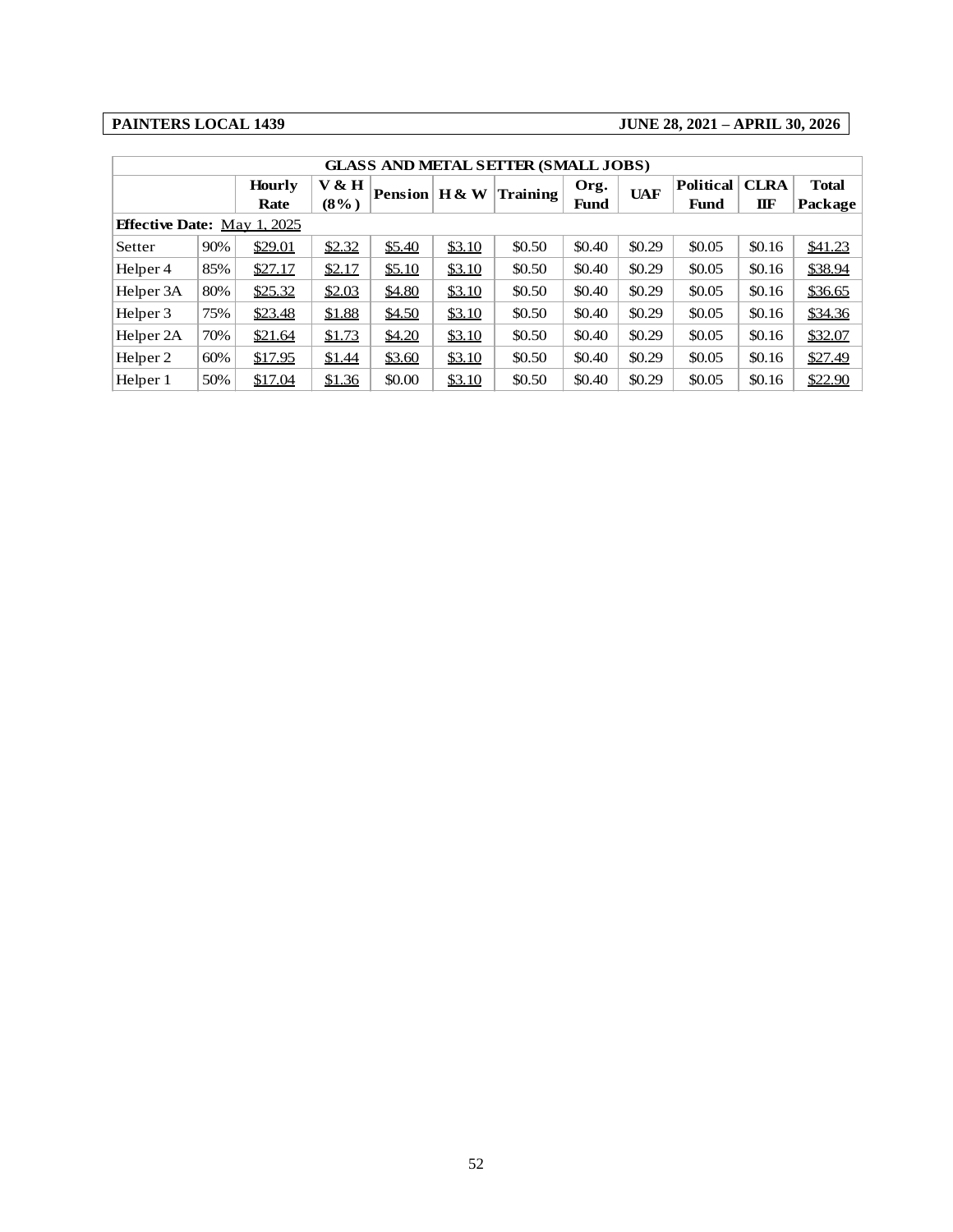#### **A. WORK TOOLS:**

All necessary tools other than those listed below required by the employee for the execution of the employer's work shall be supplied by the employer. The employee is expected to take due care in the proper use and storage of such tools which will be re-supplied to the employees at the employer's expense only upon reasonable demand and in accordance with Clauses 2 and 3 following.

When destruction or loss of tools is due to evident misuse or inexcusable carelessness on the part of the employee, or when the employee seems habitually to call for replacement of tools in less than a reasonable time for tools wear and tear, the tool shall be replaced at the expense of the employee; however, a reasonable allowance will be allowed for a used tool when they replace a used tool with a new tool equally suitable for the work.

In any case, where an employer objects to renewing or replacing tools because of loss or misuse or too frequent requests of employees for replacement, they shall discuss the objections with the Shop Steward with the view of reaching a mutually satisfactory decision.

#### **MINIMUM TOOL LIST**

#### **Glass and Metal Setter Helper Level #1**

Fastener apron 16 oz. Hammer 25 ft. tape measure 1" Olfa knife (blades supplied by contractor) Razor blade scraper

#### **Glass and Metal Setter Helper Level #2A**

Add: Dead blow hammer Glass bar Wonder bar Locking pliers Heavy duty scissors

#### **Glass and Metal Setter Helper Level #3A**

Add: Framing square Combination square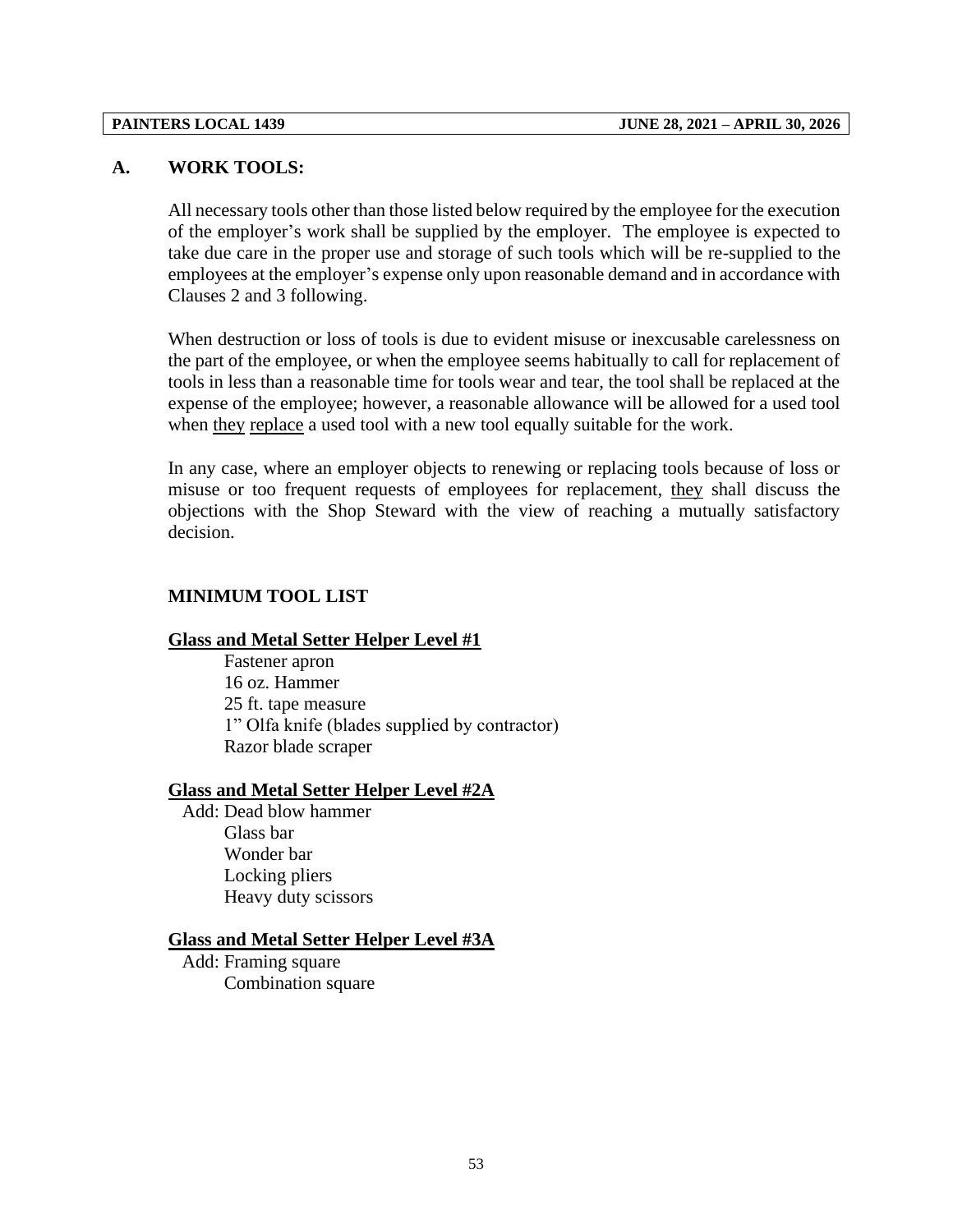#### **B. LEAVE OF ABSENCE:**

Union Business... The employer will grant leave of absence without pay to not more than three (3) employees to attend Union conventions and conferences, provided that in the opinion of the employer this shall not interfere with the efficient operations of the employer.

#### **C. PREMIUM:**

Foreperson in charge of five (5) or more workers will be in possession of a certificate of Supervisory Competency as recognized by the Glazier Training and Qualification Committee as a condition of appointment and shall receive a premium of two dollars fifty cents  $(2.50)$  per hour.

Lead Hands in charge of three (3) or more workers shall receive a premium of one dollar (\$1.00) per hour. There shall be one (1) Lead Hand on job sites when three (3) or more workers are working simultaneously on the job site.

All jobs shall be under the direction of an employee in possession of a recognized Supervisory Competency Card.

#### **D. EMPLOYEE RECLASSIFICATION:**

If an Employer believes that a worker is not properly classified, the Employer and Union will meet to discuss amendment of the classification.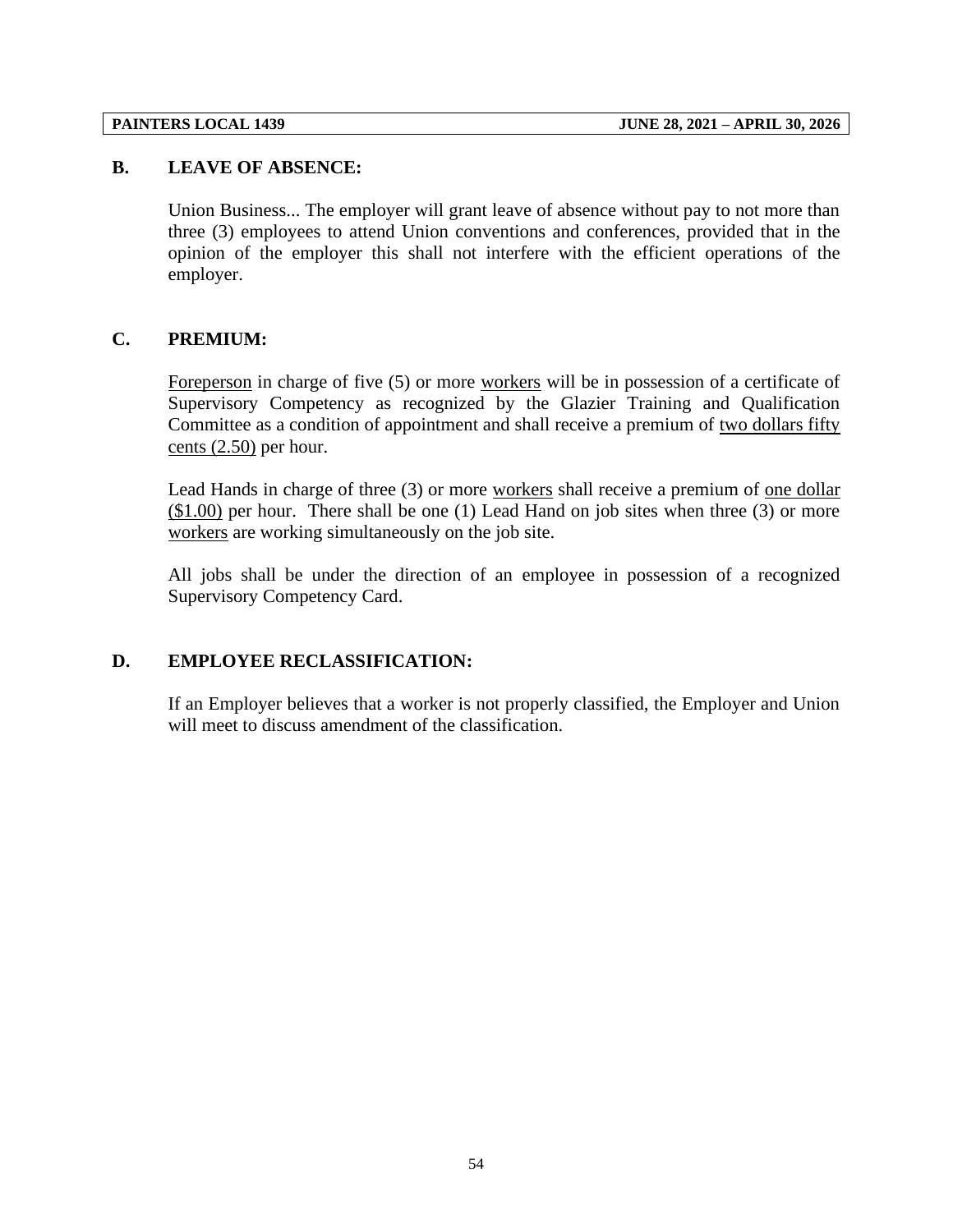#### **Probationary Worker:**

Employers may, at the discretion of the union, hire probationary workers.

- A) The category of probationary worker shall apply to new entrants of the trade and also to person recruited from the non-union sector and whose skill level is yet to be determined.
- B) In order to be competitive the parties agree that a probationary worker under this agreement shall not be paid either the health & welfare payments or pension fund payments normally established for work under this collective agreement. In addition, no contributions as mandated to a variety of Industry Improvement Funds or Training Funds or Union Funds under this agreement shall be paid on behalf of hours worked for probationary workers.
- C) The minimum rate for a probationary worker shall be two dollars (\$2.00) per hour above the minimum wage set by the province of Nova Scotia. In addition, the probationary employee shall be entitled to a four percent (4%) vacation allowance. Alternatively, if a higher hourly rate can be agreed between the employer and the employee, then that rate shall apply.
- D) A probationary employee must be assessed by an employer no later than between two and four weeks after the date of initial hiring. Such employee must then make application for Union membership or be dismissed from employment immediately following the assessment.

#### **Glazier Training and Qualification Committee:**

There shall be a Glazier Training and Qualification Committee. It will be comprised of four members. The purpose of the Committee will be to provide advice to the JATF Director of Training on the training, qualifications and classification of workers. Two members of the Committee will be appointed by the Union and two members will be appointed from the employers in the Glazier trade classification group. The Committee will meet as necessary.

#### **Voluntary Termination of Employment:**

If a Union member terminates their employment to accept employment with another Employer at a higher rate of pay, that member shall be ineligible for dispatch for a period of thirty (30) days from the date of the termination of their employment.

This Article shall not apply in cases where a Union member has a legitimate explanation for terminating their employment. The Employers involved and the Union shall meet to discuss the circumstances. The Union shall determine whether a member has a legitimate reason for changing employment and whether a period of ineligibility should be imposed.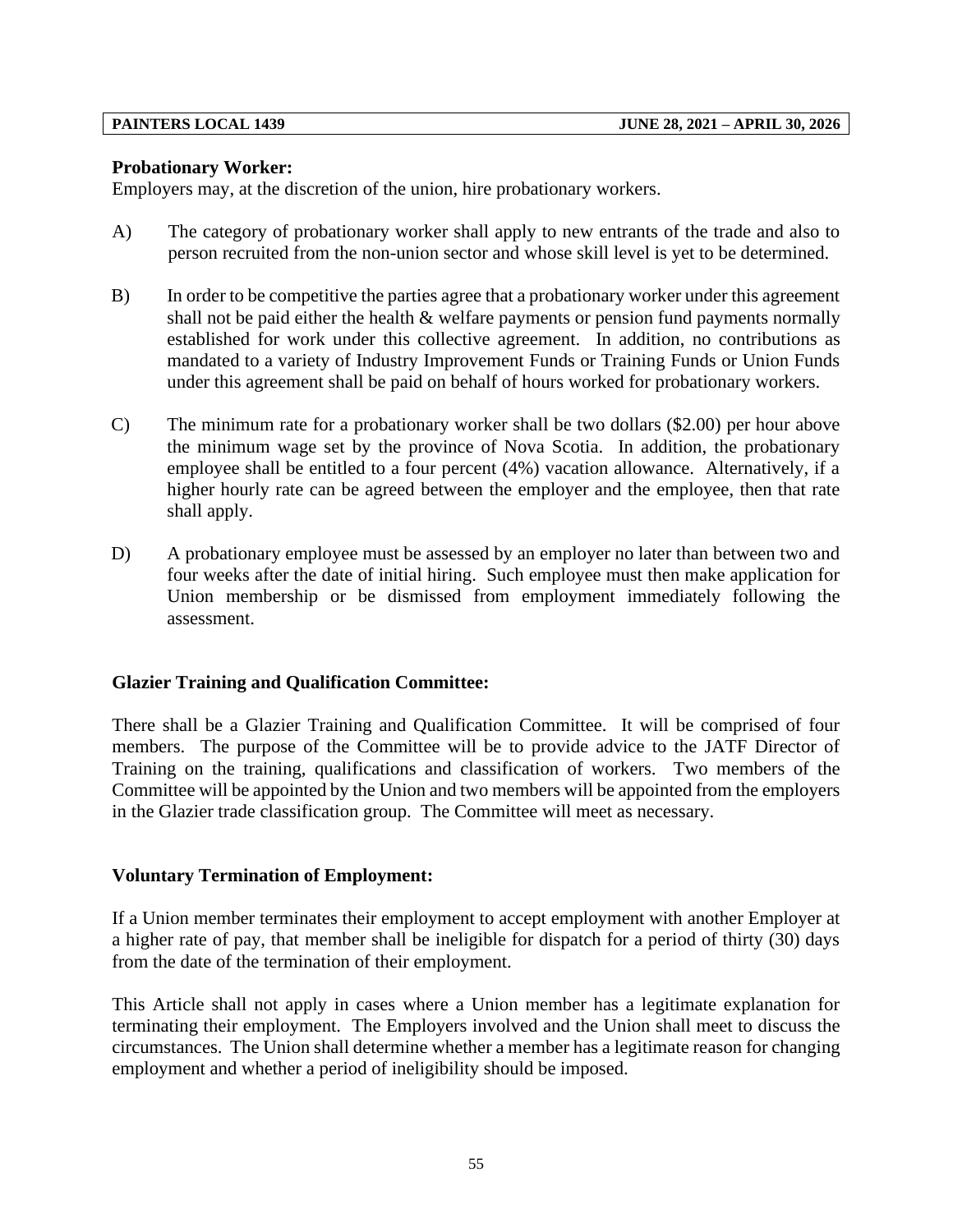## **CRAFT SCHEDULE "C" – DRYWALL**

<span id="page-58-0"></span>It is agreed that this scope of work clause is not to be used to determine jurisdiction.

#### **SCOPE OF WORK CLAUSE – DRYWALL FINISHER**

Employers shall recognize the Union's exclusive work jurisdiction over all preparatory work of spotting, pointing, taping, filling, finishing and sanding of joints, angles, internal and external corners and all field surfaces. Included in the scope of work shall be all work associated with the application and installation of exterior insulation finish systems (EIFS) irrespective of brand name. The scope does not include the cutting of the insulation board.

#### **WAGE RATES:**

|                       | DRYWALL - JOURNEYPERSON |                  |                |        |                 |                     |            |                                 |            |                             |                         |  |  |  |
|-----------------------|-------------------------|------------------|----------------|--------|-----------------|---------------------|------------|---------------------------------|------------|-----------------------------|-------------------------|--|--|--|
| <b>Effective Date</b> | <b>Hourly</b><br>Rate   | V & H<br>$(8\%)$ | <b>Pension</b> | H & W  | <b>Training</b> | Org.<br><b>Fund</b> | <b>UAF</b> | <b>Political</b><br><b>Fund</b> | <b>MRF</b> | <b>CLRA</b><br>$I\!I\!I\!F$ | <b>Total</b><br>Package |  |  |  |
| June 28, 2021         | \$35.81                 | \$2.87           | \$5.20         | \$2.75 | \$0.50          | \$0.40              | \$0.24     | \$0.05                          | \$0.25     | \$0.16                      | \$48.23                 |  |  |  |
| May 1, 2022           | \$36.23                 | \$2.90           | \$5.40         | \$2.80 | \$0.50          | \$0.40              | \$0.29     | \$0.05                          | \$0.25     | \$0.16                      | \$48.98                 |  |  |  |
| May 1, 2023           | \$36.65                 | \$2.93           | \$5.60         | \$2.90 | \$0.50          | \$0.40              | \$0.29     | \$0.05                          | \$0.25     | \$0.16                      | \$49.73                 |  |  |  |
| May 1, 2024           | \$37.30                 | \$2.98           | \$5.80         | \$3.00 | \$0.50          | \$0.40              | \$0.29     | \$0.05                          | \$0.25     | \$0.16                      | \$50.73                 |  |  |  |
| May 1, 2025           | \$37.94                 | \$3.04           | \$6.00         | \$3.10 | \$0.50          | \$0.40              | \$0.29     | \$0.05                          | \$0.25     | \$0.16                      | \$51.73                 |  |  |  |

### **DRYWALL MAJOR INDUSTRIAL PROJECTS:**

#### **DRYWALL (ALL OTHER WORK):**

|                       | <b>DRYWALL - JOURNEYPERSON</b> |                  |                |        |                 |                     |            |                                 |                    |                         |  |  |  |  |
|-----------------------|--------------------------------|------------------|----------------|--------|-----------------|---------------------|------------|---------------------------------|--------------------|-------------------------|--|--|--|--|
| <b>Effective Date</b> | <b>Hourly</b><br>Rate          | V & H<br>$(8\%)$ | <b>Pension</b> | H & W  | <b>Training</b> | Org.<br><b>Fund</b> | <b>UAF</b> | <b>Political</b><br><b>Fund</b> | <b>CLRA</b><br>IIF | <b>Total</b><br>Package |  |  |  |  |
| June 28, 2021         | \$30.12                        | \$2.41           | \$5.20         | \$2.75 | \$0.50          | \$0.40              | \$0.24     | \$0.05                          | \$0.16             | \$41.83                 |  |  |  |  |
| May 1, 2022           | \$30.54                        | \$2.44           | \$5.40         | \$2.80 | \$0.50          | \$0.40              | \$0.29     | \$0.05                          | \$0.16             | \$42.58                 |  |  |  |  |
| May 1, 2023           | \$30.95                        | \$2.48           | \$5.60         | \$2.90 | \$0.50          | \$0.40              | \$0.29     | \$0.05                          | \$0.16             | \$43.33                 |  |  |  |  |
| May 1, 2024           | \$31.60                        | \$2.53           | \$5.80         | \$3.00 | \$0.50          | \$0.40              | \$0.29     | \$0.05                          | \$0.16             | \$44.33                 |  |  |  |  |
| May 1, 2025           | \$32.25                        | \$2.58           | \$6.00         | \$3.10 | \$0.50          | \$0.40              | \$0.29     | \$0.05                          | \$0.16             | \$45.33                 |  |  |  |  |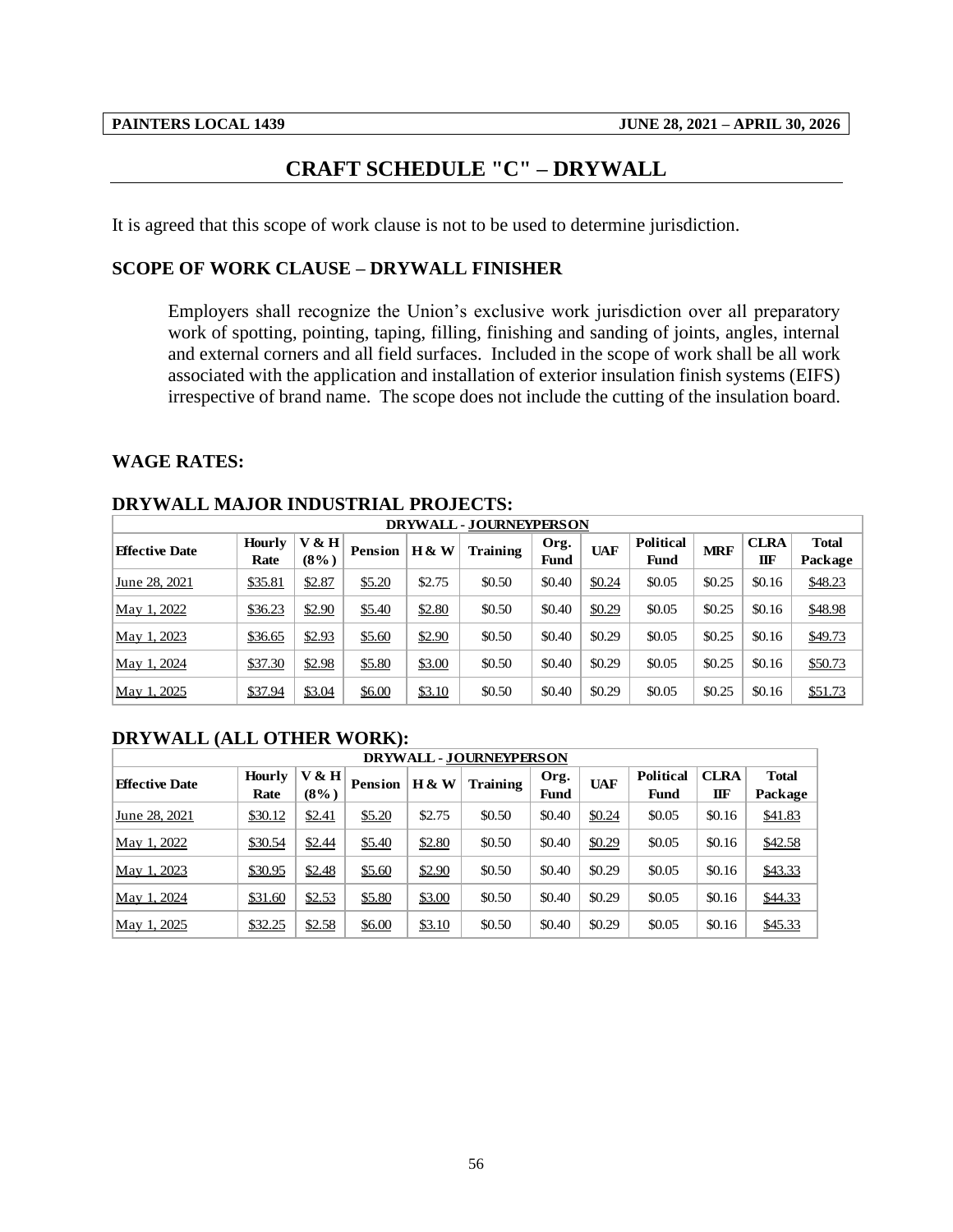#### **Piecework:**

It is agreed that the employer and the Union may agree on piecework provisions as to increase the competitive position of unionized employers.

### **PREMIUMS - DRYWALL:**

It is agreed that a working foreperson will be employed when there are five (5) members or more working on a job.

#### **Probationary Worker:**

Employers may, at the discretion of the union, hire probationary workers.

- A) The category of probationary worker shall apply to new entrants of the trade and also to person recruited from the non-union sector and whose skill level is yet to be determined.
- B) In order to be competitive the parties agree that a probationary worker under this agreement shall not be paid either the health  $&$  welfare payments or pension fund payments normally established for work under this collective agreement. In addition, no contributions as mandated to a variety of Industry Improvement Funds or Training Funds or Union Funds under this agreement shall be paid on behalf of hours worked for probationary workers.
- C) The minimum rate for a probationary worker shall be two dollars (\$2.00) per hour above the minimum wage set by the province of Nova Scotia. In addition, the probationary employee shall be entitled to a four percent (4%) vacation allowance. Alternatively, if a higher hourly rate can be agreed between the employer and the employee, then that rate shall apply.
- D) A probationary employee must be assessed by an employer no later than between two and four weeks after the date of initial hiring. Such employee must then make application for Union membership or be dismissed from employment immediately following the assessment.

#### **Drywall Training and Qualification Committee:**

There shall be a Drywall Training and Qualification Committee. It will be comprised of four members. The purpose of the Committee will be to provide advice to the JATF Director of Training on the training, qualifications and classification of workers. Two members of the Committee will be appointed by the Union and two members will be appointed from the employers in the Drywall trade classification group. The Committee will meet as necessary.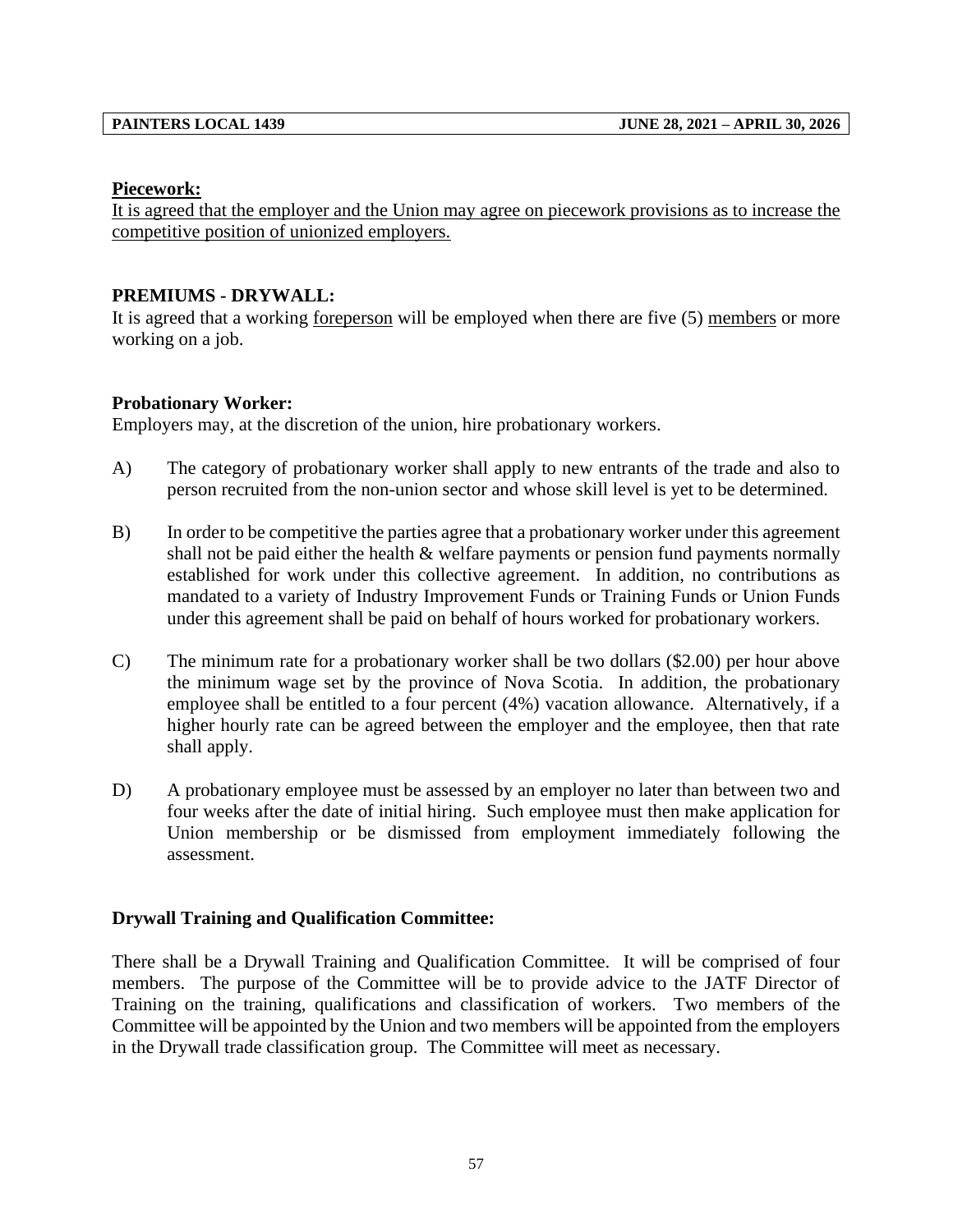## <span id="page-60-0"></span>**CRAFT SCHEDULE "T" – PAINTER, GLAZIER AND DRYWALL LOCAL 1439 JOB TARGETING RULES & PROCEDURES**

The application and interpretation of these Job Targeting Rules and Procedures shall be at the sole discretion of the Joint Conference Committee (J.C.C.). The Painter, Glazier and Drywall Local 1439 is the "Union" under these rules and procedures.

- 1. No contractor or sub-contractor shall be entitled to targeted rates and conditions unless the contractor or sub-contractor makes direct application in writing under these job targeting rules and procedures a minimum of forty-eight (48) hours prior to the tender closing to the Nova Scotia Construction Labour Relations Association (CLRA) on the attached application form and such request shall be forwarded to the Union. The Union may, however, in its sole discretion waive the above time limit of forty-eight (48) hours.
- 2. The Union shall advise the CLRA by **email (target@nsclra.ca)** in writing on the approved response form advising whether it grants or does not grant the targeting application. The CLRA shall then advise all applicant contractors when a target request has been granted setting out the terms and conditions applicable to the specific job or project.
- 3. Upon the request of the Union the contractors who are bidding jobs under this program shall supply the bid price of their bid and other information on the targeted jobs to the Union after the job has been awarded.
- 4. The applicant contractor shall provide a record of projected employee work hours worked on all targeted jobs to the Union as a means of gathering data regarding the success or failure of this program in maintaining and increasing the unionized sector's share of work.

**Amendment #1 – June 13, 2022**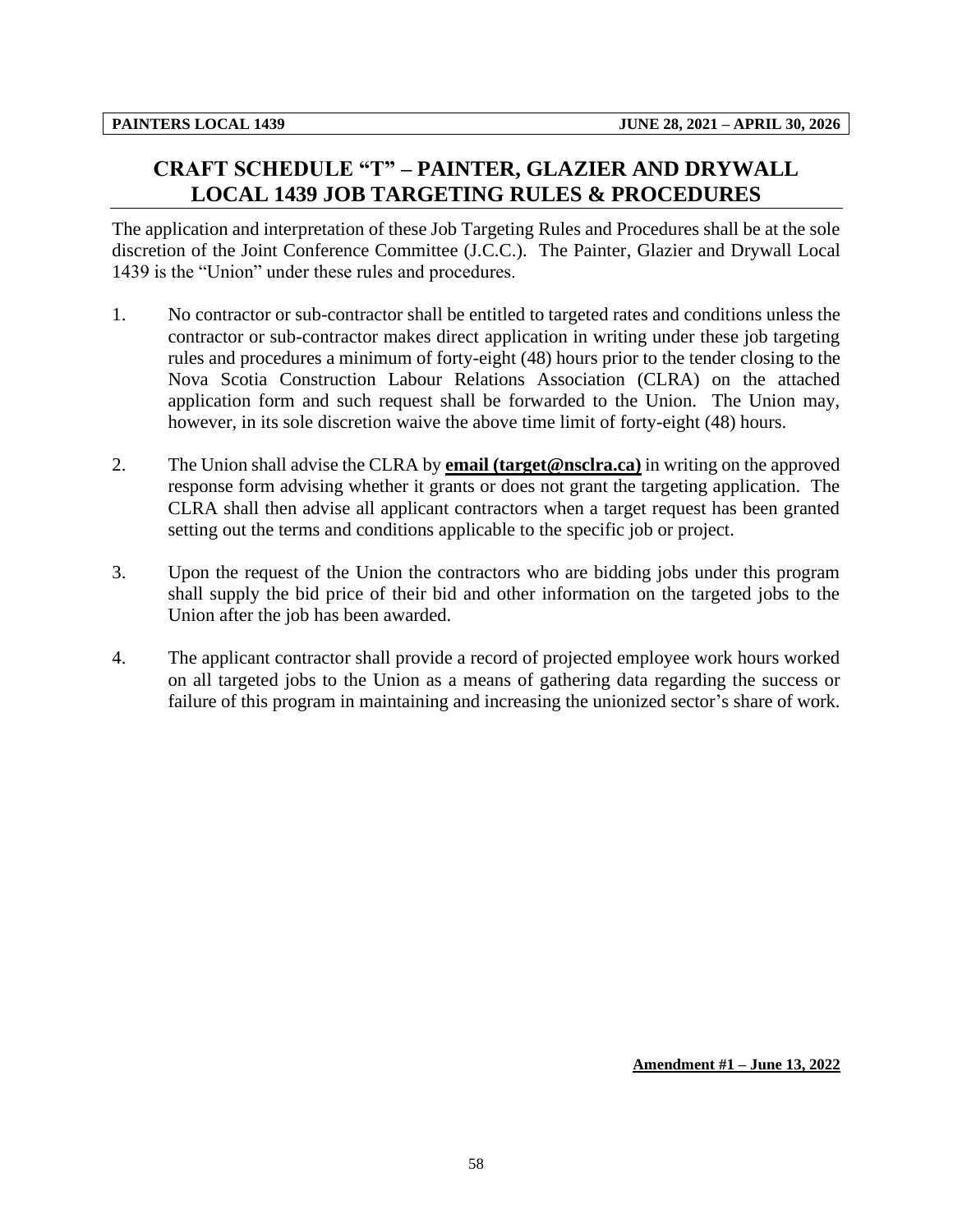<span id="page-61-0"></span>

**PAINTERS LOCAL 1439 JUNE 28, 2021 – APRIL 30, 2026**

## **PAINTER, GLAZIER AND DRYWALL 1439 JOB TARGETING APPLICATION FORM**

| DATE:     |                                                                                                                                                                                                                                                                                                                                    |                   |                              |                       |                                  |
|-----------|------------------------------------------------------------------------------------------------------------------------------------------------------------------------------------------------------------------------------------------------------------------------------------------------------------------------------------|-------------------|------------------------------|-----------------------|----------------------------------|
| TO:       | Painter, Glazier and Drywall Local 1439<br>NS Construction Labour Relations Association                                                                                                                                                                                                                                            | PHONE:<br>PHONE:  | 902-450-5068<br>902-468-2283 | FAX:<br><b>EMAIL:</b> | 902-450-1065<br>target@nsclra.ca |
| FROM:     |                                                                                                                                                                                                                                                                                                                                    |                   |                              |                       |                                  |
| PHONE:    |                                                                                                                                                                                                                                                                                                                                    | <b>EMAIL:</b>     |                              |                       |                                  |
|           | Please accept this as a request to bid the Project outlined herein, under the terms of the Enabling Committee provisions (Article 33)<br>of the Painter, Drywall Taper, Resilient Flooring & Glaziers Mainland Nova Scotia Local 1439 Agreement currently in force.                                                                |                   |                              |                       |                                  |
| PROJECT:  |                                                                                                                                                                                                                                                                                                                                    |                   |                              |                       |                                  |
| OWNER:    |                                                                                                                                                                                                                                                                                                                                    |                   |                              |                       |                                  |
| LOCATION: | <u> 1989 - Johann Johann Stoff, deutscher Stoffen und der Stoffen und der Stoffen und der Stoffen und der Stoffen</u>                                                                                                                                                                                                              |                   |                              |                       |                                  |
| VALUE:    |                                                                                                                                                                                                                                                                                                                                    |                   |                              |                       |                                  |
|           | TENDER CLOSING DATE:<br>the contract of the contract of the contract of the contract of the contract of                                                                                                                                                                                                                            | PAINTER, GLAZIER, | DRYWALL LABOUR HOURS:        |                       |                                  |
|           | START DATE:                                                                                                                                                                                                                                                                                                                        |                   | <b>COMPLETION DATE:</b>      |                       |                                  |
|           | <b>UNION</b>                                                                                                                                                                                                                                                                                                                       | KNOWN BIDDERS:    |                              | NON-UNION             |                                  |
|           |                                                                                                                                                                                                                                                                                                                                    |                   |                              |                       |                                  |
|           |                                                                                                                                                                                                                                                                                                                                    |                   |                              |                       |                                  |
|           |                                                                                                                                                                                                                                                                                                                                    |                   |                              |                       |                                  |
|           | In order to be competitive, I, as the Contractor bidding, request the following subsidies and conditions:                                                                                                                                                                                                                          |                   |                              |                       |                                  |
| 1.        | Hourly Wage Rate<br>plus the following benefits                                                                                                                                                                                                                                                                                    |                   |                              |                       |                                  |
|           | Overtime conditions                                                                                                                                                                                                                                                                                                                |                   |                              |                       |                                  |
|           |                                                                                                                                                                                                                                                                                                                                    |                   |                              |                       |                                  |
| 2.        | Board & Travel                                                                                                                                                                                                                                                                                                                     |                   |                              |                       |                                  |
|           |                                                                                                                                                                                                                                                                                                                                    |                   |                              |                       |                                  |
| 3.        | Other Relief                                                                                                                                                                                                                                                                                                                       |                   |                              |                       |                                  |
|           |                                                                                                                                                                                                                                                                                                                                    |                   |                              |                       |                                  |
|           | I understand and agree that ALL OTHER TERMS AND CONDITIONS INCLUDING A PAYMENT OF VACATION, PENSION, HEALTH &<br>WELFARE, TRAINING, INDUSTRY IMPROVEMENT FUND, ORG. FUND, UAF, POLITICAL FUND AND MRF AS WELL AS OTHER TERMS<br>AND CONDITIONS SHALL BE PAID AS PER THE CURRENT COLLECTIVE AGREEMENT, UNLESS OTHERWISE STIPULATED. |                   |                              |                       |                                  |
|           | <b>COMPANY</b>                                                                                                                                                                                                                                                                                                                     |                   | CONTRACTOR REPRESENTATIVE    |                       |                                  |

**Amendment #1 – June 13, 2022**

59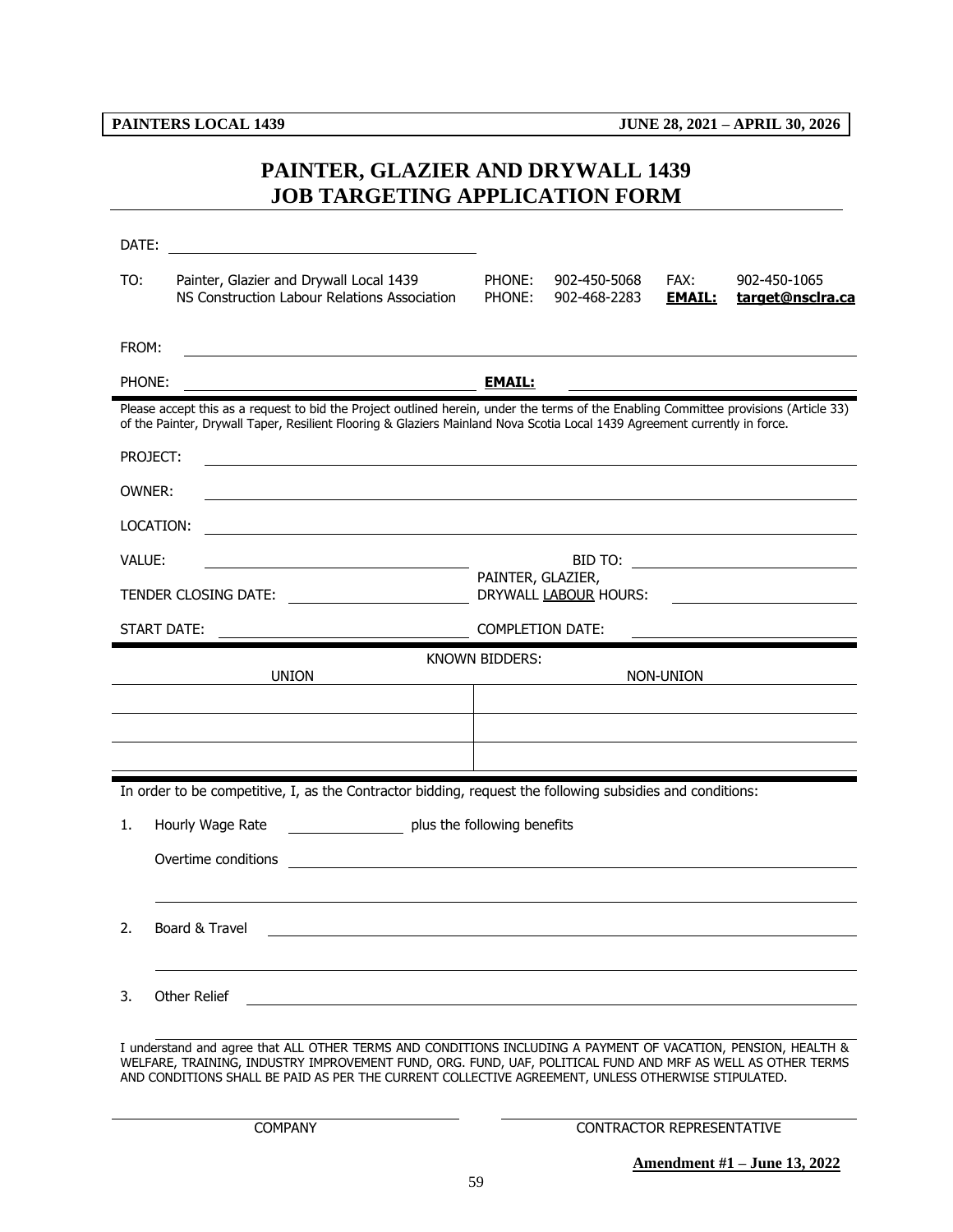## <span id="page-62-0"></span>**CRAFT SCHEDULE "T" – PAINTER, GLAZIER AND DRYWALL 1439 – JOB TARGETING RESPONSE FORM**

#### **(UNION LETTERHEAD)**

#### **EMAIL FORM – RESPONSE TO JOB TARGETING APPLICATION CRAFT SCHEDULE "T" PAINTER, GLAZIER AND DRYWALL 1439**

Date Application Received: Date of Reply:

To: Nova Scotia Construction Labour Relations Association **Email**: **target@nsclra.ca**

From: Painter, Glazier and Drywall Local 1439

Project Type & Location:

#### **Job Targeting & Enabling Rates & Conditions:**

| <b>Hourly</b><br>Rate | V & H<br>(8%) | <b>Pension</b> | H & W | <b>Training</b> | IIF | Org.<br><b>Fund</b> | <b>UAF</b> | <b>Political</b><br><b>Fund</b> | <b>MRF</b> | <b>Total</b><br><b>Pkg</b> |
|-----------------------|---------------|----------------|-------|-----------------|-----|---------------------|------------|---------------------------------|------------|----------------------------|
|                       |               |                |       |                 |     |                     |            |                                 |            |                            |

#### **Hours of Work & Other Provisions:**

Unless specifically indicated below, all other terms and conditions will be as per the current Painter, Glazier and Drywall 1439 Collective Agreement. The above noted target rate is granted under Article 33 for all applicant contractors.

Painter, Glazier and Drywall 1439 Representative

Date: Job Target Not Granted:

**Amendment #1 – June 13, 2022**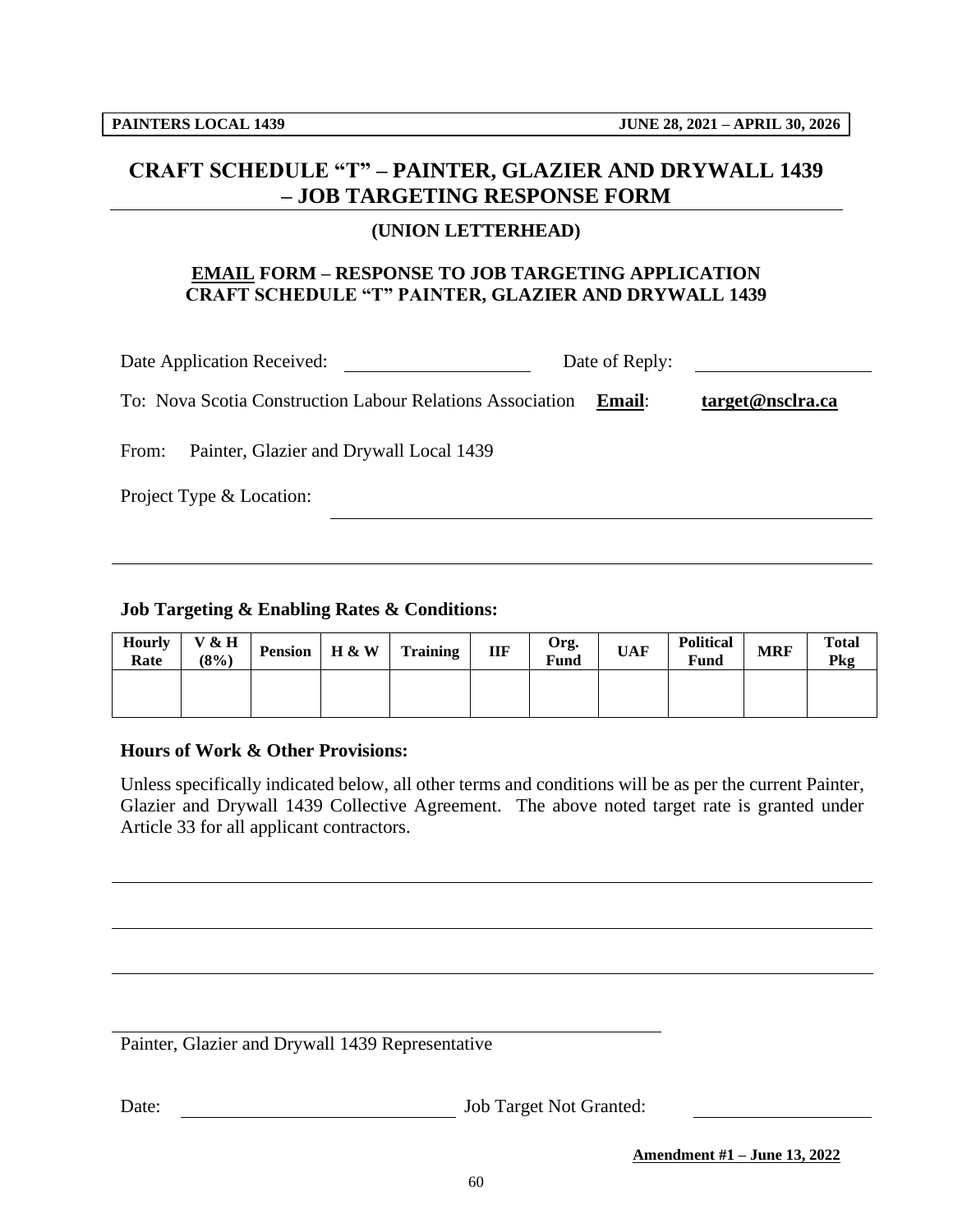# **CRAFT APPENDIX "A" – RESILIENT FLOORING**

<span id="page-63-0"></span>The Union has agreed to enter into discussions with the NSCLRA and Contractors to gather information and to make recommendations to more effectively pursue small Commercial and Residential work.

#### **Resilient Flooring:**

It is agreed that the employer and Union may agree on different rates, provisions and hours than those contained herein so as to increase the competitive position of unionized employers.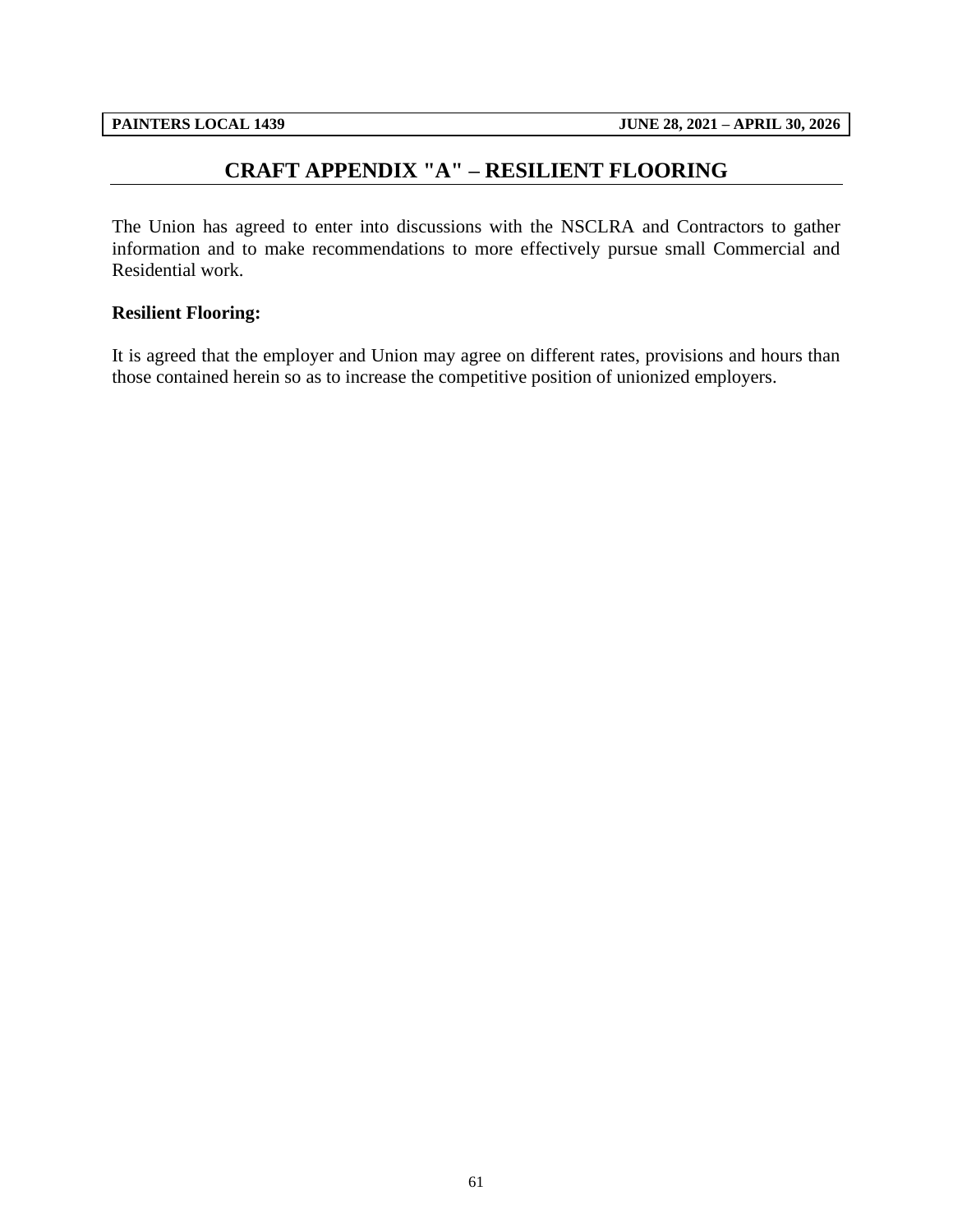## <span id="page-64-0"></span>**CRAFT APPENDIX "B" – RESIDENTIAL DRYWALL AGREEMENT**

### **BETWEEN: International Union of Painters & Allied Trades, Local Union 1439**

("Union")

- and -

### **Nova Scotia Construction Labour Relations Association Limited**

("Contractor")

WHEREAS the Parties hereto are parties to a collective agreement that establishes terms and conditions of employment in the construction industry on the mainland of Nova Scotia;

AND WHEREAS the Parties wish to obtain work in the residential sector of the construction industry and compete with the use of non-union contractors in the residential sector market of the construction industry;

NOW THEREFORE the Parties agree as follows:

- 1. Any contractor who is a Party to the Painter, Drywall Taper, Resilient Flooring & Glaziers Mainland Agreement may perform work in the residential sector of the construction industry in accordance with the terms and conditions stated herein.
- 2. The scope of work covered by this agreement shall be all work in the contractors' scope of work with the exception of EIF's work commonly known as Sto and Dryvit which shall be done as prescribed in the current Collective Agreement.
- 3. This agreement shall apply to residential work within the geographical jurisdiction of the Parties as prescribed in the current Collective Agreement.
- 4. Piece-work rates of pay shall be established between the workers and the employer. Any hourly workers employed on the project shall be Union members and paid as per the current Collective Agreement.
- 5. The workers performing work under the terms and conditions of this agreement shall not be members of the union. Should union members be utilized on such targeted projects they shall be employed as per the current Collective Agreement for commercial construction.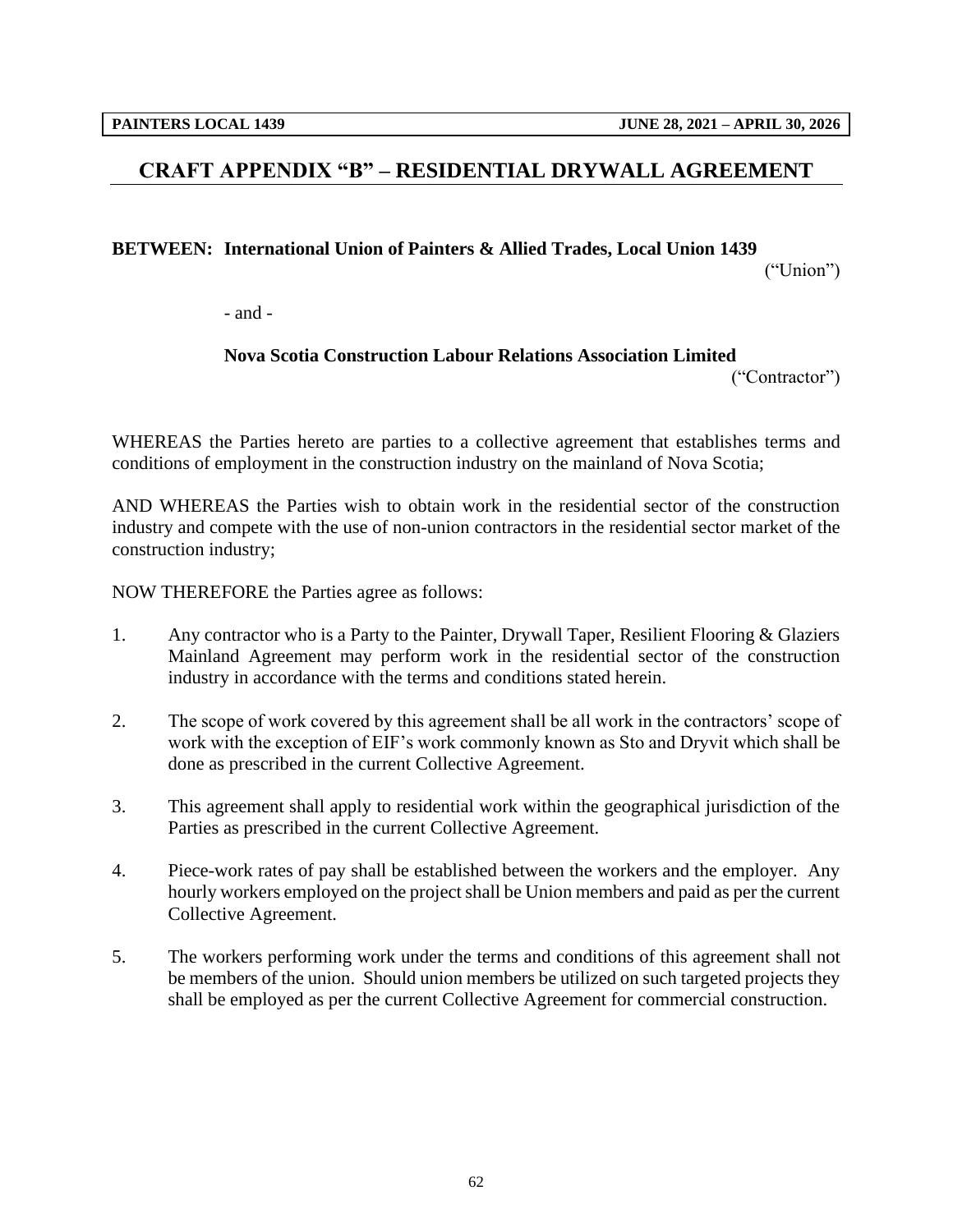- 6. Any violation of this agreement shall be understood and agreed to be the loss of privileges for any and all future targeted projects at the discretion of the Union. Perceived violations of this agreement shall be subject to Section 107 of the *Trade Union Act*.
- 7. On projects where this Agreement is applied the contractor shall pay to the Union a fee of \$50.00 per unit. A unit is one apartment unit or one condominium unit.
- 8. This agreement shall be subject to, in the current Painter, Drywall Taper, Resilient Flooring & Glaziers Mainland Collective Agreement, the enabling clause, Article 33.
- 9. This Agreement shall expire on April 30, 2026, and may or may not form part of future Collective Agreements at the sole discretion of the Union.

Signed on behalf of the Parties to this Agreement on this 11th day of August, 2021 at Halifax, Nova Scotia by:

### **SIGNATORIES FOR AND ON BEHALF OF:**

### **NOVA SCOTIA CONSTRUCTION LABOUR RELATIONS ASSOCIATION LIMITED**

### **INTERNATIONAL UNION OF PAINTERS AND ALLIED TRADES, LOCAL UNION 1439**

MICHAEL MACDONALD JONATHAN GAUL

ROBERT SHEPHERD SCOTT KEEPING

CHRIS CHISHOLM

ANGELA GALLANT **WITNESS**